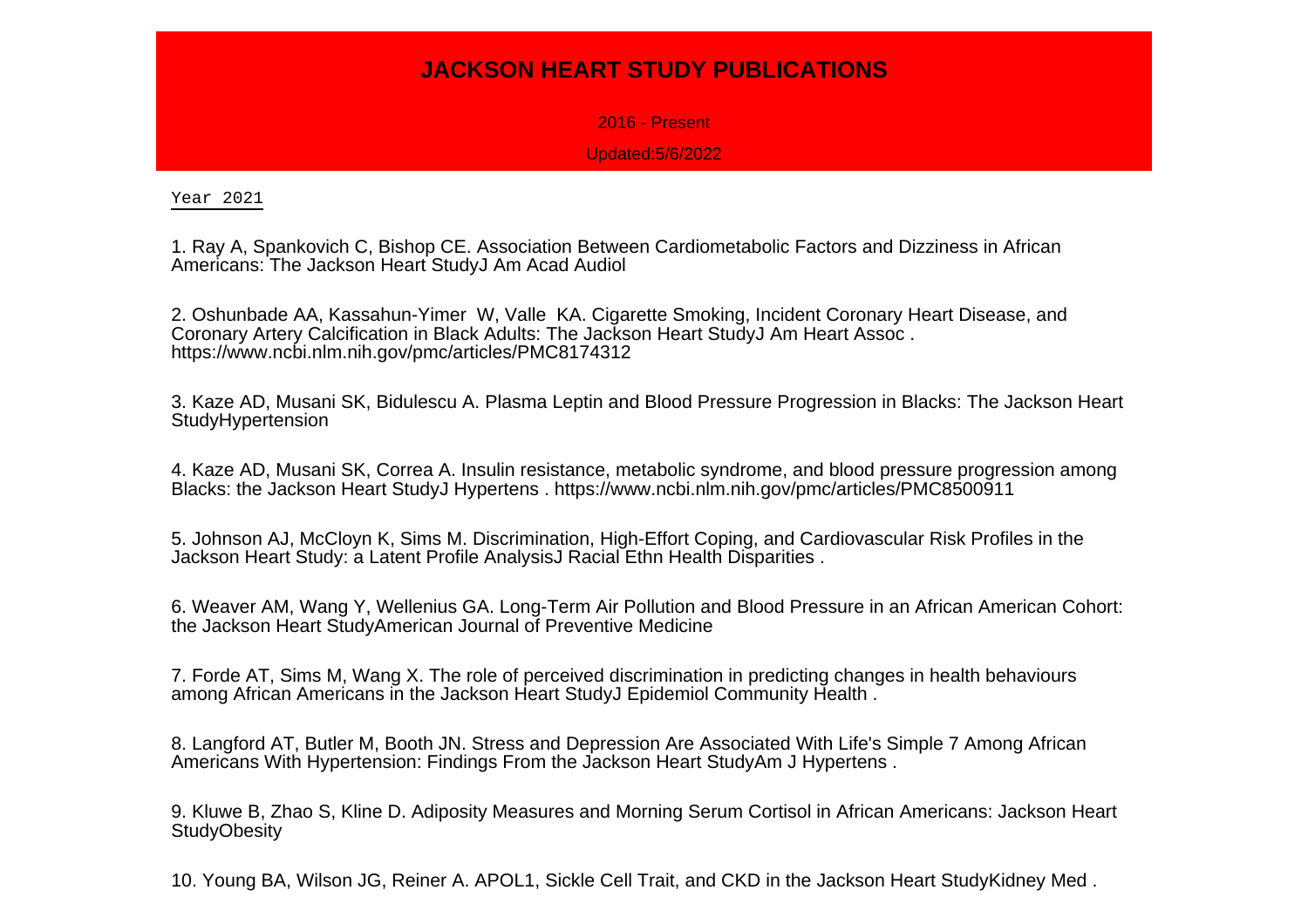11. Jaeger BC, Akinyelure OP, Sakhuja S. Number and timing of ambulatory blood pressure monitoringmeasurementsHypertens Res

12. Cade BE, Lee J, Sofer T. Whole-genome association analyses of sleep-disordered breathing phenotypes in theNHLBI TOPMed programGenome Med .

13. Lin BM, Grinde KE, Brody JA. Whole genome sequence analyses of eGFR in 23,732 people representingmultiple ancestries in the NHLBI trans-omics for precision medicine (TOPMed) consortiumEBioMedicinehttps://www.ncbi.nlm.nih.gov/pmc/articles/PMC7804602

14. Tchio C, Musani SK, Quarshie A. Association between MTNR1B polymorphisms and obesity in African American:findings from the Jackson Heart StudyBMC Med Genomics . https://www.ncbi.nlm.nih.gov/pmc/articles/PMC8138980

15. Breeze CD, Batorsky A, Lee MK. Epigenome-wide association study of kidney function identifies trans-ethnic andethnic-specific lociGenome Med . https://www.ncbi.nlm.nih.gov/pmc/articles/PMC8088054

16. Downie CG, Dimos SF, Bien SA. Multi-ethnic GWAS and fine-mapping of glycaemic traits identify novel loci in thePAGE StudyDiabetologia .

17. Rebholz CM, Gao Y, Talegawkar S. Metabolomic Markers of Southern Dietary Patterns in the Jackson HeartStudyMol Nutr Food Res .

18. Kamimura D, Cain-Shields L, Clark D. Physical Activity, Inflammation, Coronary Artery Calcification, and IncidentCoronary Heart Disease in African Americans: Insights From the Jackson Heart StudyMayo Clin Proc .

19. Johnson DA, Lewis TT, Guo N. Associations between everyday discrimination and sleep quality and durationamong African-Americans over time in the Jackson Heart StudySleep

20. Cruz DE, Tamir UA, Hu J. Metabolomic Analysis of Coronary Heart Disease in an African American Cohort Fromthe Jackson Heart StudyJAMA Cardiol.

21. Katz DH, Tahir UA, Bick AG. Whole Genome Sequence Analysis of the Plasma Proteome in Black AdultsProvides Novel Insights into Cardiovascular DiseaseCirculation .

22. Katz DH, Tahir UA, Ngo D. Multiomic Profiling in Black and White Populations Reveals Novel CandidatePathways in Left Ventricular Hypertrophy and Incident Heart Failure Specific to Black AdultsCirc Genom Precis Med .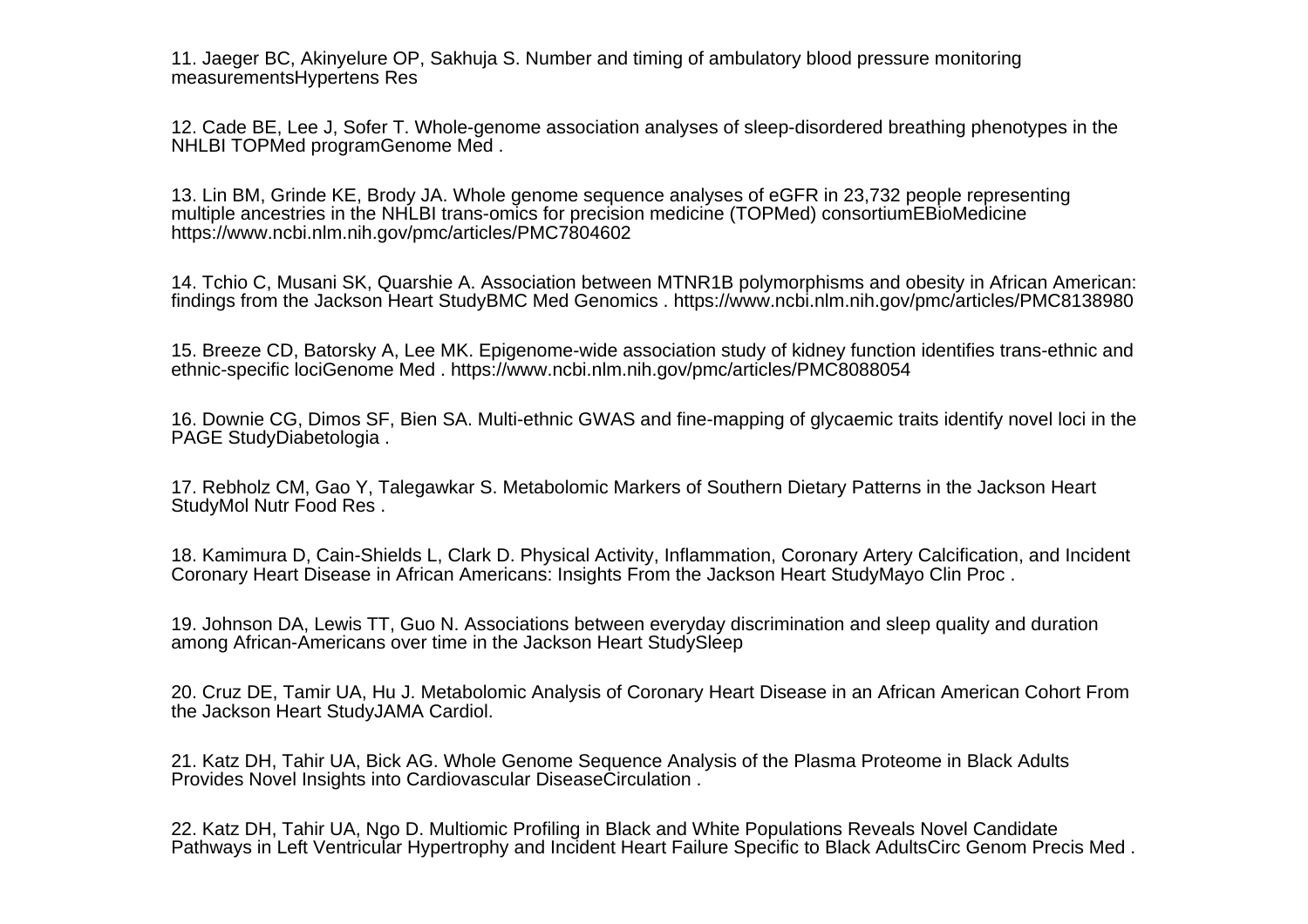23. Wenstedt E, Vogt L, . MO506 RELATIONSHIP BETWEEN SODIUM CONSUMPTION, PRO-INFLAMMATORYPARAMETERS AND KIDNEY DISEASE IN THE JACKSON HEART STUDYNephrology Dialysis Transplantation

24. Nadkarni GN, Fei K, Galarneau G. APOL1 renal risk variants are associated with obesity and body compositionin African ancestry adults: An observational genotype-phenotype association studyMedicine (Baltimore)https://www.ncbi.nlm.nih.gov/pmc/articles/PMC8589256

25. Lee H, Kubzansky LD, Okuzono SS. Optimism and risk of mortality among African-Americans: The Jackson heartstudyPrev Med.

26. Lee HH, Okuzono SS, Kim ES. Optimism and telomere length among African American adults in the JacksonHeart StudyPsychoneuroendrocinology

27. Hyacinth HI, Franceschini N, Seal SR. Association of Sickle Cell Trait With Incidence of Coronary Heart DiseaseAmong African American IndividualsJAMA Network Open

28. Pollard J, Haq KT, Lutz KJ. Sex differences in vectorcardiogram of African-Americans with and withoutcardiovascular disease: a cross-sectional study in the Jackson Heart Study cohortBMJ Open

29. Echouffo-Tcheugui JB, Mwasongwe SE, Musani SK. Dysglycemia and Incident Heart Failure among Blacks: TheJackson Heart StudyAm Heart J .

30. Joseph JJ, Kluwe B, Echouffo-Tcheugui JB. Association of Adiposity With Incident Diabetes Among Black Adultsin the Jackson Heart StudyJ Am Heart Assoc .

31. Joseph JJ, Pohlman NK, Zhao S. The Association of Serum Aldosterone and Plasma Renin Activity withAmbulatory Blood Pressure in African Americans: The Jackson Heart StudyCirculation

32. Muriuki JM, Mentzer AJ, Mitchell R. Malaria is a cause of iron deficiency in African childrenNat Med

33. Park JW, Dulin AJ, Needham BL. Examining Optimism, Psychosocial Risks, and Cardiovascular Health Using Life's Simple 7 Metrics in the Multi-Ethnic Study of Atherosclerosis and the Jackson Heart StudyFront. Cardiovasc.Med

34. Meeks K, Bentley AR, Gouveia MH. Genome-wide analyses of multiple obesity-related cytokines and hormonesinforms biology of cardiometabolic traitsGenome Med . https://www.ncbi.nlm.nih.gov/pmc/articles/PMC8499470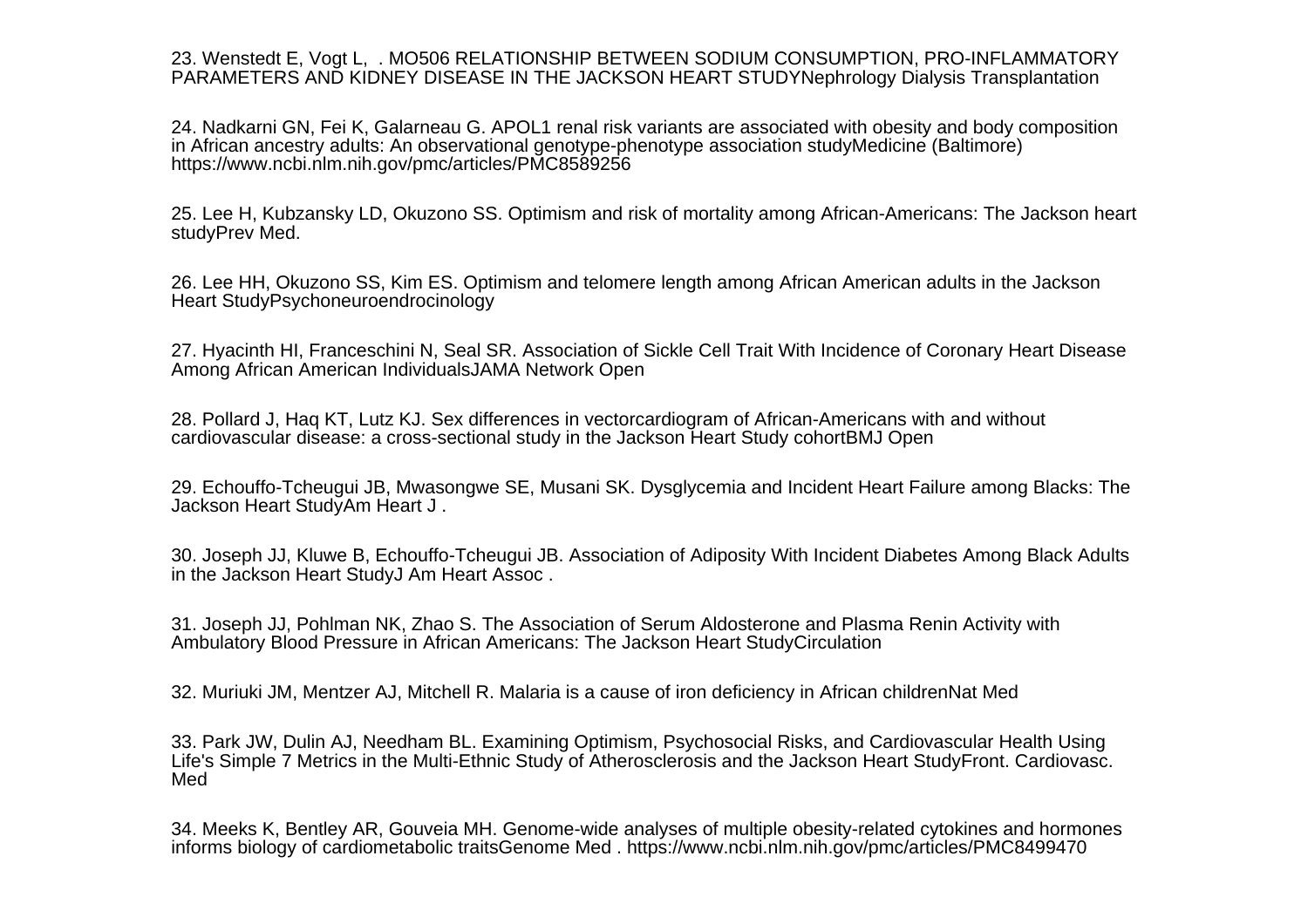35. Tamura K, Orstad SL, Cromley EK. The Mediating role of perceived discrimination and stress in the associationsbetween neighborhood social environment and TV Viewing among Jackson Heart Study participantsSSM PopulHealth .

36. Cain-Shields L, Glover L, Young B. Association between goal-striving stress and rapid kidney function declineamong African Americans: the Jackson Heart Study J Investigative Medicine

37. Shields LC, Johnson DA, Glover L. A Longitudinal Evaluation of Goal-Striving Stress and Sleep Duration AmongAfrican Americans in the Jackson Heart StudyPsychosom Med

38. Shields LC, Glover L, Joseph JJ. Goal-striving stress and repeated measures of adiposity in the Jackson heartstudyStress Health .

39. Glover LM, Cene CW, Reiner A. Discrimination and Leukocyte Telomere Length by Depressive Symptomatology:The Jackson Heart StudyHealthcare (Basel) https://www.ncbi.nlm.nih.gov/pmc/articles/PMC8226992

40. Sotos-Prieto M, Zhao S, Kline D. Application of a Lifestyle-Based Score to Predict Cardiovascular Risk in AfricanAmericans: The Jackson Heart StudyJ Clin Med https://www.ncbi.nlm.nih.gov/pmc/articles/PMC8196953

41. Stanislawski MA, Lange LA, Raffield LM. Soluble CD14 Levels in the Jackson Heart Study: Associations WithCardiovascular Disease Risk and Genetic VariantsArterioscler Thromb Vasc Biol .https://www.ncbi.nlm.nih.gov/pmc/articles/PMC8159903

42. Odden MC, Sims SD, Thorpe RJ. Recovery From Mobility Limitation in Middle-Aged African Americans: TheJackson Heart StudyJ Gerontol A Biol Sci Med Sci . https://www.ncbi.nlm.nih.gov/pmc/articles/PMC8087273

43. Cardel MI, Chi X, Min Y. Experiences of Discrimination Are Associated With Worse Metabolic Syndrome SeverityAmong African Americans in the Jackson Heart StudyAnn Behav Med .

44. Anwar MY, Raffield LM, Lange LA. Genetic underpinnings of regional adiposity distribution in African Americans:Assessments from the Jackson Heart StudyPLoS One .

45. Bhavsar NA, Davenport CA, Yang LZ. Psychosocial determinants of cardiovascular events among black Americans with chronic kidney disease or associated risk factors in the Jackson heart studyBMC Nephrol .https://www.ncbi.nlm.nih.gov/pmc/articles/PMC8582093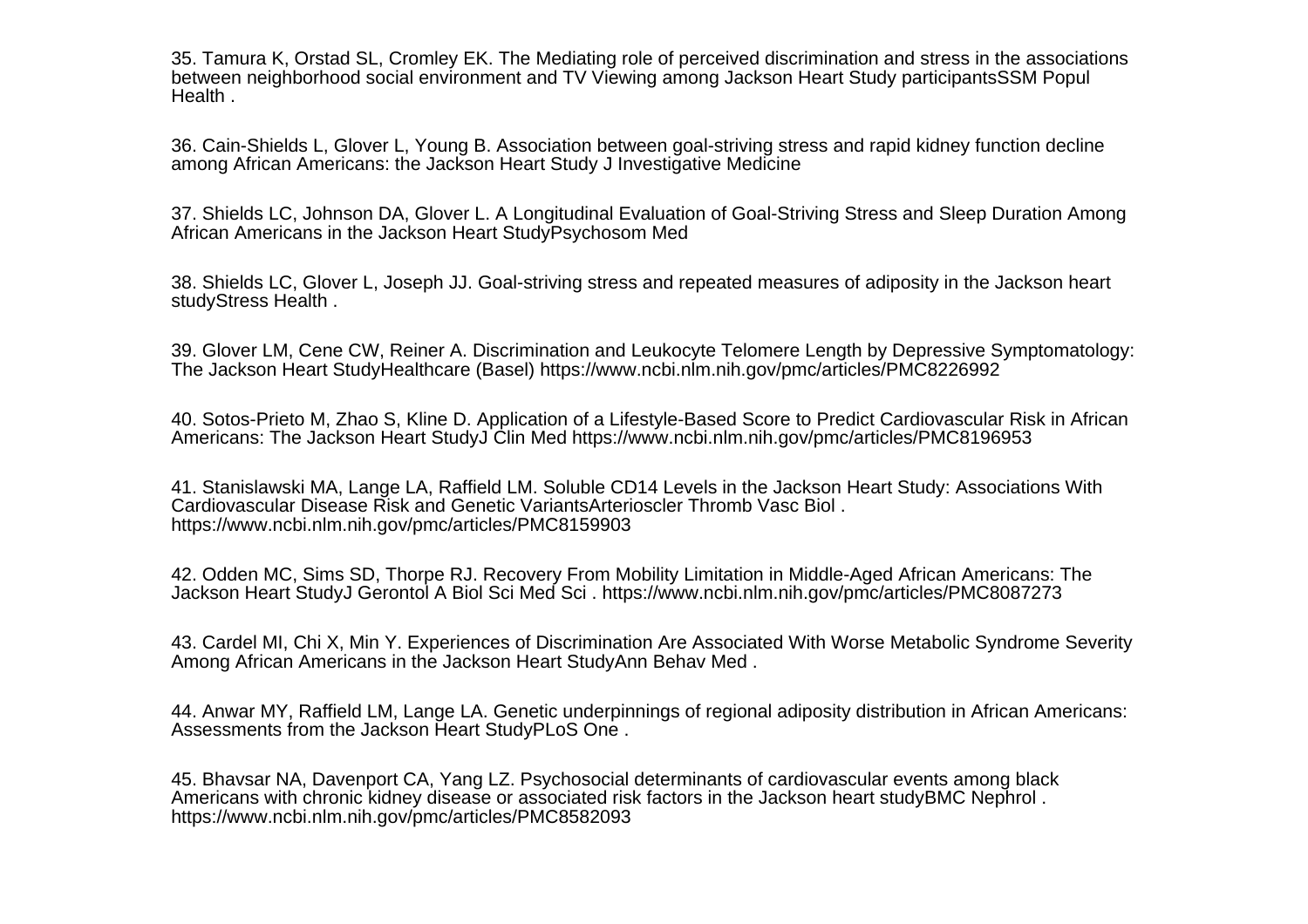46. Olson NC, Raffield LM, Moxley AH. Soluble Urokinase Plasminogen Activator Receptor: Genetic Variation andCardiovascular Disease Risk in Black AdultsCirc Genom Precis Med .https://www.ncbi.nlm.nih.gov/pmc/articles/PMC8692389

47. Palmer ND, Kahali B, Kuppa A. Allele-specific variation at APOE increases nonalcoholic fatty liver disease andobesity but decreases risk of Alzheimer's disease and myocardial infarctionHum Mol Genet

48. Schlosser P, Tin A, Matias-Garcia PR. Meta-analyses identify DNA methylation associated with kidney functionand damageNat Commun

49. Tahir UA, Katz DH, Zhao T. Metabolomic Profiles and Heart Failure Risk in Black Adults: Insights From theJackson Heart StudyCirc Heart Fail.

50. Rao VN, Bush CG, Mongraw-Chaffin M. Regional Adiposity and Risk of Heart Failure and Mortality: The JacksonHeart StudyJ Am Heart Assoc .

51. Hu Y, Haessler JW, Manansala R. Whole-Genome Sequencing Association Analyses of Stroke and Its Subtypesin Ancestrally Diverse Populations From Trans-Omics for Precision Medicine ProjectStroke

52. Zhang Y, Schwartz JE, Jaeger BC. Association Between Ambulatory Blood Pressure and Coronary ArteryCalcification: The JHSHypertension https://www.ncbi.nlm.nih.gov/pmc/articles/PMC8119358

53. Min YI, Gao Y, Anugu P. Obesity and overall mortality: findings from the Jackson Heart StudyBMC Public Healthhttps://www.ncbi.nlm.nih.gov/pmc/articles/PMC7789276

## Year 2020

1. Bhuiyan A, Kabir N, Mitra A. Disparities in Hepatitis B Vaccine Coverage by Race/Ethnicity: The National Healthand Nutrition Examination Survey (NHANES) 2015-2016 Diseaseshttps://www.ncbi.nlm.nih.gov/pmc/articles/PMC7348843

2. Bidulescu A, Dinh PC, Sarwary S. Associations of leptin and adiponectin with incident type 2 diabetes andinteractions among African Americans: the Jackson Heart StudyBMC Endocr Disord.https://www.ncbi.nlm.nih.gov/pmc/articles/PMC7057597

3. Forde A, Sims M, Muntner P. Discrimination and Hypertension Risk Among African Americans in the JacksonHeart StudyHypertension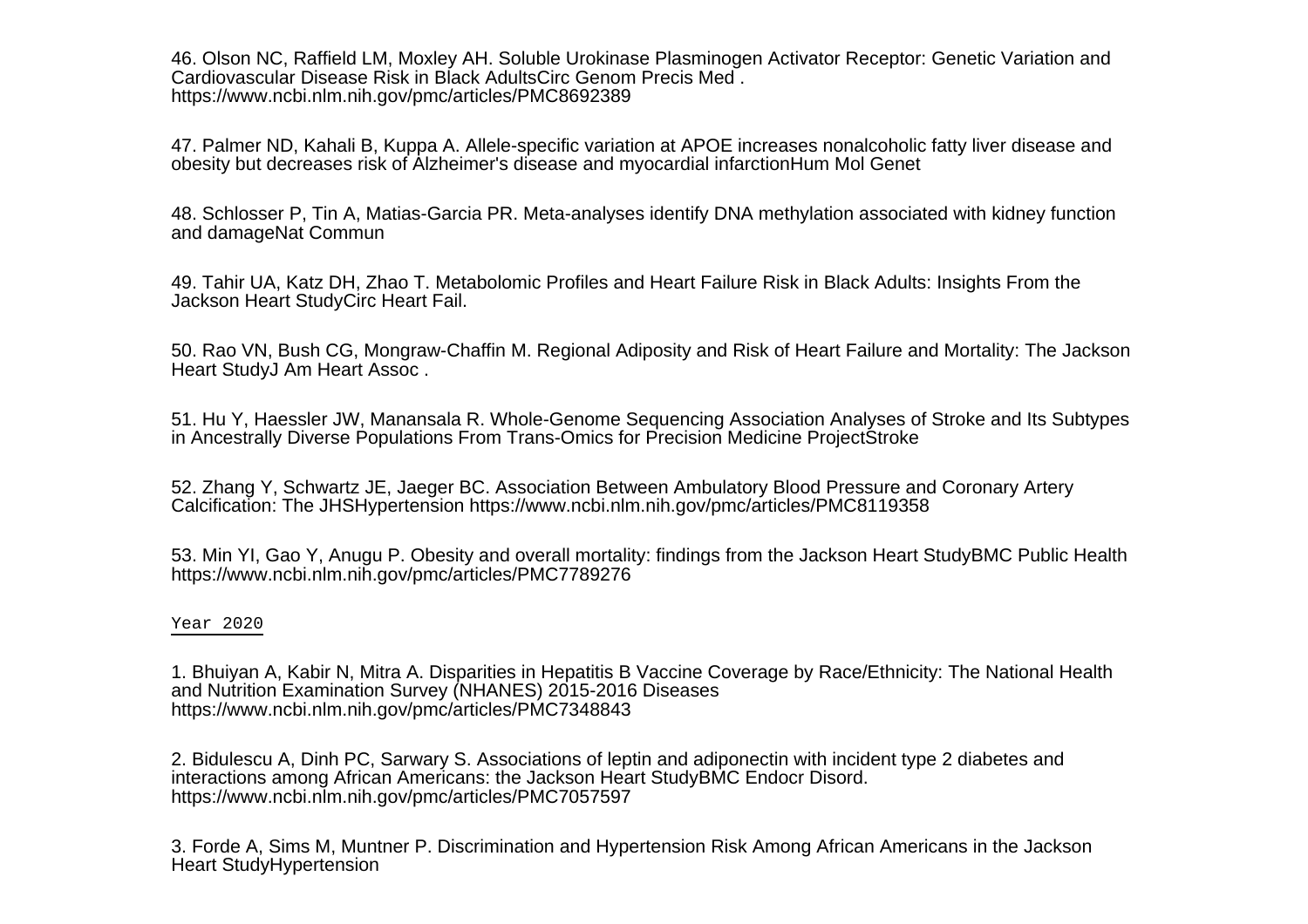4. Oshunbade A, Yimer W, Valle K. Cigarette Smoking and Incident Stroke in Blacks of the Jackson Heart StudyJAm Heart Assoc https://www.ncbi.nlm.nih.gov/pmc/articles/PMC7429065

5. Spahillari A, Zhu J, Ferket B. Cost-effectiveness of Contemporary Statin Use Guidelines With or Without CoronaryArtery Calcium Assessment in African American Individuals JAMA Cardiolhttps://www.ncbi.nlm.nih.gov/pmc/articles/PMC7221863

6. Beech B, Norris K, Thorpe R. Conversation Cafés and Conceptual Framework Formation for Research Trainingand Mentoring of Underrepresented Faculty at Historically Black Colleges and Universities: Obesity HealthDisparities (OHD) PRIDE Program.Ethn Dis. https://www.ncbi.nlm.nih.gov/pmc/articles/PMC PMC6970518

7. Jaeger BC, Booth 3rd JN, Butler M. Development of Predictive Equations for Nocturnal Hypertension andNondipping Systolic Blood Pressure.J Am Heart Assoc.

8. Addison C, Jenkins BC, White M. Operational and Management Structure of the Jackson Heart Study CommunityOutreach Center.J Health Care Poor Underserved.

9. Leavitt C, Zakai N, Auer P. Interferon Gamma-Induced Protein 10 (IP-10) and Cardiovascular Disease in AfricanAmericansPLoS One https://www.ncbi.nlm.nih.gov/pmc/articles/PMC7117698

10. Quick C, Anugu P, Musani S. Sequencing and imputation in GWAS: Cost-effective strategies to increase powerand genomic coverage across diverse populationsGenetic Epidemiology

11. Friel CP, Duran AT, Abdalla M. Occupational standing and change in the Ankle-Brachial Index: the JacksonHeart StudyOccup Envrion Med.

12. Johnson D, Javaheri S, Guo N. Objective Measures of Sleep Apnea and Actigraphy-Based Sleep Characteristicsas Correlates of Subjective Sleep Quality in an Epidemiologic Study: The Jackson Heart Sleep Study PsychosomMed

13. Johnson D, Sofer T, Guo N. A sleep apnea prediction model developed for African Americans: the Jackson HeartSleep StudyJ Clin Sleep Med

14. Kamimura D, Valle KA, Blackshear C. Relation of Low Normal Left Ventricular Ejection Fraction to Heart FailureHospitalization in Blacks (From the Jackson Heart Study)Am J Cardiol .

15. Moore D, Noel S, Zhang X. Effects of Dietary Quality on Associations of Meat Consumption with CardiometabolicBiomarkers in the Jackson Heart StudyCurr Dev Nutr https://www.ncbi.nlm.nih.gov/pmc/articles/PMC7259351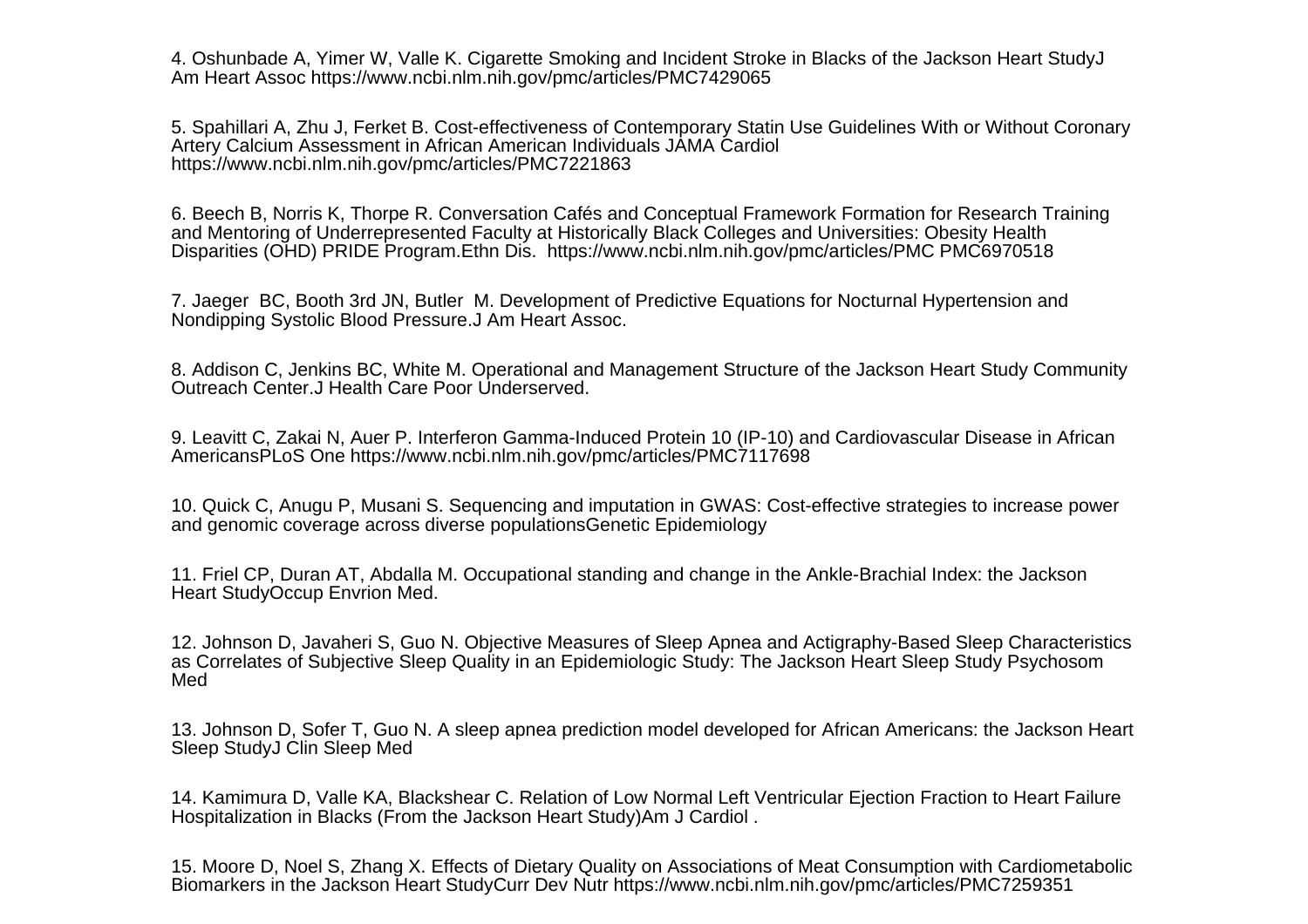16. Lunyera J, Stanifer JW, Davenport CA. Life Course Socioeconomic Status, Allostatic Load, and Kidney Health inBlack Americans.Clin J Am Soc Nephrol. https://www.ncbi.nlm.nih.gov/pmc/articles/PMC PMC7057315

17. Sorrel J, Spankovich C, Bishop C. Stroke risk in African Americans with subclinical auditory dysfuntion evidencedby Distortion Product Otoacoustic Emissions: the Jackson heart study.Int J Audiol.

18. Wu J, Liu JS, Kong LQ. Comment on Hubbard et al. Prediabetes and Risk for Cardiovascular Disease byHypertension Status in Black Adults: The Jackson Heart Study. Diabetes Care 2019;42:2322-2329.Diabetes Care

19. Van Tassell JC, Shimbo D, Hess R. Association of West African ancestry and blood pressure control among African Americans taking antihypertensive medication in the Jackson Heart Study.J Clin Hypertens (Greenwich).https://www.ncbi.nlm.nih.gov/pmc/articles/PMC7219977

20. Booth JN, Jaeger BC, Huang L. Morning blood pressure surge and cardiovascular disease events and all-causemortality in blacks: the Jackson Heart StudyHypertension https://www.ncbi.nlm.nih.gov/pmc/articles/PMC7035156

21. Keene K, Hyacinth HI, Bis JC. Genome-Wide Association Study Meta-Analysis of Stroke in 22 000 Individuals ofAfrican Descent Identifies Novel Associations With StrokeStrokehttps://www.ncbi.nlm.nih.gov/pmc/articles/PMC7387190

22. Matsushita K, Jassal SK, Sang Y. Incorporating kidney disease measures into cardiovascular risk prediction:Development and validation in 9 million adults from 72 datasetsEClinicalMedicinehttps://www.ncbi.nlm.nih.gov/pmc/articles/PMC PMC7599294

23. Sims K, Sims M, Glover LM. Perceived Discrimination and Trajectories of C-Reactive Protein: The Jackson HeartStudyAJPM https://www.ncbi.nlm.nih.gov/pmc/articles/PMC6985923

24. Tamura K, Langerman S, Orstad S. Physical activity-mediated associations between perceived neighborhood social environment and depressive symptoms among Jackson Heart Study participants Int J Behav Nutr Phys Acthttps://www.ncbi.nlm.nih.gov/pmc/articles/PMC PMC7350640

25. Harris KK, Henderson F, White WB. The Jackson Heart Study: Preparing African American High School Studentsfor Health Careers and Research.Ethnicity and Disease https://www.ncbi.nlm.nih.gov/pmc/articles/PMC6970530

26. de las Fuentes L, Sung YJ, Sitlani CM. Genome-wide Meta-Analysis of Variant-By-Diuretic Interactions asModulators of Lipid Traits in Persons of European and African Ancestry Pharmacogenetics Jhttps://www.ncbi.nlm.nih.gov/pmc/articles/PMC7260079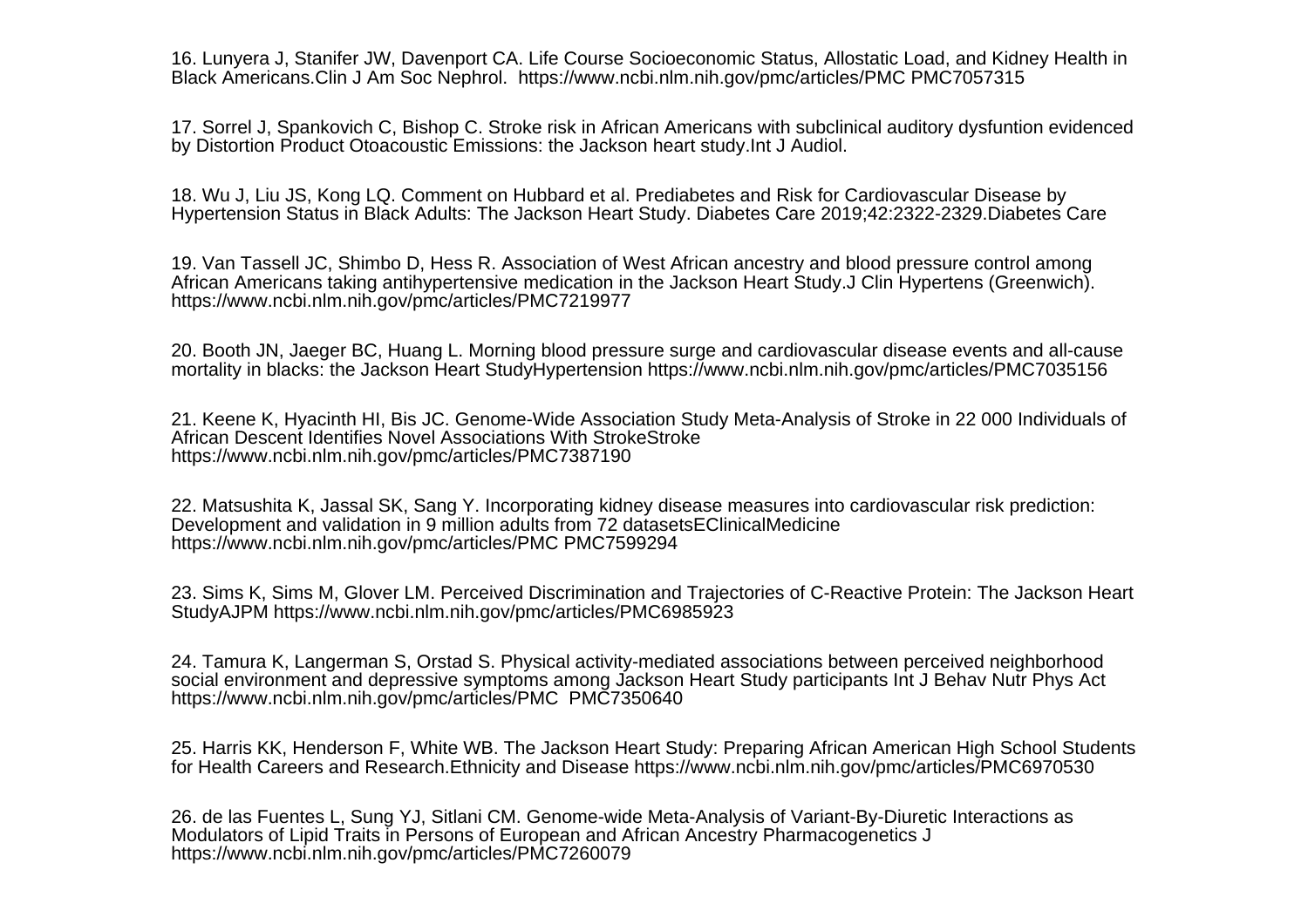27. de las Fuentes L, Sung YJ, Noordam R. Gene-educational Attainment Interactions in a Multi-Ancestry Genome-Wide Meta-Analysis Identify Novel Blood Pressure Loci Mol Psychiatry

28. Glover L, Cain-Shields L, Wyatt SB. Life course socioeconomic status and hypertension in African AmericansAdults: The Jackson Heart StudyAm J Hypertens. https://www.ncbi.nlm.nih.gov/pmc/articles/PMC6931894

29. Glover L, Cain-Shields L, Spruill T. Goal-Striving Stress and Incident Cardiovascular Disease in Blacks: TheJackson Heart StudyJ Am Heart Assoc https://www.ncbi.nlm.nih.gov/pmc/articles/PMC PMC7428553

30. Xihao L, Zilin L, Hufeng Z. Dynamic incorporation of multiple in silico functional annotations empowers rarevariant association analysis of large whole-genome sequencing studies at scaleNat Genet .https://www.ncbi.nlm.nih.gov/pmc/articles/PMC7483769

31. Cooper LL, Musani SK, Moore JA. Clinical Associations of Vascular Stiffness, Microvascular Dysfunction, andPrevalent Cardiovascular Disease in a Black Cohort: The Jackson Heart StudyJ Am Heart Assoc

32. Raffield LM, Lu AT, Szeto MD. Coagulation factor VIII: Relationship to cardiovascular disease risk and wholegenome sequence and epigenome-wide analysis in African Americans.J Thromb Haemost.

33. Cain-Shields LR, Johnson DA, Glover L. The association of goal-striving stress with sleep duration and sleepquality among African Americans in the Jackson Heart Study.Sleep Health.https://www.ncbi.nlm.nih.gov/pmc/articles/PMC6995417

34. Sims M, Glover LM, Gebreab S. Cumulative psychosocial factors are associated with cardiovascular disease riskfactors and management among African Americans in the Jackson Heart StudyBMC Public Health .https://www.ncbi.nlm.nih.gov/pmc/articles/PMC7189712

35. Debby N, Wen D, Gao Y. Circulating testican-2 is a podocyte-derived marker of kidney healthProc Natl Acad SciU S A . https://www.ncbi.nlm.nih.gov/pmc/articles/PMC7547280

36. Balte P, Chaves P, Couper D. Association of Nonobstructive Chronic Bronchitis With Respiratory HealthOutcomes in AdultsJAMA Intern Med https://www.ncbi.nlm.nih.gov/pmc/articles/PMC7052787

37. Wu P, Rybin D, Bielak L. Smoking-by-genotype interaction in type 2 diabetes risk and fasting glucosePLoS Onehttps://www.ncbi.nlm.nih.gov/pmc/articles/PMC7205201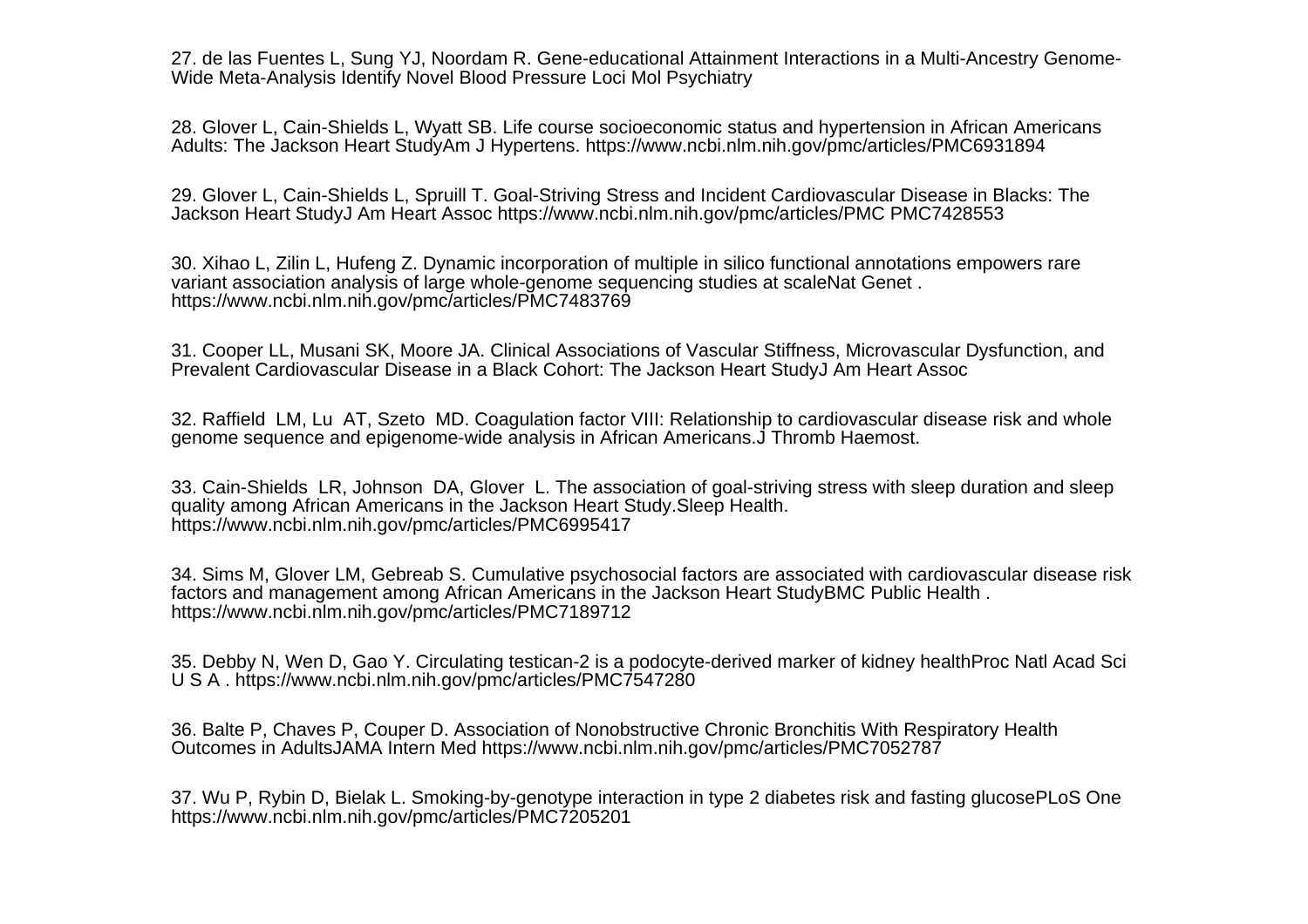38. Horbal S, Hall M, Dinh P. Associations of adiponectin and leptin with brain natriuretic peptide in AfricanAmericans: the Jackson Heart Study Cardiovasc Endocrinol Metabhttps://www.ncbi.nlm.nih.gov/pmc/articles/PMC7228776

39. Lakshmanan S, Jankowich M, Wu WC. Gender Differences in Risk Factors Associated With Pulmonary ArterySystolic Pressure, Heart Failure, and Mortality in Blacks: Jackson Heart StudyJ Am Heart Assochttps://www.ncbi.nlm.nih.gov/pmc/articles/PMC6988159

40. Thomas S, Johnson D, Guo N. Association of Obstructive Sleep Apnea with Nighttime Blood Pressure in AfricanAmericans: the Jackson Heart StudyAm J Hypertens https://www.ncbi.nlm.nih.gov/pmc/articles/PMC7577643

41. van Velzen S, Lessman N, Velthuis BK. Deep Learning for Automatic Calcium Scoring in CT: Validation UsingMultiple Cardiac CT and Chest CT ProtocolsRadiology https://www.ncbi.nlm.nih.gov/pmc/articles/PMC7106943

42. Mwasongwe S`, Tanner R, Poudel B. Ambulatory Blood Pressure Phenotypes in Adults Taking AntihypertensiveMedication With and Without CKD Clin J Am Soc Nephrol https://www.ncbi.nlm.nih.gov/pmc/articles/PMC7133126

43. Cornelius T, Schwartz J, Balte P. A Dyadic Growth Modeling Approach to Examine Associations Between WeightGain and Lung Function Decline: The NHLBI Pooled Cohorts StudyAm J Epidemiol

44. Okhomina V, Seals S, Marshall G. Recruitment and enrollment of African Americans into health promotingprograms: the effects of health promoting programs on cardiovascular disease risk study

45. Okhomina V, Seals S, Anugu P. Adherence and retention of African Americans in a randomized controlled trial with a yoga-based intervention: the effects of health promoting programs on cardiovascular disease risk studyEthnHealth

46. White WB, Henderson F, Harris K. The Role of Public Health Partnerships in the Success of the Jackson HeartStudy Undergraduate Training and Education Center.Ethnicity and Diseasehttps://www.ncbi.nlm.nih.gov/pmc/articles/PMC PMC6970519

47. Zhang X, Shah BN, Zhang W. S100B has pleiotropic effects on vaso-occlusive manifestations in sickle celldisease.Am J Hematol.

48. Hu Y, Graff M, Haessler J. Minority-centric meta-analyses of blood lipid levels identify novel loci in the PopulationArchitecture using Genomics and Epidemiology (PAGE) StudyPLOS Geneticshttps://www.ncbi.nlm.nih.gov/pmc/articles/PMC PMC7145272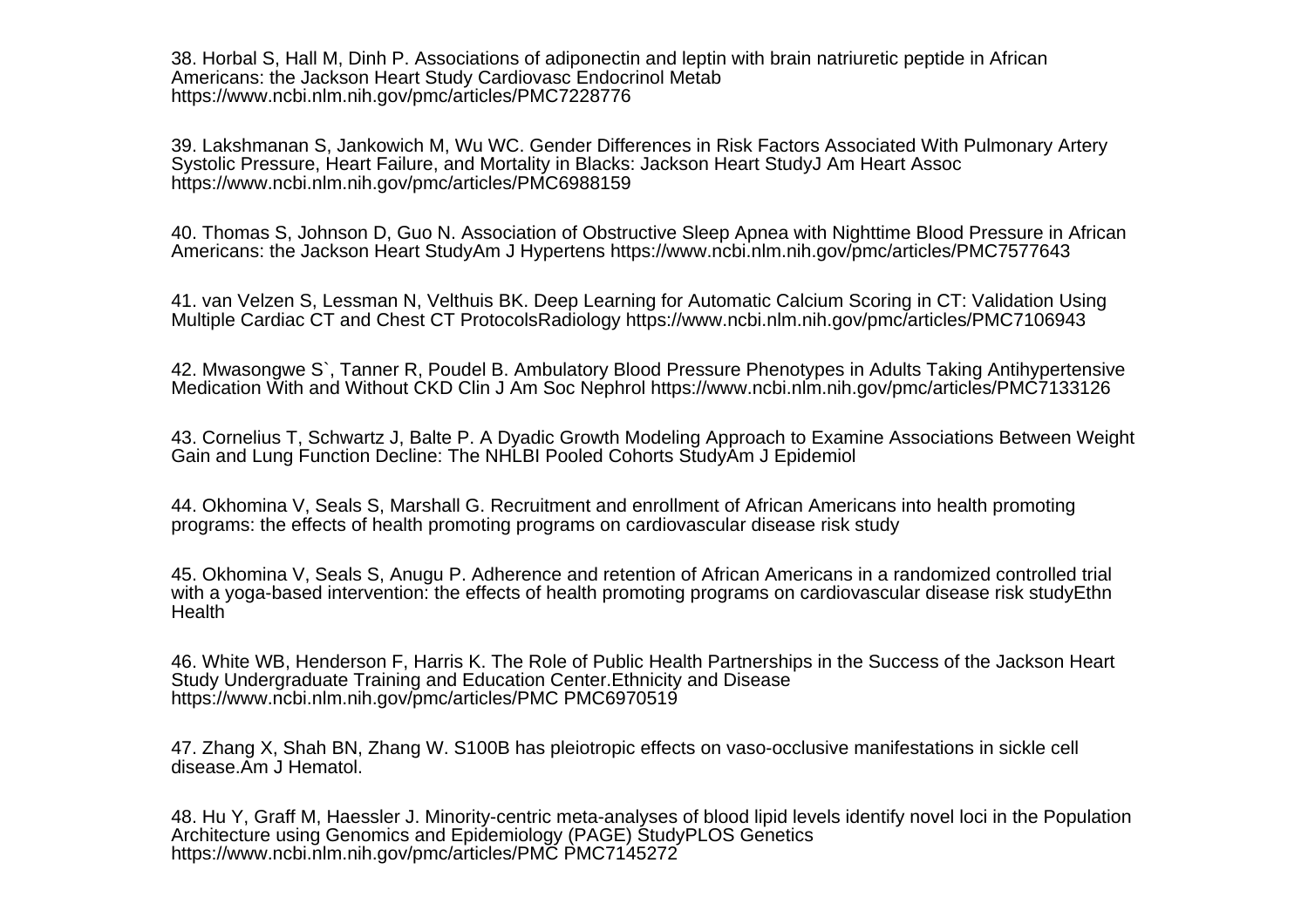49. Huang Y, Ollikainen M, Muniandy M. Identification, Heritability, and Relation With Gene Expression of Novel DNAMethylation Loci for Blood PressureHypertension

50. Yano Y, Gao Y, Johnson D. Sleep Characteristics and Measures of Glucose Metabolism in Blacks: The JacksonHeart StudyJ Am Heart Assoc https://www.ncbi.nlm.nih.gov/pmc/articles/PMC7428566

51. Zhou Y, Browning B, Browning S. Population-Specific Recombination Maps from Segments of Identity byDescentAJHG

Year 2019

1. Pandey A, Patel KV, Vonqpatanasin W. Incorporation of Biomarkers Into Risk Assessment for Allocation of Antihypertensive Medication According to the 2017 ACC/AHA High Blood Pressure Guideline: A Pooled CohortAnalysis.Circulation.

2. Pandey A, Keshvani N, Ayers C. Association of Cardiac Injury and Malignant Left Ventricular Hypertrophy WithRisk of Heart Failure in African Americans: The Jackson Heart Study.JAMA Cardiol.https://www.ncbi.nlm.nih.gov/pmc/articles/PMC6439681

3. Weaver AM, Wang Y, Wellenius GA. Long-term exposure to ambient air pollution and renal function in AfricanAmericans: the Jackson Heart Study.J Expo Sci Environ Epidemiolhttps://www.ncbi.nlm.nih.gov/pmc/articles/PMC6511484

4. Do AN, Zhao W, Baldridge AS. Genome-wide meta-analysis of SNP and antihypertensive medicationinteractions on left ventricular traits in African Americans.Mol Genet Genomic Med.https://www.ncbi.nlm.nih.gov/pmc/articles/PMC6785453

5. Etyang AO, Kapesa S, Odipo E. Effect of Previous Exposure to Malaria on Blood Pressure in Kilifi, Kenya: AMendelian Randomization Study.J Am Heart Assoc. https://www.ncbi.nlm.nih.gov/pmc/articles/PMC6475058

6. Nagtegaal AP, Broer L, Zilhao NR. Genome-wide association meta-analysis identifies five novel loci for agerelated hearing impairment.Scientific Reports https://www.ncbi.nlm.nih.gov/pmc/articles/PMC6811684

7. Bentley AR, Sung YJ, Brown MR. Multi-ancestry genome-wide gene-smoking interaction study of 387,272individuals identifies new loci associated with serum lipidsNat Genethttps://www.ncbi.nlm.nih.gov/pmc/articles/PMC6467258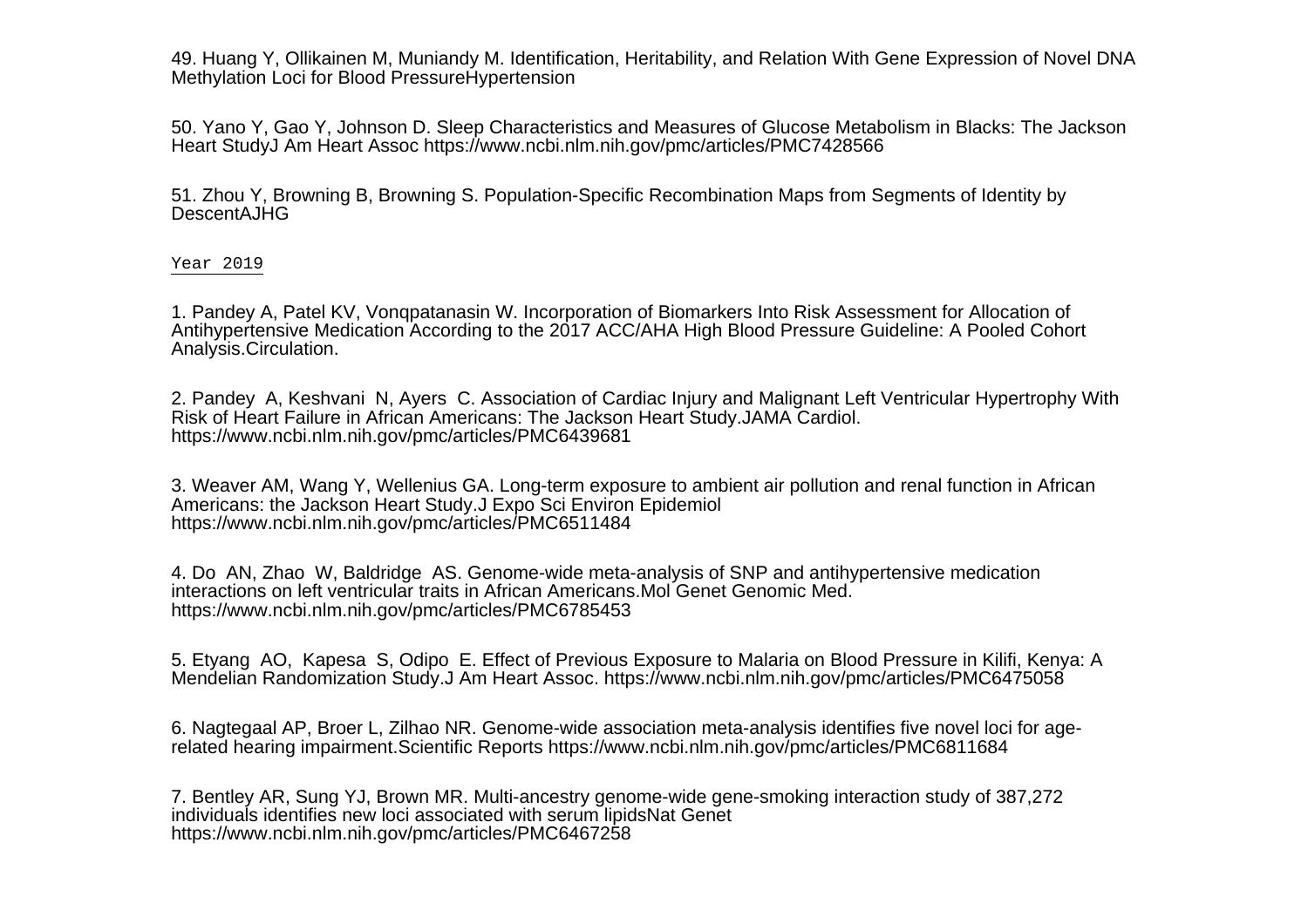8. Chang AR, Grams ME, Ballew SH. Adiposity and risk of decline in glomerular filtration rate: meta-analysis ofindividual participant data in a global consortium.BMJ https://www.ncbi.nlm.nih.gov/pmc/articles/PMC6481269

9. Lu AT, Quach A, Wilson JG. DNA methylation GrimAge strongly predicts lifespan and healthspanAginghttps://www.ncbi.nlm.nih.gov/pmc/articles/PMC6366976

10. Jaeger BC, Anstey DE, Bress AP. Cardiovascular Disease and Mortality in Adults Aged =60 Years According toRecommendations by the American College of Cardiology/American Heart Association and American College ofPhysicians/American Academy of Family Physicians.Hypertensionhttps://www.ncbi.nlm.nih.gov/pmc/articles/PMC6392064

11. Cade BE, Chen H, Stilp AM. Associations of variants In the hexokinase 1 and interleukin 18 receptor regionswith oxyhemoglobin saturation during sleepPLoS Genet. https://www.ncbi.nlm.nih.gov/pmc/articles/PMC6467367

12. Lee C, Colagiuri S, Woodward M. Comparing different definitions of prediabetes with subsequent risk of diabetes:an individual participant data meta-analysis involving 76 513 individuals and 8208 cases of incident diabetesBMJOpen Diabetes Research and Care https://www.ncbi.nlm.nih.gov/pmc/articles/PMC6936411

13. Sarnowski C, Leong A, Raffield LM. Impact of Rare and Common Genetic Variants on Diabetes Diagnosis byHemoglobin A1c in Multi-Ancestry Cohorts: The Trans-Omics for Precision Medicine ProgramAJHGhttps://www.ncbi.nlm.nih.gov/pmc/articles/PMC6817529

14. Emdin CA, Khera AV, Aragam K. DNA Sequence Variation in ACVR1C Encoding the Activin Receptor-LikeKinase 7 Influences Body Fat Distribution and Protects Against Type 2 Diabetes.Diabetes.https://www.ncbi.nlm.nih.gov/pmc/articles/PMC6302541

15. Pumill CA, Bush CG, Greiner MA. Neck circumference and cardiovascular outcomes: Insights from the JacksonHeart Study.Am Heart J. https://www.ncbi.nlm.nih.gov/pmc/articles/PMC6535120

16. Tyson CC, Davenport CA, Lin PH. DASH Diet and Blood Pressure Among Black Americans With and WithoutCKD: The Jackson Heart Study.American Journal of Hypertensionhttps://www.ncbi.nlm.nih.gov/pmc/articles/PMC6758942

17. Jordan CD, Glover LM, Gao Y. Association of psychosocial factors with leukocyte telomere length among AfricanAmericans in the Jackson Heart Study.Stress Health https://www.ncbi.nlm.nih.gov/pmc/articles/30407711

18. Bishop CE, Spankovich C, Lin FR. Audiologic profile of the jackson heart study cohort and comparison to othercohorts.Laryngoscope.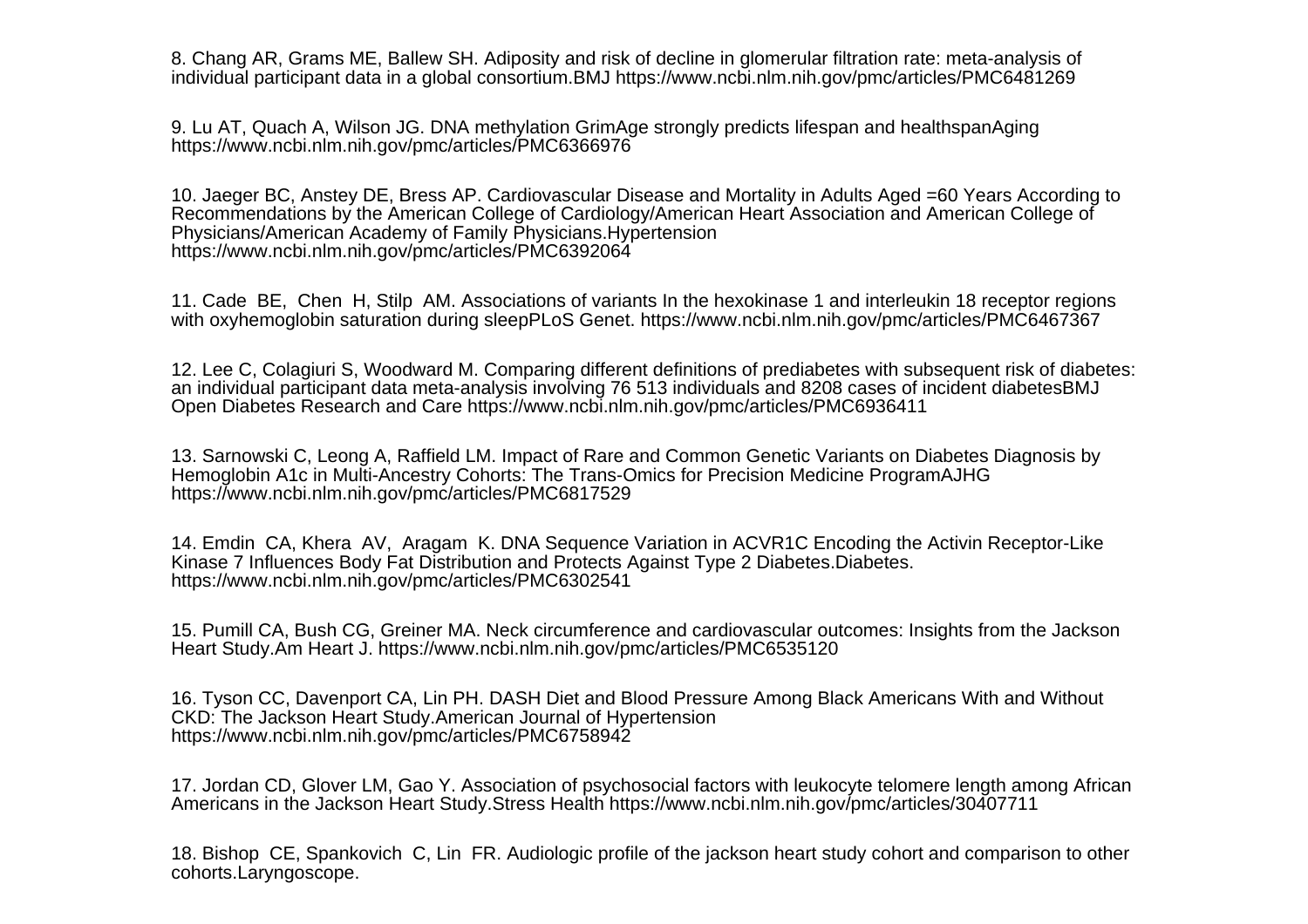19. Spadola CE, Guo N, Johnson DA. Evening intake of alcohol, caffeine, and nicotine: night-to-night associationswith sleep duration and continuity among African Americans in the Jackson Heart Sleep Study.Sleep.https://www.ncbi.nlm.nih.gov/pmc/articles/31386152

20. Diamantidis CJ, Davenport CA, Lunyera J. Low use of routine medical care among African Americans with highCKD risk: the Jackson Heart Study.BMC Nephrol https://www.ncbi.nlm.nih.gov/pmc/articles/PMC6327442

21. Jackson CL, Ward JB, Johnson DA. Concordance between Self-Reported and Actigraphy-Assessed SleepDuration among African-American Adults: Findings from the Jackson Heart Sleep Study.Sleep.

22. Haggerty CM, Damrauer SM, Levin MG. Genomics-First Evaluation of Heart Disease Associated With Titin-Truncating Variants.Circulation. https://www.ncbi.nlm.nih.gov/pmc/articles/PMC PMC6602806

23. Rebholz CM, Young BA, Katz R. Patterns of Beverages Consumed and Risk of Incident Kidney Disease.Clin JAm Soc Nephrol https://www.ncbi.nlm.nih.gov/pmc/articles/PMC6364540

24. Clark D, Cain LR, Blaha MJ. Cigarette Smoking and Subclinical Peripheral Arterial Disease in Blacks of theJackson Heart Study.J Am Heart Assoc https://www.ncbi.nlm.nih.gov/pmc/articles/PMC6405586

25. Clark 3rd D, Colantonio LD, Min YI. Population-Attributable Risk for Cardiovascular Disease Associated WithHypertension in Black Adults.JAMA Cardiol. https://www.ncbi.nlm.nih.gov/pmc/articles/PMC6813577

26. Hubbard D, Colantonio LD, Tanner RM. Prediabetes and Risk for Cardiovascular Disease by HypertensionStatus in Black Adults: The Jackson Heart Study.Diabetes Care

27. Johnson DA, Thomas SJ, Abdalla M. Association Between Sleep Apnea and Blood Pressure Control AmongBlacks.Circulation https://www.ncbi.nlm.nih.gov/pmc/articles/PMC6428682

28. Anstey DE, Tanner RM, Booth JN. Inappropriate Left Ventricular Mass and Cardiovascular Disease Events andMortality in Blacks: The Jackson Heart Study.J Am Heart Assoc.https://www.ncbi.nlm.nih.gov/pmc/articles/PMC6759894

29. Rosen DM, Kundel V, Rueschman M. Self-reported snoring and incident cardiovascular disease events: resultsfrom the Jackson Heart Study.Sleep Breath

30. Smith E, Bishop CE, Spankovich C. The Relationship of Cardiometabolic Risk and Auditory Processing amongAfrican Americans: The Jackson Heart StudyOtolaryngol Head Neck Surg.https://www.ncbi.nlm.nih.gov/pmc/articles/30526309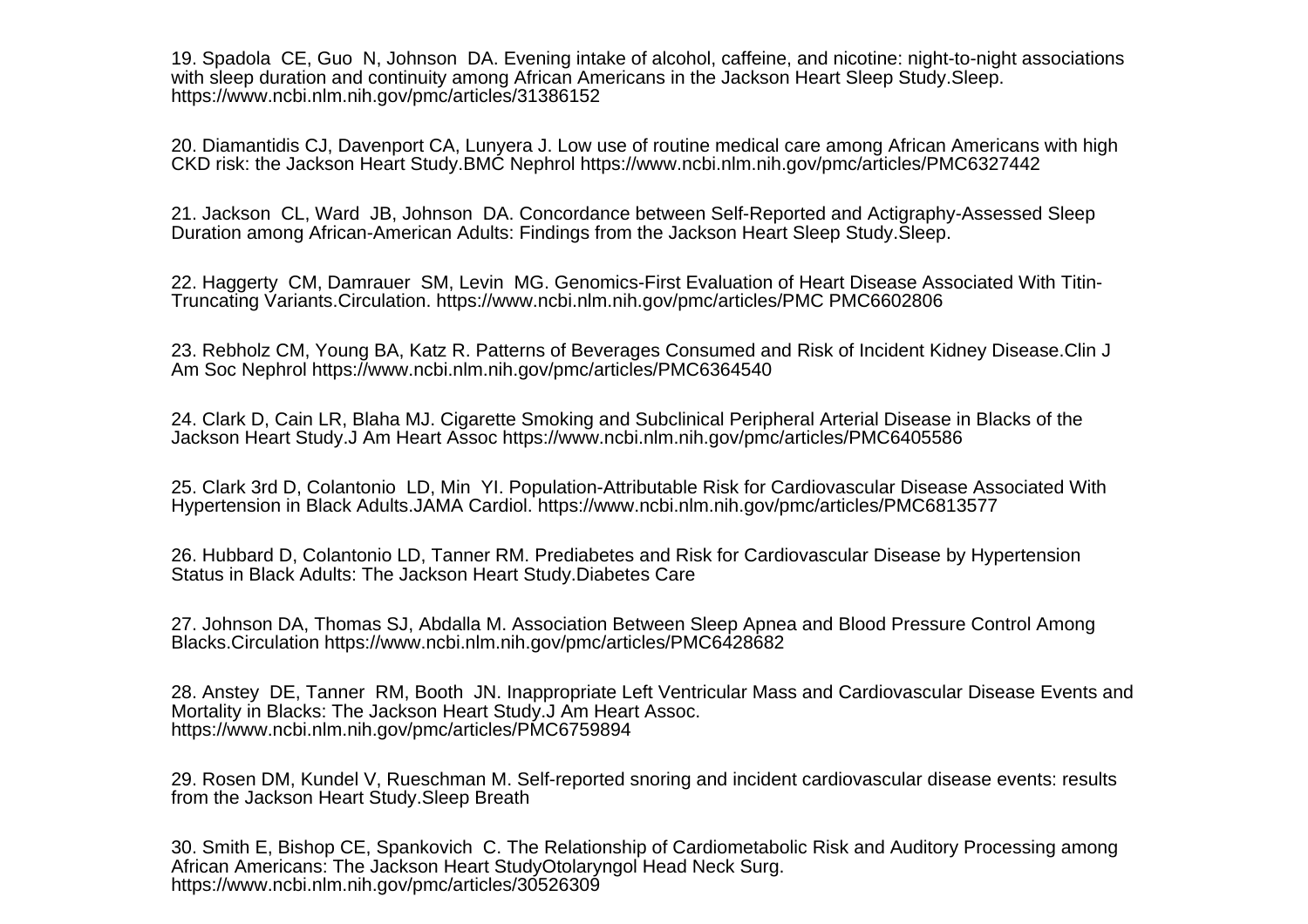31. Oelsner EC, Balte PP, Grams ME. Albuminuria, Lung Function Decline, and Risk of Incident Chronic ObstructivePulmonary Disease. The NHLBI Pooled Cohorts Study.AJRCCMhttps://www.ncbi.nlm.nih.gov/pmc/articles/PMC6363973

32. Burton ET, Wilder T, Beech BM. Associations Among Caregiver Feeding Practices and Blood Pressure in AfricanAmerican Adolescents: The Jackson Heart KIDS Study.Fam Community Healthhttps://www.ncbi.nlm.nih.gov/pmc/articles/PMC6383774

33. Mzayek F, Wang LE, Relyea G. Impact of Abdominal Obesity on Proximal and Distal Aorta Wall Thickness inAfrican Americans: The Jackson Heart Study.Obesity (Silver Spring).https://www.ncbi.nlm.nih.gov/pmc/articles/PMC6707870

34. Brunner FJ, Waldeyer C, Ojeda F. Application of non-HDL cholesterol for population-based cardiovascular riskstratification: results from the Multinational Cardiovascular Risk ConsortiumLancethttps://www.ncbi.nlm.nih.gov/pmc/articles/PMC6913519

35. Beckles GL, McKeever Bullard K, Saydah S. Life Course Socioeconomic Position, Allostatic Load, and Incidenceof Type 2 Diabetes among African American Adults: The Jackson Heart Study, 2000-04 to 2012.Ethn Dishttps://www.ncbi.nlm.nih.gov/pmc/articles/PMC6343544

36. Peloso GM, Nomura A, Khera AV. Rare Protein-Truncating Variants in APOB, Lower Low-Density LipoproteinCholesterol, and Protection Against Coronary Heart DiseaseCirculation: Genomic & Precision Medicine

37. Chen H, Huffman JE, Brody JA. Efficient Variant Set Mixed Model Association Tests for Continuous and BinaryTraits in Large-Scale Whole-Genome Sequencing Studies.Am. J. Hum. Genet.https://www.ncbi.nlm.nih.gov/pmc/articles/PMC6372261

38. Wang H, Cade BE, Sofer T. Admixture mapping identifies novel loci for obstructive sleep apnea inHispanic/Latino Americans.Human Molecular Genetics https://www.ncbi.nlm.nih.gov/pmc/articles/PMC6360325

39. Echouffo-Tcheugui J, Mwasongwe S, Sims M. Sickle Cell Trait, European Ancestry, and Longitudinal Trackingof HbA1c Among African Americans: The Jackson Heart Study.Diabetes Carehttps://www.ncbi.nlm.nih.gov/pmc/articles/PMC6754235

40. Flannick J, Mercader JM, Fuchsberger C. Exome sequencing of 20,791 cases of type 2 diabetes and 24,440controls.Nature https://www.ncbi.nlm.nih.gov/pmc/articles/PMC6699738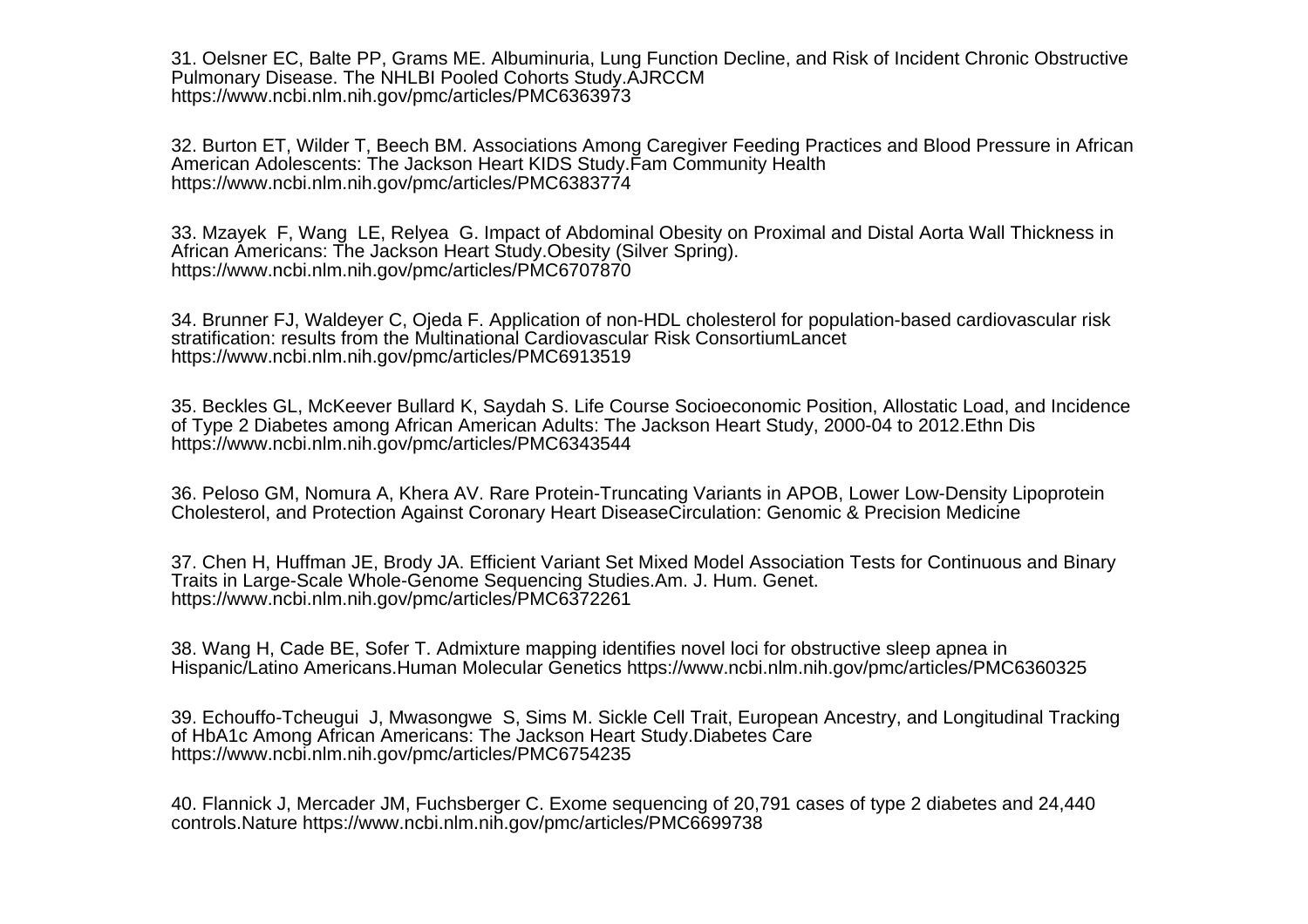41. Lunyera J, Davenport CA, Jackson CL. Evaluation of Allostatic Load as a Mediator of Sleep and KidneyOutcomes in Black AmericansKidney Int Rep. https://www.ncbi.nlm.nih.gov/pmc/articles/PMC6409364

42. Lunyera J, Davenport CA, Pendergast J. Modifiers of Plasma 25-hydroxyvitamin D and Chronic Kidney DiseaseOutcomes in Black Americans: The Jackson Heart Study.J. Clin. Endocrinol. Metab.https://www.ncbi.nlm.nih.gov/pmc/articles/PMC6489693

43. Echouffo-Tcheugui JB, Chen H, Kalyani RR. Glycemic Markers and Subclinical Cardiovascular Disease: TheJackson Heart Study.Circ Cardiovasc Imaging.

44. Garcia JM, Duran AT, Schwartz JE. Types of Sedentary Behavior and Risk of Cardiovascular Events andMortality in Blacks: The Jackson Heart Study.J Am Heart Assoc.https://www.ncbi.nlm.nih.gov/pmc/articles/PMC6662345

45. Moran KE, Ommerborn MJ, Blackshear CT. Financial Stress and Risk of Coronary Heart Disease in the JacksonHeart Study.Am J Prev Med

46. Saylor KW, Ekunwe L, Antoine-LaVigne D. Attitudes Toward Genetics and Genetic Testing Among Participantsin the Jackson and Framingham Heart Studies.J Empir Res Hum Res Ethics.https://www.ncbi.nlm.nih.gov/pmc/articles/PMC6565476

47. Deleon-Pennell KY, Ero OK, Ma Y. Glycoproteomic Profiling Provides Candidate Myocardial Infarction Predictorsof Later Progression to Heart Failure.ACS Omega https://www.ncbi.nlm.nih.gov/pmc/articles/PMC6356850

48. He KY, Li X, Kelly TN. Leveraging linkage evidence to identify low-frequency and rare variants on 16p13associated with blood pressure using TOPMed whole genome sequencing data.Hum Genet.https://www.ncbi.nlm.nih.gov/pmc/articles/PMC6404531

49. Glover LM, Bertoni AG, Golden SH. Sex differences in the association of psychosocial resources with prevalenttype 2 diabetes among African Americans: The Jackson Heart Study.J. Diabetes Complicat.https://www.ncbi.nlm.nih.gov/pmc/articles/PMC6554648

50. Polfus LM, Raffield LM, Wheeler MM. Whole genome sequence association with E-selectin levels reveals loss-offunction variant in African Americans.Human Molecular Geneticshttps://www.ncbi.nlm.nih.gov/pmc/articles/PMC6337694

51. Cain LR, Glover L, Young B. Correction to: Goal-Striving Stress Is Associated with Chronic Kidney DiseaseAmong Participants in the Jackson Heart Study.J Racial Ethn Health Disparities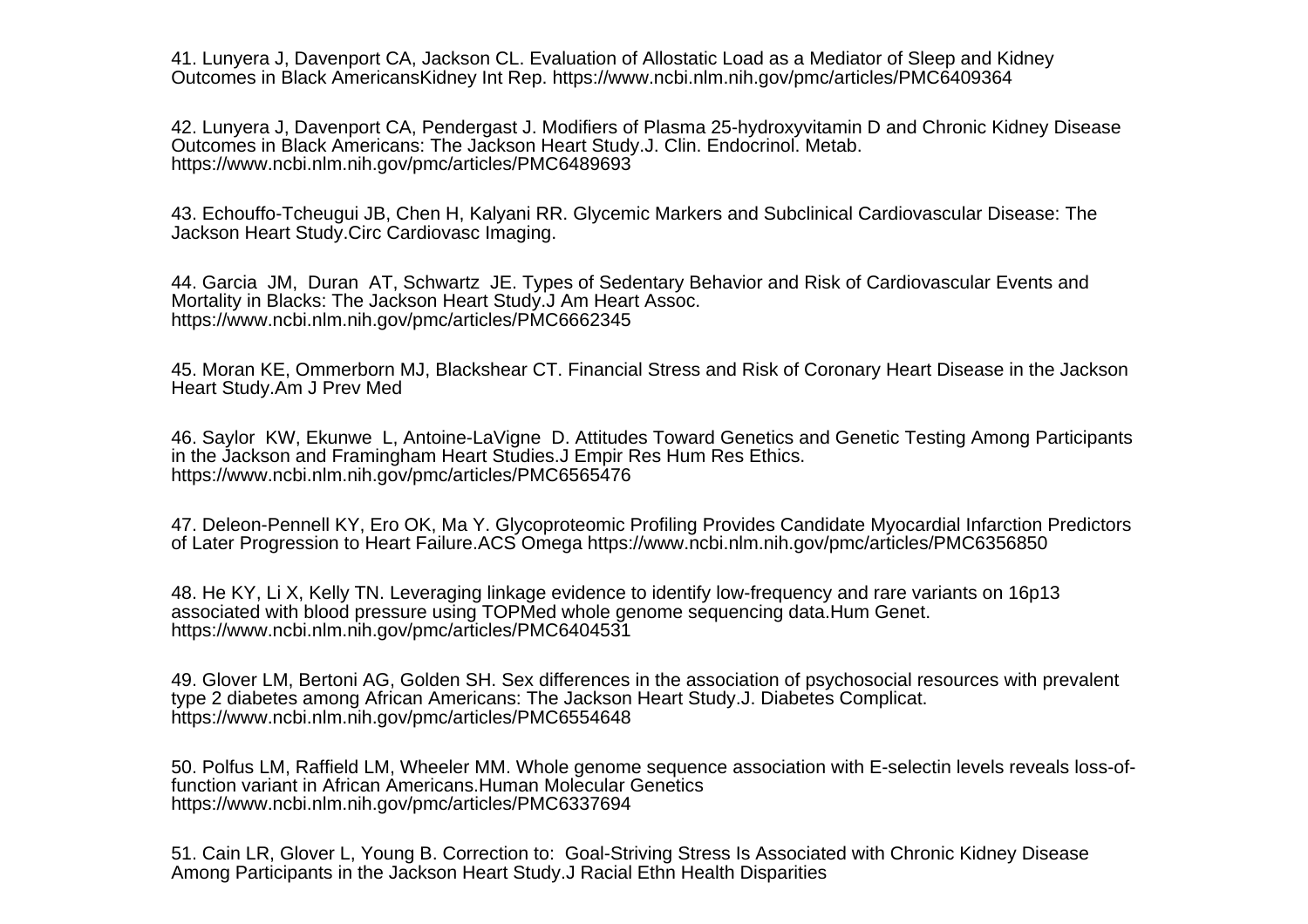52. Cardell M, Guo Y, Sims M. Objective and Subjective Measures of Socioeconomic Status Are Associated with Metabolic Syndrome Severity Among African American Adults in the Jackson Heart Study Current Developments inNutrition https://www.ncbi.nlm.nih.gov/pmc/articles/PMC6574721

53. Daya M, Rafaels N, Brunetti TM. Association study in African-admixed populations across the Americasrecapitulates asthma risk loci in non-African populationsNat Communhttps://www.ncbi.nlm.nih.gov/pmc/articles/PMC6382865

54. Guan M, Keaton JM, Dimitrov L. Genome-wide association study identifies novel loci for type 2 diabetesattributed end-stage kidney disease in African Americans.Hum Genomics.https://www.ncbi.nlm.nih.gov/pmc/articles/PMC6521376

55. Irvin M, Sitlani CM, Noordham R. Genome-wide Meta-Analysis of SNP-by9-ACEI/ARB and SNP-by-thiazideDiuretic and Effect on Serum Potassium in Cohorts of European and African Ancestry Pharmacogenomics Jhttps://www.ncbi.nlm.nih.gov/pmc/articles/PMC6274589

56. Sims M, Glover LM, Norwood AF. Optimism and cardiovascular health among African Americans in theJackson Heart Study.Prev Med.

57. Bruce MA, Beech BM, Wilder T. Religiosity and Excess Weight Among African-American Adolescents: TheJackson Heart KIDS StudyJ Relig Health https://www.ncbi.nlm.nih.gov/pmc/articles/30649707

58. Grams ME, Surapaneni A, Ballew SH. APOL1 Kidney Risk Variants and Cardiovascular Disease: An IndividualParticipant Data Meta-Analysis.J Am Soc Nephrol.

59. Kowalski MH, Qian H, Hou Z. Use of >100,000 NHLBI Trans-Omics for Precision Medicine (TOPMed) Consortium whole genome sequences improves imputation quality and detection of rare variant associations inadmixed African and Hispanic/Latino populationsPLoS Genethttps://www.ncbi.nlm.nih.gov/pmc/articles/PMC6953885

60. Wheeler MM, Lannert KW, Huston HA. Genomic characterization of the RH locus detects complex and novelstructural variation in multi-ethnic cohorts.Genet Med. https://www.ncbi.nlm.nih.gov/pmc/articles/PMC6311147

61. Bancks MP, Ning H, Allen NB. Long-term Absolute Risk for Cardiovascular Disease Stratified by Fasting GlucoseLevel.Diabetes Care https://www.ncbi.nlm.nih.gov/pmc/articles/PMC6385698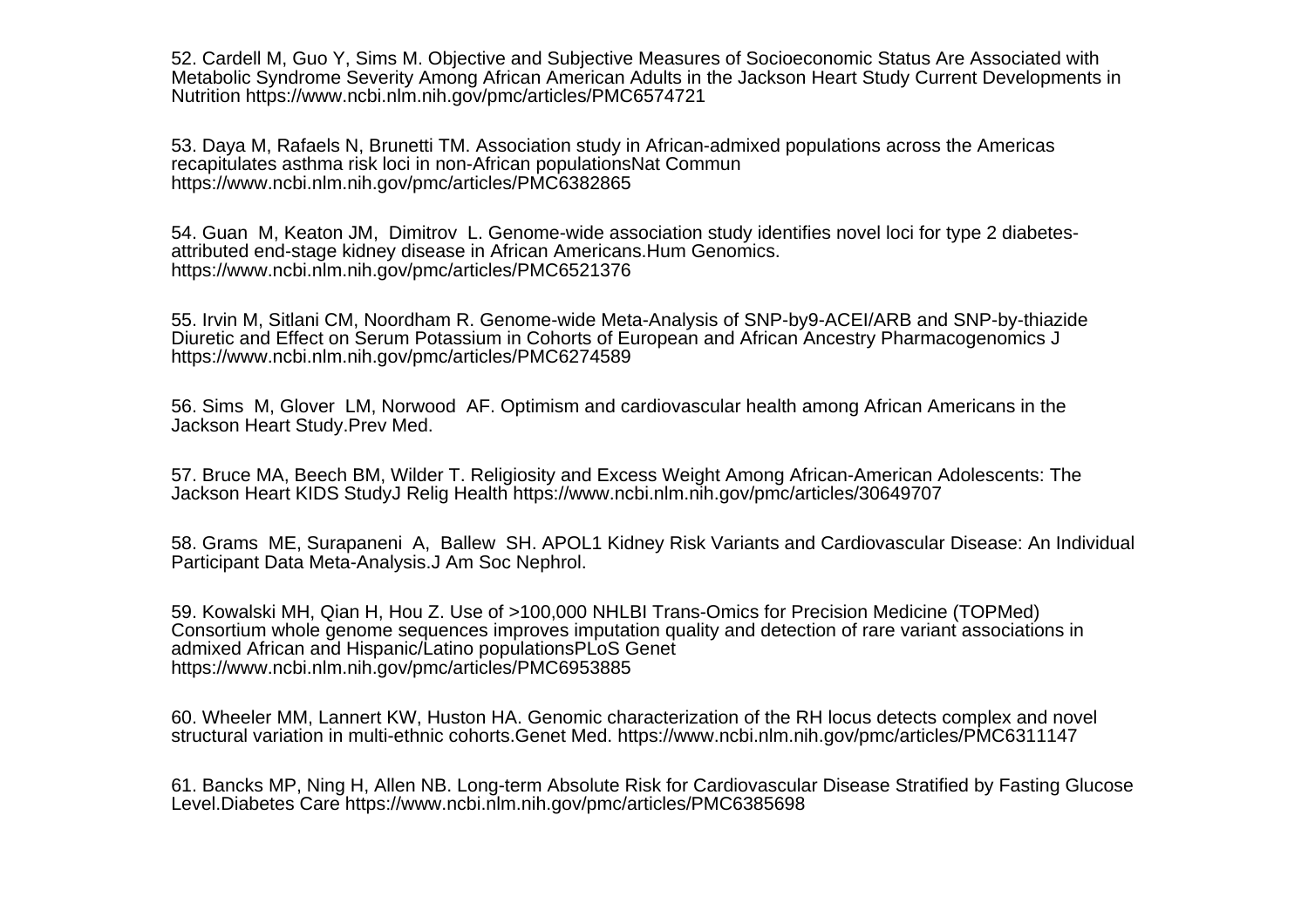62. Irvin MR, Sitlani CM, Floyd JS. Genome-Wide Association Study of Apparent Treatment-Resistant Hypertensionin the CHARGE Consortium: The CHARGE Pharmacogenetics Working Group.American Journal of Hypertensionhttps://www.ncbi.nlm.nih.gov/pmc/articles/PMC6856621

63. De Vries PS, Brown MR, Bentley AR. Multiancestry Genome-Wide Association Study of Lipid LevelsIncorporating Gene-Alcohol InteractionsAm J Epidemiol https://www.ncbi.nlm.nih.gov/pmc/articles/PMC6545280

64. Noordam R, Bos MM, Wang H. Multi-ancestry sleep-by-SNP interaction analysis in 126,926 individuals revealslipid loci stratified by sleep duration.Nature https://www.ncbi.nlm.nih.gov/pmc/articles/PMC6851116

65. Ortiz R, Kluwe B, Odei JB. The association of morning serum cortisol with glucose metabolism and diabetes: TheJackson Heart Study.Psychoneuroendocrinology

66. Foraker RE, Bush C, Greiner MA. Distribution of Cardiovascular Health by Individual- and Neighborhood-LevelSocioeconomic Status: Findings From the Jackson Heart StudyGlob Hearthttps://www.ncbi.nlm.nih.gov/pmc/articles/31196828

67. Olivo RE, Hale SL, Diamantidis CJ. Dietary Phosphorus and Ambulatory Blood Pressure in African Americans:The Jackson Heart Study.Am. J. Hypertens. https://www.ncbi.nlm.nih.gov/pmc/articles/PMC6284751

68. Hall RK, Davenport CA, SIms M. Association of functional and structural social support with chronic kidneydisease among African Americans: the Jackson Heart Study.BMC Nephrol.https://www.ncbi.nlm.nih.gov/pmc/articles/PMC6633656

69. Sherman RM, Forman J, Antonescu V. Assembly of a pan-genome from deep sequencing of 910 humans ofAfrican descent.Nat Genetics https://www.ncbi.nlm.nih.gov/pmc/articles/PMC6309586

70. Joffe S, Sellers DE, Ekunwe L. Preferences for Return of Genetic Results Among Participants in the JacksonHeart Study and Framingham Heart Study.Circ Genom Precis Med.

71. Lee S, Lacy ME, Jankowich M. Association between obesity phenotypes of insulin resistance and risk of type 2diabetes in African Americans: The Jackson Heart Study.Journal of Clinical and Translational Endocrinologyhttps://www.ncbi.nlm.nih.gov/pmc/articles/PMC6909037

72. Pollack S, Igo RP, Jensen RA. Multiethnic Genome-Wide Association Study of Diabetic Retinopathy UsingLiability Threshold Modeling of Duration of Diabetes and Glycemic ControlDiabeteshttps://www.ncbi.nlm.nih.gov/pmc/articles/PMC6341299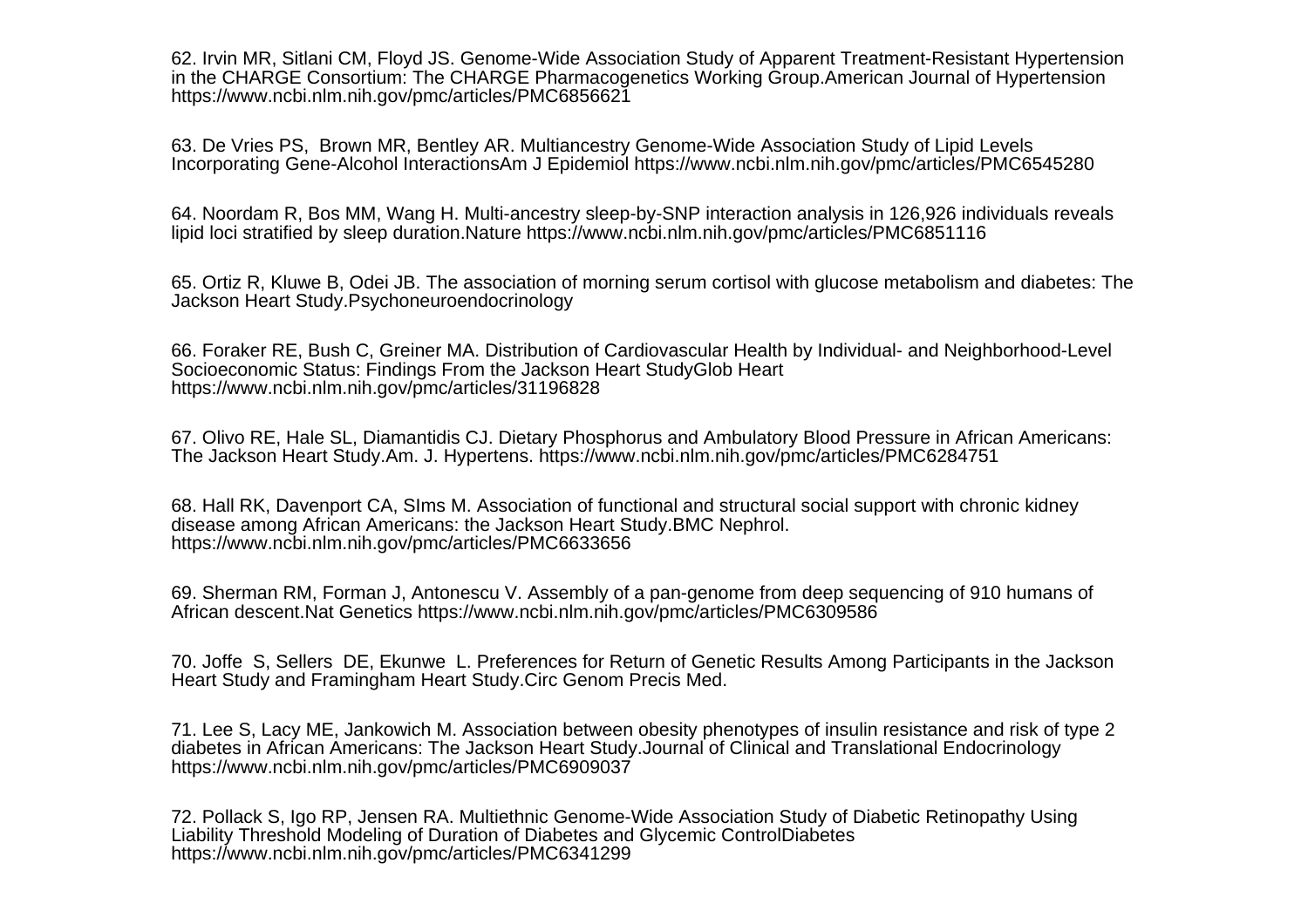73. Sakhuja S, Booth Iii JN, Lloyd-Jones DM. Health behaviors, nocturnal hypertension and non-dipping blood pressure: The Coronary Artery Risk Development in Young Adults and Jackson Heart Study.Am. J. Hypertens.https://www.ncbi.nlm.nih.gov/pmc/articles/30715142

74. Sinha S, Nicholas S, Sung J. hs-CRP Is Associated With Incident Diabetic Nephropathy: Findings From theJackson Heart Study.Diabetes Care https://www.ncbi.nlm.nih.gov/pmc/articles/PMC6804609

75. Curti SA, DeGruy JA, Spankovich C. Relationship of Overall Cardiovascular Health and Hearing Loss in TheJackson Heart Study Population.Laryngoscope

76. Gillespie SL, Anderson CM, Zhao S. Allostatic load in the association of depressive symptoms with incidentcoronary heart disease: The Jackson Heart Study.Psychoneuroendocrinology

77. Seals SR, Colantonio LD, Tingle JV. Calibration of blood pressure measurements in the Jackson HeartStudyBlood Press Monit. https://www.ncbi.nlm.nih.gov/pmc/articles/30998553

78. Khan SS, Ning H, Shah SJ. 10-Year Risk Equations for Incident Heart Failure in the General Population.J AmColl Cardiol. https://www.ncbi.nlm.nih.gov/pmc/articles/PMC6527121

79. Jefferson T, Addison C, Sharma M. Association Between Sleep and Obesity in African Americans in the JacksonHeart Study.JAOA

80. Sofer T, Zheng X, Gogarten SM. A fully adjusted two-stage procedure for rank-normalization in geneticassociation studiesGenet Epidemiol. https://www.ncbi.nlm.nih.gov/pmc/articles/PMC6416071

81. Spruill TM, Butler MJ, Thomas SJ. Association Between High Perceived Stress Over Time and Incident Hypertension in Black Adults: Findings From the Jackson Heart Study.Journal of the American Heart Associationhttps://www.ncbi.nlm.nih.gov/pmc/articles/PMC6898810

82. Kilpeläinen TO, Bentley AR, Noordam R. Multi-ancestry study of blood lipid levels identifies four loci interactingwith physical activityNat Commun https://www.ncbi.nlm.nih.gov/pmc/articles/PMC6342931

83. Kesireddy V, Tan Y, Kline D. The Association of Life's Simple 7 with Aldosterone among African Americans inthe Jackson Heart Study.Nutrients. https://www.ncbi.nlm.nih.gov/pmc/articles/PMC6566676

84. Zhong VW, Van Horn L, Cornelis MC. Associations of Dietary Cholesterol or Egg Consumption With IncidentCardiovascular Disease and Mortality.JAMA. https://www.ncbi.nlm.nih.gov/pmc/articles/PMC6439941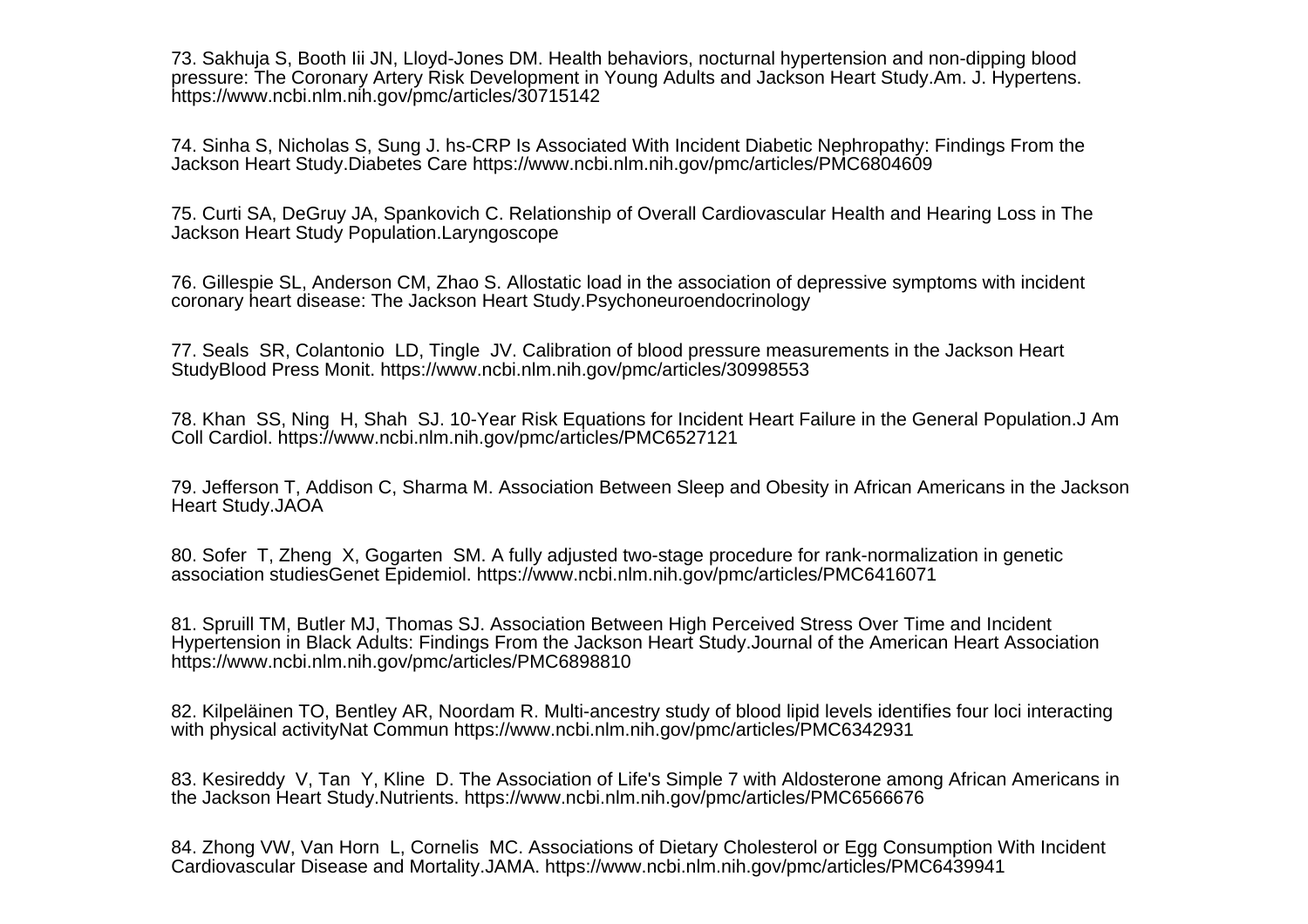85. White WB, Nelson CR, Henderson FC. Developing Lay Summaries as a Bidirectional Learning Opportunity forAuthors and Undergraduate Scholars: The Jackson Heart Studyhttps://www.ncbi.nlm.nih.gov/pmc/articles/10.1177/237337991984

86. Gao Y, Hickson DA, Talegawkar S. Influence of individual life course and neighbourhood socioeconomic positionon dietary intake in African Americans: the Jackson Heart StudyBMJ Openhttps://www.ncbi.nlm.nih.gov/pmc/articles/PMC6429841

87. Lee Y, Sun D, Ori A. Epigenome-wide association study of leukocyte telomere lengthAginghttps://www.ncbi.nlm.nih.gov/pmc/articles/PMC6738430

88. Yano Y, Tanner RM, Sakhuja S. Association of Daytime and Nighttime Blood Pressure With CardiovascularDisease Events Among African American Individuals.JAMA Cardiologyhttps://www.ncbi.nlm.nih.gov/pmc/articles/PMC6694386

89. Sung YJ, de Las Fuentes L, Winkler TW. A multi-ancestry genome-wide study incorporating gene-smokinginteractions identifies multiple new loci for pulse pressure and mean arterial pressure.Hum Mol Genet.https://www.ncbi.nlm.nih.gov/pmc/articles/PMC6644157

## Year 2018

1. Mahajan A, Wessel J, Willems SM. Refining the accuracy of validated target identification through coding variantfine-mapping in type 2 diabetes.Nat Genet. https://www.ncbi.nlm.nih.gov/pmc/articles/PMC5898373

2. Pandey A, Kondamudi N, Patel KV. Association Between Regional Adipose Tissue Distribution and Risk of HeartFailure Among Blacks.Circ Heart Fail. https://www.ncbi.nlm.nih.gov/pmc/articles/30571193

3. Seyerle AA, Sitlani, CM, Noordam, R. Pharmacogenomics Study of Thiazide Diuretics and QT Interval in Multi-Ethnic Populations: The Cohorts for Heart and Aging Research in Genomic Epidemiology(CHARGE)Pharmacogenomics J https://www.ncbi.nlm.nih.gov/pmc/articles/PMC5773415

4. Brenner AB, Diez-Roux AV, Gebreab SY. The Epidemiology of Coping in African American Adults in the JacksonHeart Study (JHS).J Racial Ethn Health Disparities https://www.ncbi.nlm.nih.gov/pmc/articles/PMC6060024

5. Wyss AB, Sofer T, Lee MK. Multiethnic meta-analysis identifies ancestry-specific and cross-ancestry loci forpulmonary function.Nat Commun. https://www.ncbi.nlm.nih.gov/pmc/articles/PMC6065313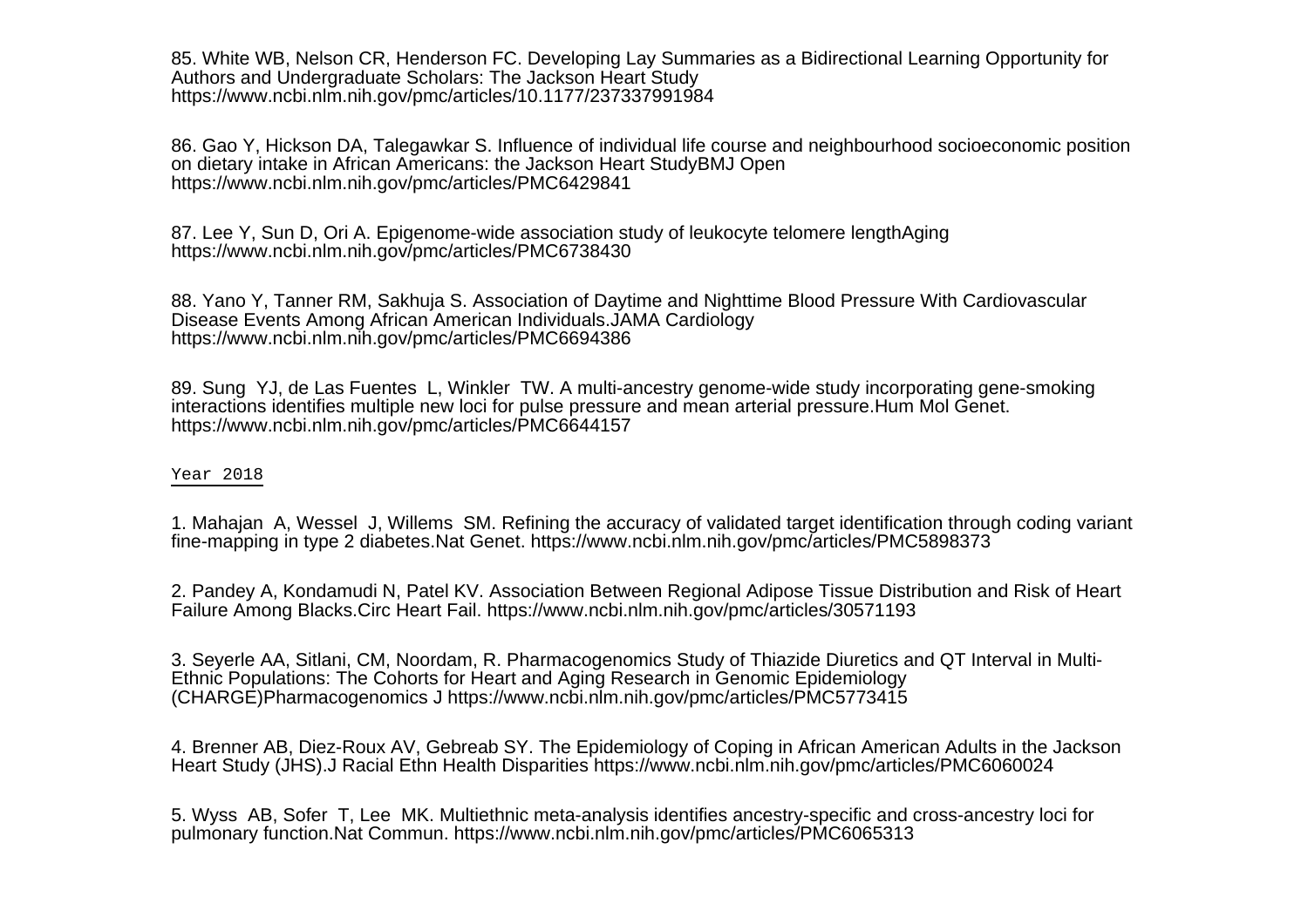6. Prins BP, Mead TJ, Brody JA. Exome-chip meta-analysis identifies novel loci associated with cardiac conduction,including ADAMTS6Genome Biol https://www.ncbi.nlm.nih.gov/pmc/articles/PMC6048820

7. Imdin CA, Khera AV, Klarin D. Phenotypic Consequences of a Genetic Predisposition to Enhanced Nitric OxideSignalingAHA Circulation https://www.ncbi.nlm.nih.gov/pmc/articles/PMC5771958

8. Tsao CW, Washington F, Musani SK. Clinical Correlates of Aortic Stiffness and Wave Amplitude in Black Menand Women in the Community.J Am Heart Assoc. https://www.ncbi.nlm.nih.gov/pmc/articles/PMC6404204

9. Kamimura D, Cain LR, Mentz RJ. Cigarette Smoking and Incident Heart Failure: Insights From the Jackson HeartStudy.Circulation https://www.ncbi.nlm.nih.gov/pmc/articles/PMC6085757

10. Johnson DA, Guo N, Rueschman M. Prevalence and correlates of obstructive sleep apnea among AfricanAmericans: the Jackson Heart Sleep Study.Sleep. https://www.ncbi.nlm.nih.gov/pmc/articles/PMC6187109

11. Anstey DE, Colantonio LD, Yano Y. The importance of using 24-hour and nighttime blood pressure for theidentification of white coat hypertension: Data from the Jackson Heart Study.J Clin Hypertens (Greenwich) https://www.ncbi.nlm.nih.gov/pmc/articles/PMC6320734

12. Rosenthal EA, Shirts BH, Amendola LM LM. Rare loss of function variants in candidate genes and risk ofcolorectal cancerHum Genet https://www.ncbi.nlm.nih.gov/pmc/articles/PMC6283057

13. Oelsner EC, Balte PP, Cassano PA. Harmonization of Respiratory Data From 9 US Population-Based Cohorts:The NHLBI Pooled Cohorts Study.Am. J. Epidemiol. https://www.ncbi.nlm.nih.gov/pmc/articles/PMC6211239

14. Demenais F, Margaritte-Jeannin P, Barnes KC. Multiancestry association study identifies new asthma risk locithat colocalize with immune-cell enhancer marks.Nat Genet. https://www.ncbi.nlm.nih.gov/pmc/articles/PMC5901974

15. Lin H, van Setten J, Smith AV. Common and Rare Coding Genetic Variation Underlying theElectrocardiographic PR Interval.Circ Genom Precis Med. https://www.ncbi.nlm.nih.gov/pmc/articles/PMC5951629

16. Hyacinth HI, Carty CL, Seals SR. Association of Sickle Cell Trait With Ischemic Stroke Among AfricanAmericans: A Meta-analysis.JAMA Neurol https://www.ncbi.nlm.nih.gov/pmc/articles/PMC6145767

17. Millard HR, Musani SK, Dibaba DT. Dietary choline and betaine; associations with subclinical markers of cardiovascular disease risk and incidence of CVD, coronary heart disease and stroke: the Jackson Heart Study.Eur JNutr https://www.ncbi.nlm.nih.gov/pmc/articles/PMC5931705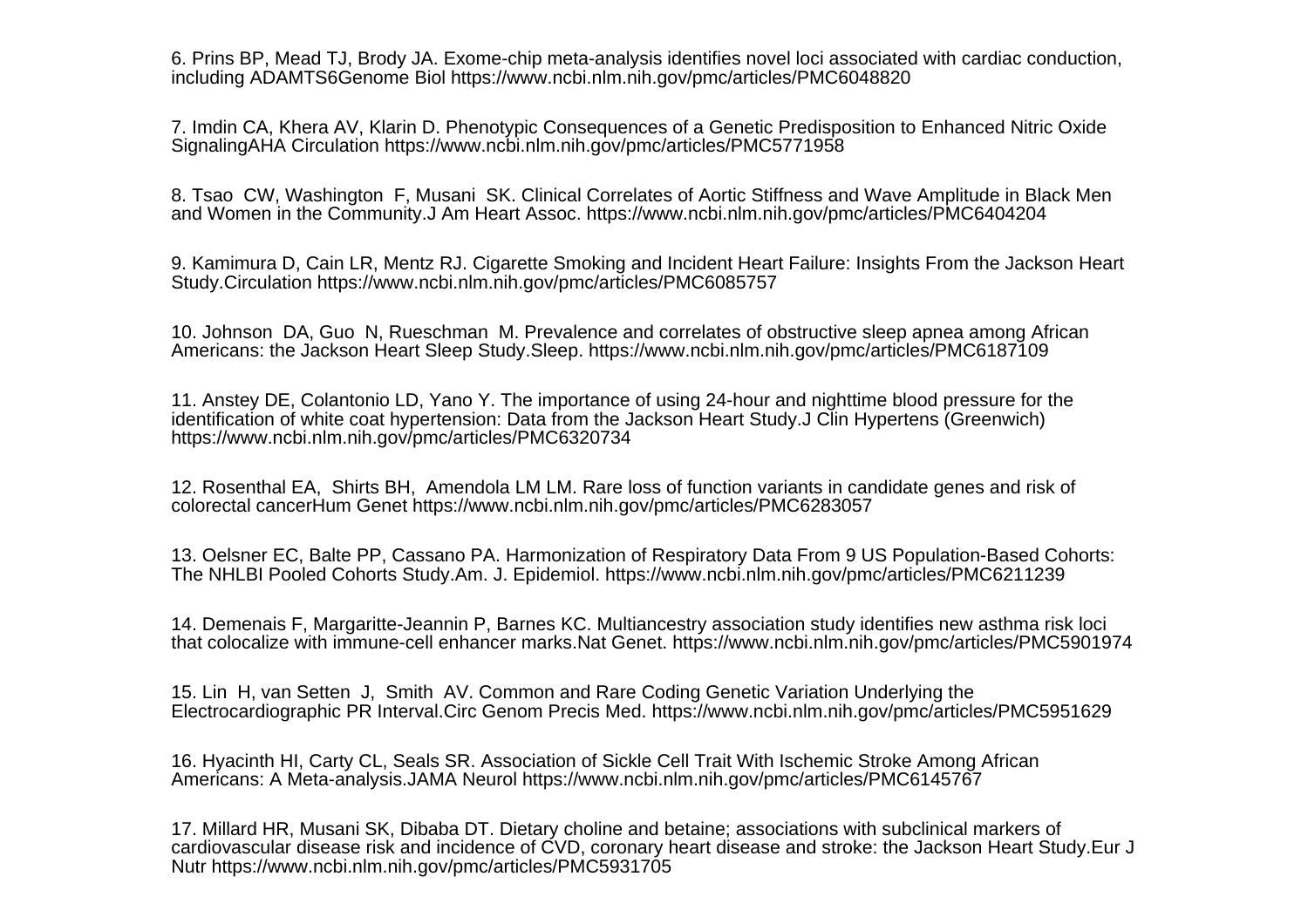18. Flannick J, Fuchsberger C, Mahajan A. Erratum: Sequence data and association statistics from 12,940 type 2diabetes cases and controls.Sci Data https://www.ncbi.nlm.nih.gov/pmc/articles/PMC5779067

19. Hong J, Hatchell KE, Bradfield JP. Transethnic Evaluation Identifies Low-Frequency Loci Associated With 25-Hydroxyvitamin D Concentrations.J. Clin. Endocrinol. Metab. https://www.ncbi.nlm.nih.gov/pmc/articles/PMC6276579

20. Liang J, Le TH, Velez Edwards DR. Correction: Single-trait and multi-trait genome-wide association analysesidentify novel loci for blood pressure in African-ancestry populationsPLoS Genethttps://www.ncbi.nlm.nih.gov/pmc/articles/PMC5947884

21. Lunyera J, Davenport CA, Bhavsar NA. Nondepressive Psychosocial Factors and CKD Outcomes in BlackAmericansClin J Am Soc Nephrol https://www.ncbi.nlm.nih.gov/pmc/articles/PMC5967427

22. Sorrel JE, Bishop CE, Spankovich C. Relationship of stroke risk and hearing loss in African Americans: TheJackson Heart Study.Laryngoscope https://www.ncbi.nlm.nih.gov/pmc/articles/PMC5891391

23. Keaton JM, Gao C, Guan M. Genome-wide interaction with the insulin secretion locus MTNR1B reveals CMIP asa novel type 2 diabetes susceptibility gene in African Americans.Genet. Epidemiol.https://www.ncbi.nlm.nih.gov/pmc/articles/PMC6160319

24. Booth JN, Li M, Shimbo D. West African Ancestry and Nocturnal Blood Pressure in African Americans: TheJackson Heart Study.Am. J. Hypertens. https://www.ncbi.nlm.nih.gov/pmc/articles/PMC5946866

25. Kelly JP, Greiner M, Soliman EZ. Relation of Early Repolarization (J Point Elevation) to Mortality in Blacks (fromthe Jackson Heart Study).Am. J. Cardiol. https://www.ncbi.nlm.nih.gov/pmc/articles/PMC6260825

26. Floyd JS, Sitlani CM, Avery CL. Large-scale pharmacogenomic study of sulfonylureas and the QT, JT and QRSintervals: CHARGE Pharmacogenomics Working Group.Pharmacogenomics J.https://www.ncbi.nlm.nih.gov/pmc/articles/PMC5468495

27. Zhang JY, Wang M, Tian L. UBD modifies APOL1-induced kidney disease risk.Proc Natl Acad Sci U S A.https://www.ncbi.nlm.nih.gov/pmc/articles/PMC5879665

28. DeLeon-Pennell KY, Mouton AJ, Ero OK. LXR/RXR signaling and neutrophil phenotype following myocardialinfarction classify sex differences in remodeling.Basic Res. Cardiol.https://www.ncbi.nlm.nih.gov/pmc/articles/PMC6105266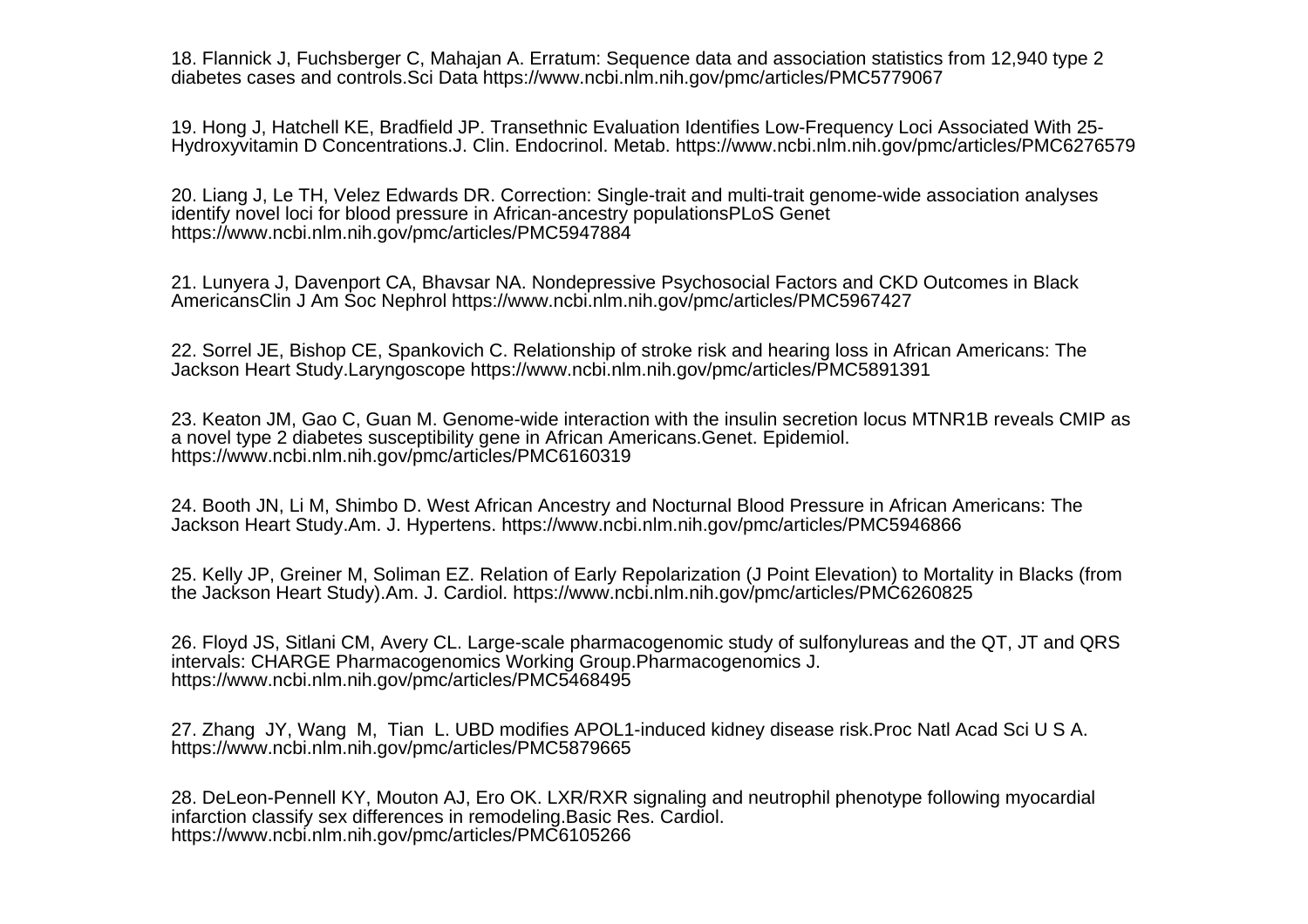29. Brewer LC, Redmond N, Slusser JP. Stress and Achievement of Cardiovascular Health Metrics: The AmericanHeart Association Life's Simple 7 in Blacks of the Jackson Heart Study.J Am Heart Assochttps://www.ncbi.nlm.nih.gov/pmc/articles/PMC6015384

30. Cooper LL, Musani SK, Washington F. Relations of Microvascular Function, Cardiovascular Disease RiskFactors, and Aortic Stiffness in Blacks: The Jackson Heart Study.J Am Heart Assochttps://www.ncbi.nlm.nih.gov/pmc/articles/PMC6404428

31. Raffield LM, Ellis J, Olson NC. Genome-wide association study of homocysteine in African Americans from theJackson Heart Study, the Multi-Ethnic Study of Atherosclerosis, and the Coronary Artery Risk in Young Adultsstudy.J. Hum. Genet. https://www.ncbi.nlm.nih.gov/pmc/articles/PMC5826839

32. Raffield LM, Ulirsch JC, Naik RP. Common a-globin variants modify hematologic and other clinical phenotypes insickle cell trait and disease.PLoS Genet. https://www.ncbi.nlm.nih.gov/pmc/articles/PMC5891078

33. Guan M, Keaton JM, Dimitrov L. An Exome-wide Association Study for Type 2 Diabetes-Attributed End-StageKidney Disease in African Americans.Kidney Int Rep. https://www.ncbi.nlm.nih.gov/pmc/articles/PMC PMC6035163

34. Jankowich M, Elston B, Liu Q. Restrictive Spirometry Pattern, Cardiac Structure and Function, and Incident HeartFailure in African Americans. The Jackson Heart Study.Ann Am Thorac Sochttps://www.ncbi.nlm.nih.gov/pmc/articles/PMC6321994

35. DeBoer MD, Filipp SL, Musani SK. Metabolic Syndrome Severity and Risk of CKD and Worsened GFR: TheJackson Heart Study.Kidney Blood Press. Res. https://www.ncbi.nlm.nih.gov/pmc/articles/PMC6037309

36. Feitosa MF, Kraja AT, Chasman DI. Novel genetic associations for blood pressure identified via gene-alcoholinteraction in up to 570K individuals across multiple ancestries.PLoS ONEhttps://www.ncbi.nlm.nih.gov/pmc/articles/PMC6005576

37. Cardel MI, Min YI, Sims M. Association of psychosocial stressors with metabolic syndrome severity amongAfrican Americans in the Jackson Heart Study.Psychoneuroendocrinology.https://www.ncbi.nlm.nih.gov/pmc/articles/PMC5864559

38. Gurka MJ, Filipp SL, Musani SK. Use of BMI as the marker of adiposity in a metabolic syndrome severity score:Derivation and validation in predicting long-term disease outcomes.Metabolismhttps://www.ncbi.nlm.nih.gov/pmc/articles/PMC5960618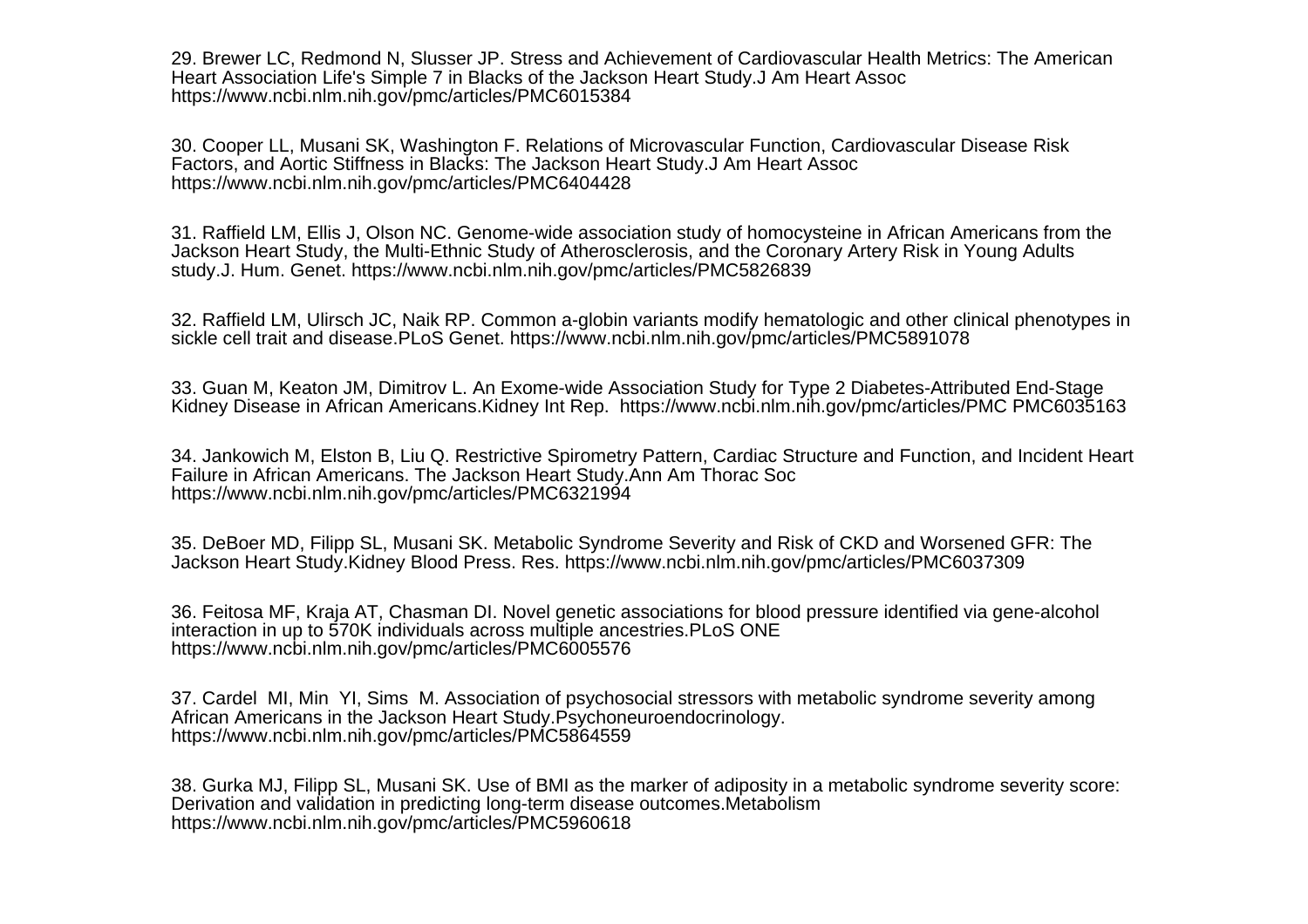39. Irvin MR, Booth JN, Sims M. The association of nocturnal hypertension and nondipping blood pressure withtreatment-resistant hypertension: The Jackson Heart Study.J Clin Hypertens (Greenwich)https://www.ncbi.nlm.nih.gov/pmc/articles/PMC5907922

40. Franceschini N, Giambartolomei C, de Vries PS. GWAS and colocalization analyses implicate carotid intimamedia thickness and carotid plaque loci in cardiovascular outcomes.Nat Commun.https://www.ncbi.nlm.nih.gov/pmc/articles/PMC PMC6277418

41. Natarajan P, Peloso GM, Zekavat SM. Deep-coverage whole genome sequences and blood lipids among16,324 individuals.Nat Commun. https://www.ncbi.nlm.nih.gov/pmc/articles/PMC6107638

42. Chatterjee R, Davenport CA, Raffield LM. KCNJ11 variants and their effect on the association between serum potassium and diabetes risk in the Atherosclerosis Risk in Communities (ARIC) Study and Jackson Heart Study(JHS) cohorts.PLoS ONE https://www.ncbi.nlm.nih.gov/pmc/articles/PMC6118367

43. Malhotra R, Lipworth L, Cavanaugh KL. Protein Intake and Long-term Change in Glomerular Filtration Rate in theJackson Heart Study.J Ren Nutr https://www.ncbi.nlm.nih.gov/pmc/articles/29452887

44. Malik R, Chauhan G, Traylor M. Multiancestry genome-wide association study of 520,000 subjects identifies 32loci associated with stroke and stroke subtypes.Nat. Genet. https://www.ncbi.nlm.nih.gov/pmc/articles/PMC5968830

45. Bell RA, Chen H, Saldana S. Comparison of Measures of Adiposity and Cardiovascular Disease Risk FactorsAmong African American Adults: the Jackson Heart Study.J Racial Ethn Health Disparitieshttps://www.ncbi.nlm.nih.gov/pmc/articles/PMC6085149

46. Olivo RE, Davenport CA, Diamantidis CJ. Obesity and synergistic risk factors for chronic kidney disease inAfrican American adults: the Jackson Heart Study.Nephrol. Dial. Transplant.https://www.ncbi.nlm.nih.gov/pmc/articles/PMC5982718

47. Mentz RJ, Greiner MA, Muntner P. Intentional and unintentional medication non-adherence in African Americans:Insights from the Jackson Heart Study.Am. Heart J. https://www.ncbi.nlm.nih.gov/pmc/articles/PMC6005189

48. Basu S, Sussman JB, Berkowitz SA. Validation of Risk Equations for Complications of Type 2 Diabetes(RECODe) Using Individual Participant Data From Diverse Longitudinal Cohorts in the U.SDiabetes Carehttps://www.ncbi.nlm.nih.gov/pmc/articles/PMC5829967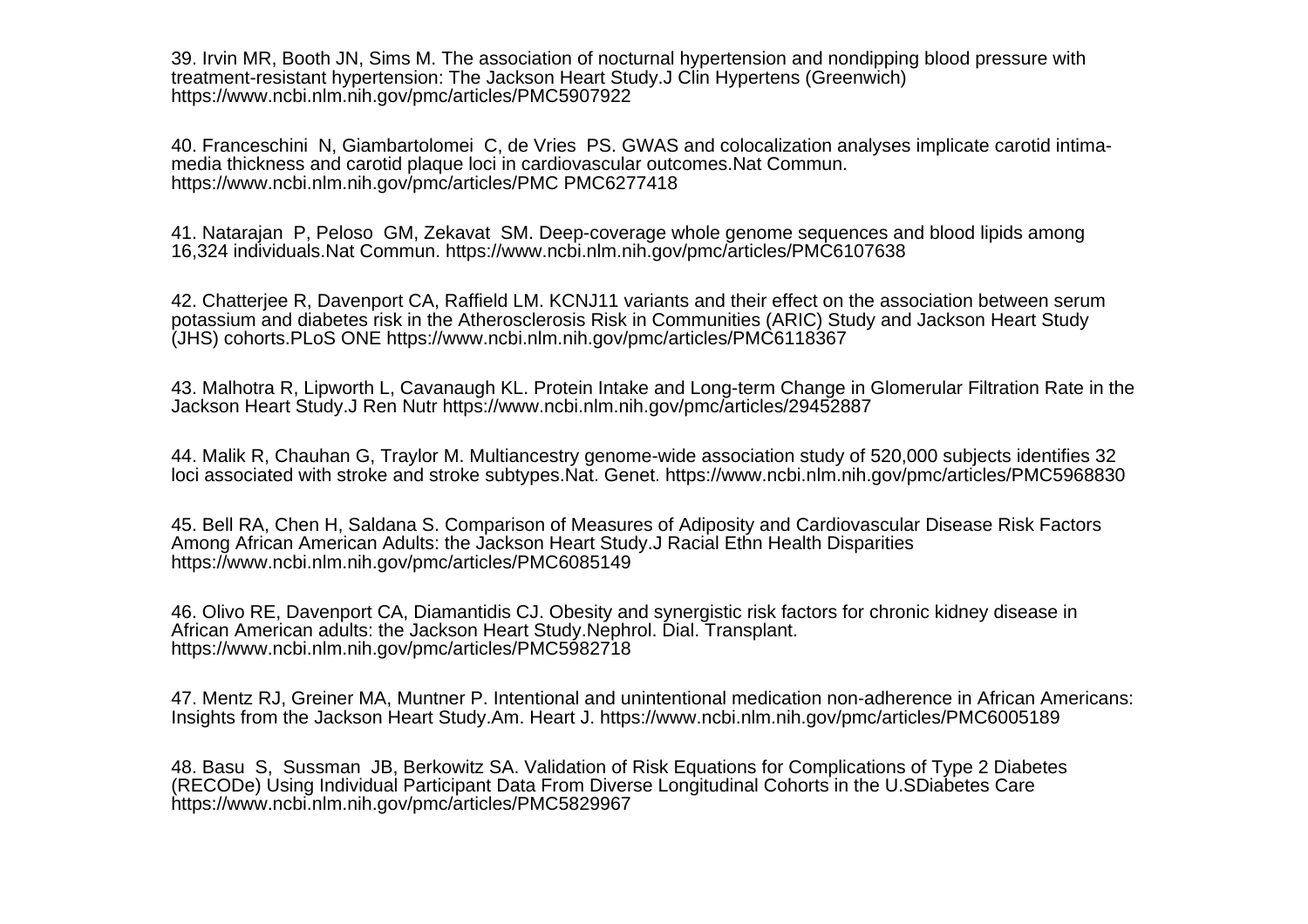49. Kim S, Eliot M, Koestler DC. Association of Neutrophil-to-Lymphocyte Ratio With Mortality and CardiovascularDisease in the Jackson Heart Study and Modification by the Duffy Antigen Variant.JAMA Cardiolhttps://www.ncbi.nlm.nih.gov/pmc/articles/PMC6128503

50. Mwasongwe S, Min YI, Booth JN. Masked hypertension and kidney function decline: the Jackson Heart Study.J.Hypertens. https://www.ncbi.nlm.nih.gov/pmc/articles/PMC5990961

51. Yadlowsky S, Hayward RA, Sussman JB. Clinical Implications of Revised Pooled Cohort Equations forEstimating Atherosclerotic Cardiovascular Disease Risk.Ann. Intern. Med.

52. Mwasongwe SE, Young B, Bidulescu A. Relation of multi-marker panel to incident chronic kidney disease andrapid kidney function decline in African Americans: the Jackson Heart Study.BMC Nephrolhttps://www.ncbi.nlm.nih.gov/pmc/articles/PMC6147037

53. Mwasongwe SE, Fulop T, Katz R. Relation of uric acid level to rapid kidney function decline and development ofkidney disease: The Jackson Heart Study.J Clin Hypertens (Greenwich)https://www.ncbi.nlm.nih.gov/pmc/articles/PMC6022371

54. Bromfield SG, Booth JN, Loop MS. Evaluating different criteria for defining a complete ambulatory blood pressuremonitoring recording: data from the Jackson Heart Study.Blood Press Monithttps://www.ncbi.nlm.nih.gov/pmc/articles/PMC6250566

55. Zekavat SM, Ruotsalainen S, Handsaker RE. Publisher Correction: Deep coverage whole genome sequencesand plasma lipoprotein(a) in individuals of European and African ancestries. Nat Commun. https://www.ncbi.nlm.nih.gov/pmc/articles/PMC6107495

56. Banerjee T, Tucker K, Griswold M. Dietary Potential Renal Acid Load and Risk of Albuminuria and ReducedKidney Function in the Jackson Heart Study.J Ren Nutr https://www.ncbi.nlm.nih.gov/pmc/articles/29751994

57. Imran TF, Ommerborn M, Clark C. Television Viewing Time, Physical Activity, and Mortality Among AfricanAmericans.Prev Chronic Dis https://www.ncbi.nlm.nih.gov/pmc/articles/PMC5774305

58. Teslovich TM, Kim DS, Yin X. Identification of seven novel loci associated with amino acid levels using singlevariant and gene-based tests in 8545 Finnish men from the METSIM studyHum Mol Genethttps://www.ncbi.nlm.nih.gov/pmc/articles/PMC5905595

59. Austin TR, Wiggins KL, Blackshear C. Atrial fibrillation in an African-American cohort: The Jackson HeartStudy.Clin Cardiol https://www.ncbi.nlm.nih.gov/pmc/articles/PMC6153048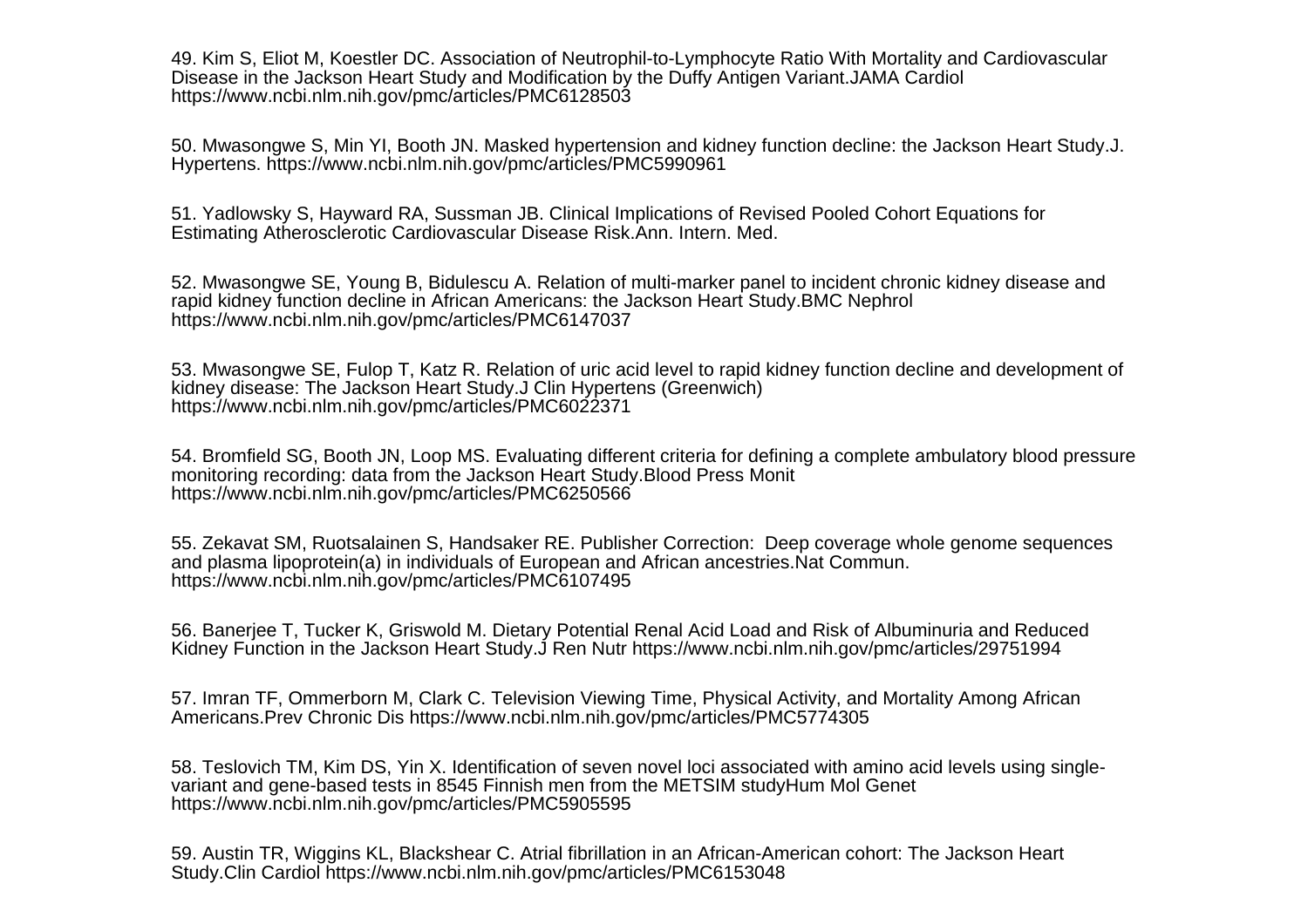60. Jackson VE, Latourelle JC, Wain LV. Meta-analysis of exome array data identifies six novel genetic loci for lungfunction.Wellcome Open Res. https://www.ncbi.nlm.nih.gov/pmc/articles/PMC6081985

61. Okhomina VI, Glover L, Taylor H. Dimensions of and Responses to Perceived Discrimination and SubclinicalDisease Among African-Americans in the Jackson Heart Study.J Racial Ethn Health Disparitieshttps://www.ncbi.nlm.nih.gov/pmc/articles/29313298

62. Meng W, Shah KP, Pollack S. A genome-wide association study suggests new evidence for an association of theNADPH Oxidase 4 (NOX4) gene with severe diabetic retinopathy in type 2 diabetes.Acta Ophthalmolhttps://www.ncbi.nlm.nih.gov/pmc/articles/PMC6263819

63. White WB, Cain LR, Benjamin EJ. High-Intensity Cigarette Smoking Is Associated With Incident Diabetes MellitusIn Black Adults: The Jackson Heart Study.J Am Heart Assoc https://www.ncbi.nlm.nih.gov/pmc/articles/PMC5850161

64. Lin X, Chan KK, Huang YT. Genetic Determinants for Leisure-Time Physical Activity.Med Sci Sports Exerc.https://www.ncbi.nlm.nih.gov/pmc/articles/PMC PMC6087666

65. Guo Y, Musani SK, Sims M. Assessing the added predictive ability of a metabolic syndrome severity score in predicting incident cardiovascular disease and type 2 diabetes: the Atherosclerosis Risk in Communities Study andJackson Heart Study.Diabetol Metab Syndr https://www.ncbi.nlm.nih.gov/pmc/articles/PMC5956946

66. Hu Y, Raffield LM, Polfus LM. A common TCN1 loss-of-function variant is associated with lower vitaminB12 concentration in African Americans.Blood https://www.ncbi.nlm.nih.gov/pmc/articles/PMC6014360

67. Sung YJ, Winkler TW, De Las Fuentes L. A Large-Scale Multi-ancestry Genome-wide Study Accounting forSmoking Behavior Identifies Multiple Significant Loci for Blood PressureAm J Hum Genethttps://www.ncbi.nlm.nih.gov/pmc/articles/PMC5985266

68. Zheng Z, Harman JL, Coresh J. The Dietary Fructose:Vitamin C Intake Ratio Is Associated with Hyperuricemia inAfrican-American Adults.J. Nutr. https://www.ncbi.nlm.nih.gov/pmc/articles/PMC6251529

Year 2017

1. Sobrin L, Chong YH, Fan Q. Genetically Determined Plasma Lipid Levels and Risk of Diabetic Retinopathy: AMendelian Randomization Study.Diabetes. https://www.ncbi.nlm.nih.gov/pmc/articles/PMC5697951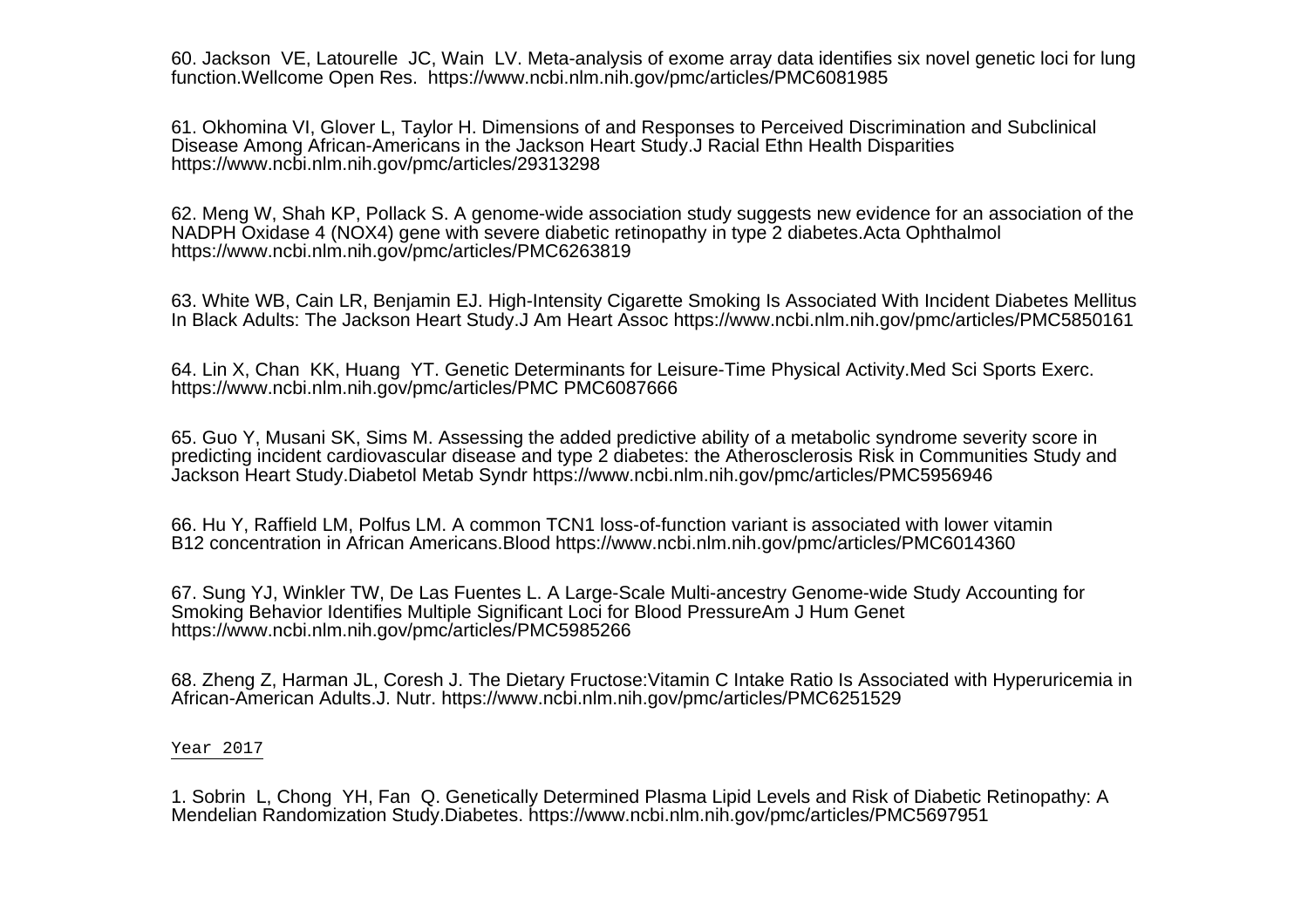2. Bidulescu A, Ferguson TS, Hambleton I. Educational health disparities in hypertension and diabetes mellitus among African descent populations in the Caribbean and the USA: a comparative analysis from the Spanish towncohort (Jamaica) and the Jackson heart study (USA).Int J Equity Healthhttps://www.ncbi.nlm.nih.gov/pmc/articles/PMC5320798

3. Kumar A, Blackshear C, Subauste JS. Fatty Liver Disease, Women, and Aldosterone: Finding a Link in theJackson Heart Study.J Endocr Soc https://www.ncbi.nlm.nih.gov/pmc/articles/PMC5686785

4. Manning A, Highland HM, Gasser J. A Low-Frequency Inactivating AKT2 Variant Enriched in the FinnishPopulation Is Associated With Fasting Insulin Levels and Type 2 Diabetes Risk.Diabeteshttps://www.ncbi.nlm.nih.gov/pmc/articles/PMC5482074

5. Nomura A, Won HH, Khera AV. Protein-Truncating Variants at the Cholesteryl Ester Transfer Protein Gene andRisk for Coronary Heart Disease.Circ. Res. https://www.ncbi.nlm.nih.gov/pmc/articles/PMC5523940

6. Spahillari A, Talegawkar S, Correa A. Ideal Cardiovascular Health, Cardiovascular Remodeling, and Heart Failurein Blacks: The Jackson Heart Study.Circ Heart Fail https://www.ncbi.nlm.nih.gov/pmc/articles/PMC5319800

7. Tripathi A, Benjamin EJ, Musani SK. The association of endothelial function and tone by digital arterial tonometrywith MRI left ventricular mass in African Americans: the Jackson Heart Study.J Am Soc Hypertens

8. Shallcross AJ, Butler M, Tanner RM. Psychosocial correlates of apparent treatment-resistant hypertension in theJackson Heart Study.J Hum Hypertens

9. Weaver AM, Wellenius GA, Wu WC. Residential distance to major roadways and cardiac structure in AfricanAmericans: cross-sectional results from the Jackson Heart Study.Environ Healthhttps://www.ncbi.nlm.nih.gov/pmc/articles/PMC5341411

10. Bress AP, Colantonio LD, Booth JN. Modifiable Risk Factors Versus Age on Developing High PredictedCardiovascular Disease Risk in Blacks.J Am Heart Assoc https://www.ncbi.nlm.nih.gov/pmc/articles/PMC5523782

11. Kraja AT, Cook JP, Warren HR. New Blood Pressure-Associated Loci Identified in Meta-Analyses of 475?000Individuals.Circ Cardiovasc Genet. https://www.ncbi.nlm.nih.gov/pmc/articles/PMC5776077

12. Khera AV, Won HH, Peloso GM. Association of Rare and Common Variation in the Lipoprotein Lipase Gene WithCoronary Artery Disease.JAMA https://www.ncbi.nlm.nih.gov/pmc/articles/PMC5664181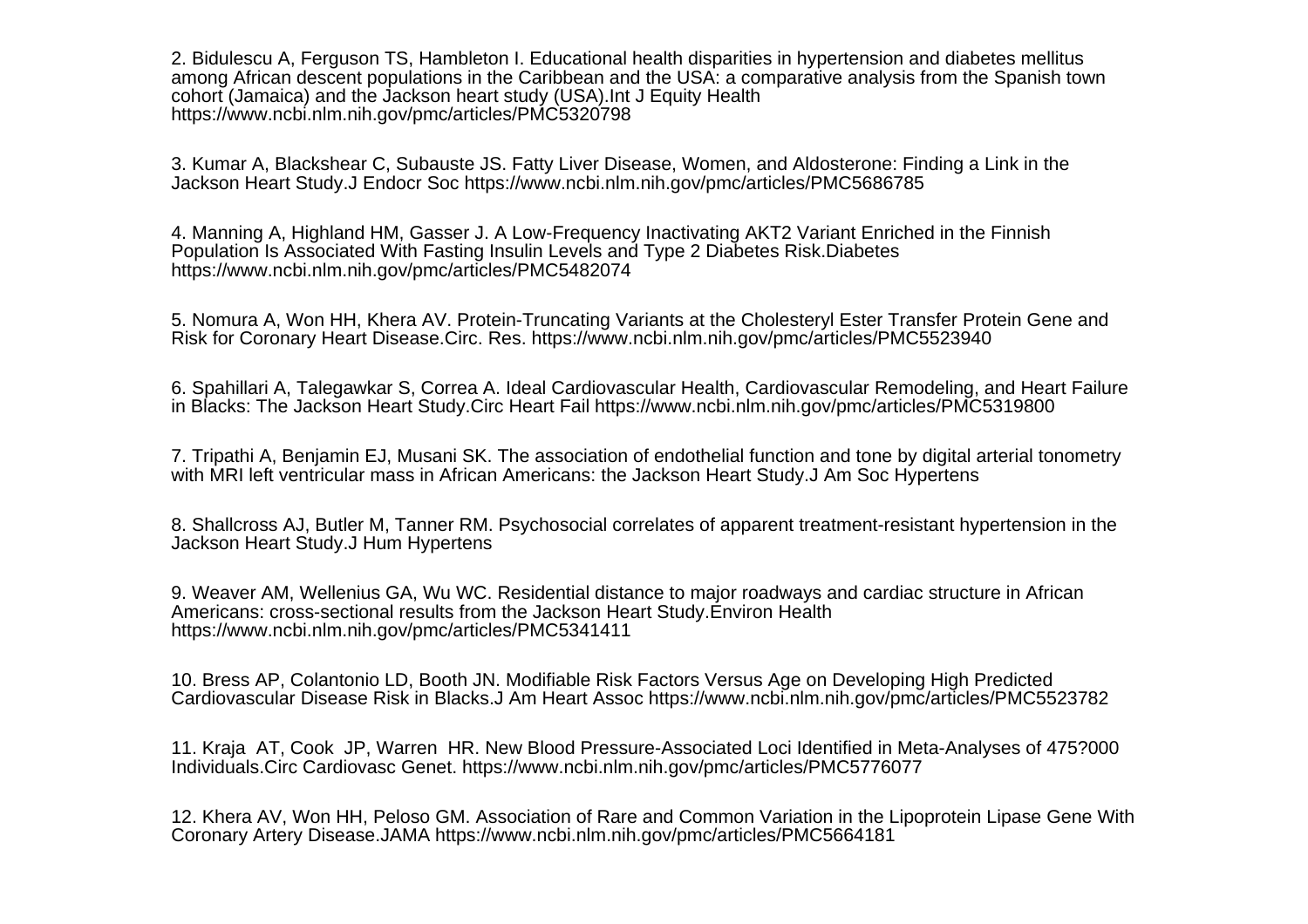13. Chu AY, Deng X, Fisher VA. Multiethnic genome-wide meta-analysis of ectopic fat depots identifies lociassociated with adipocyte development and differentiation.Nat. Genet.https://www.ncbi.nlm.nih.gov/pmc/articles/PMC5451114

14. Auerbach BJ, Katz R, Tucker K. Factors associated with maintenance of body mass index in the Jackson HeartStudy: A prospective cohort study secondary analysis.Prev Medhttps://www.ncbi.nlm.nih.gov/pmc/articles/PMC5511791

15. Beech BM, Bruce MA, Crump ME. The Jackson Heart KIDS Pilot Study: Theory-Informed Recruitment in anAfrican American Population.J Racial Ethn Health Disparitieshttps://www.ncbi.nlm.nih.gov/pmc/articles/PMC5086316

16. Rebholz CM, Harman JL, Grams ME. Association between Endothelin-1 Levels and Kidney Disease amongBlacks.J. Am. Soc. Nephrol. https://www.ncbi.nlm.nih.gov/pmc/articles/PMC5661281

17. Kamimura D, Suzuki T, Musani SK. Increased Proximal Aortic Diameter is Associated With Risk of Cardiovascular Events and All-Cause Mortality in Blacks The Jackson Heart Study.J Am Heart Assochttps://www.ncbi.nlm.nih.gov/pmc/articles/PMC5669152

18. Anstey DE, Booth JN, Abdalla M. Predicted Atherosclerotic Cardiovascular Disease Risk and MaskedHypertension Among Blacks in the Jackson Heart Study.Circ Cardiovasc Qual Outcomeshttps://www.ncbi.nlm.nih.gov/pmc/articles/PMC5536851

19. Liu DJ, Peloso GM, Yu H. Exome-wide association study of plasma lipids in >300,000 individuals.Nat Genet.https://www.ncbi.nlm.nih.gov/pmc/articles/PMC5709146

20. Marouli E, Graff M, Medina-Gomez C. Rare and low-frequency coding variants alter human adult height.Naturehttps://www.ncbi.nlm.nih.gov/pmc/articles/PMC5302847

21. Papavasileiou E, Davoudi S, Roohipoor R. Association of serum lipid levels with retinal hard exudate area inAfrican Americans with type 2 diabetes.Graefes Arch. Clin. Exp. Ophthalmol.

22. Wheeler E, Leong A, Liu CT. Impact of common genetic determinants of Hemoglobin A1c on type 2 diabetesrisk and diagnosis in ancestrally diverse populations: A transethnic genome-wide meta-analysisPLoS Med.https://www.ncbi.nlm.nih.gov/pmc/articles/PMC5595282

23. McClendon EE, Musani SK, Samdarshi TE. The relation of digital vascular function to cardiovascular risk factorsin African-Americans using digital tonometry: the Jackson Heart Study.J Am Soc Hypertens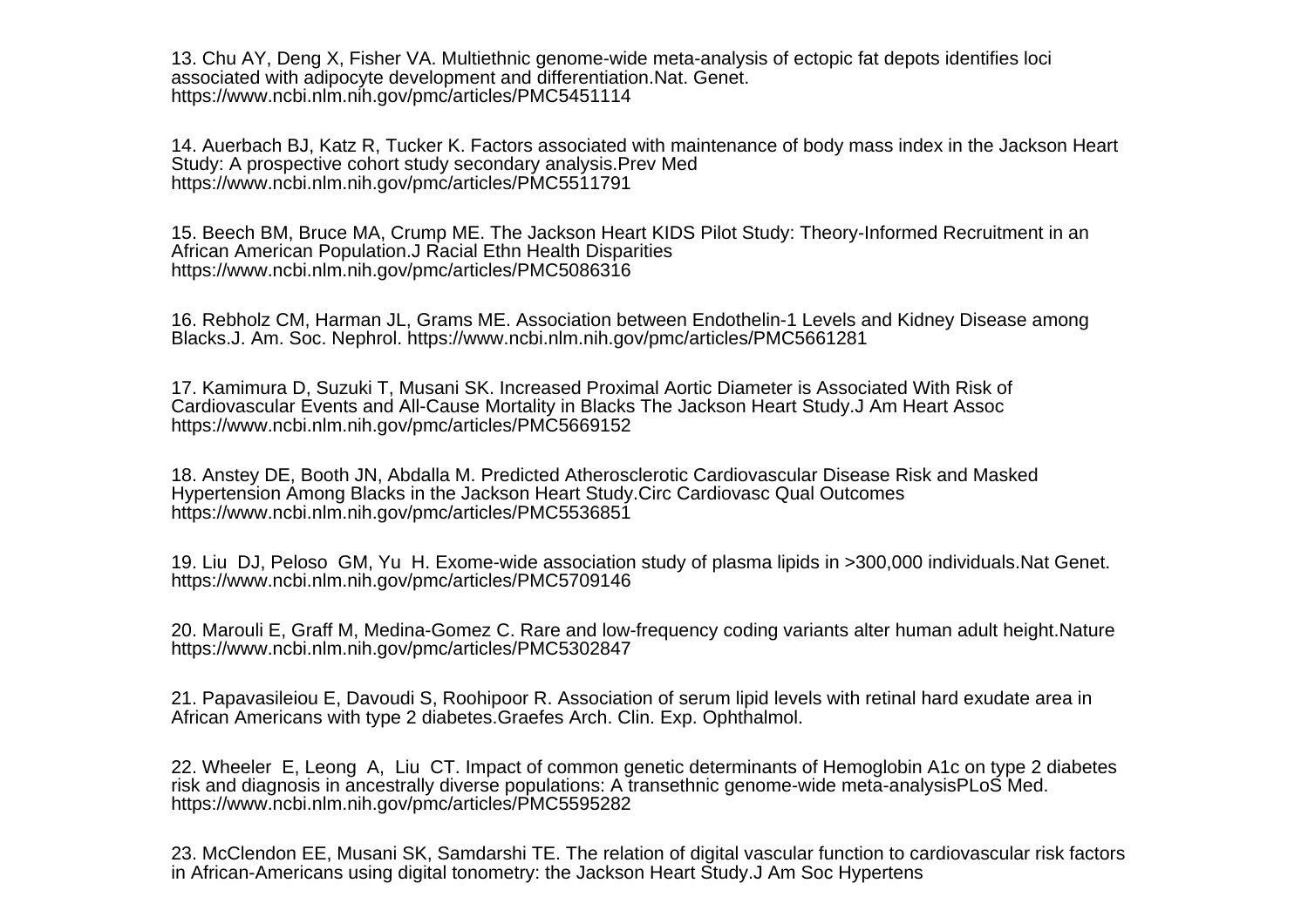24. Burton ET, Wilder T, Beech BM. Caregiver feeding practices and weight status among African Americanadolescents: The Jackson Heart KIDS Pilot Study.Eat Behav.https://www.ncbi.nlm.nih.gov/pmc/articles/PMC5709039

25. van Rooij FJA, Qayyum R, Smith AV. Genome-wide Trans-ethnic Meta-analysis Identifies Seven Genetic LociInfluencing Erythrocyte Traits and a Role for RBPMS in Erythropoiesis.Am. J. Hum. Genet.https://www.ncbi.nlm.nih.gov/pmc/articles/PMC5223059

26. Chen G, Doumatey AP, Zhou J. Genome-Wide Analysis Identifies an African-Specific Variant in SEMA4DAssociated with Body Mass IndexObesity (Silver Spring). https://www.ncbi.nlm.nih.gov/pmc/articles/PMC5373947

27. Chen G, Zhang Z, Adebamowo SN. Common and rare exonic MUC5B variants associated with type 2 diabetes inHan ChinesePLoS One. https://www.ncbi.nlm.nih.gov/pmc/articles/PMC5367689

28. Tajeu GS, Booth JN, Colantonio LD. Incident Cardiovascular Disease Among Adults With Blood Pressure<140/90 mm Hg.Circulation https://www.ncbi.nlm.nih.gov/pmc/articles/PMC5580500

29. Johnston HR, Hu YJ, Gao J. Identifying tagging SNPs for African specific genetic variation from the AfricanDiaspora GenomeSci Rep https://www.ncbi.nlm.nih.gov/pmc/articles/PMC5399604

30. Stepanikova I, Baker EH, Simoni ZR. The Role of Perceived Discrimination in Obesity Among AfricanAmericans.Am J Prev Med

31. Divers J, Palmer ND, Langefeld CD. Genome-wide association study of coronary artery calcified atheroscleroticplaque in African Americans with type 2 diabetes.BMC Genet.https://www.ncbi.nlm.nih.gov/pmc/articles/PMC5723099

32. Liang J, Le TH, Edwards DR. Single-trait and multi-trait genome-wide association analyses identify novel loci forblood pressure in African-ancestry populations.PLoS Genet. https://www.ncbi.nlm.nih.gov/pmc/articles/PMC5446189

33. Ravenell J, Shimbo D, Booth JN. Thresholds for Ambulatory Blood Pressure Among African Americans in theJackson Heart Study.Circulation https://www.ncbi.nlm.nih.gov/pmc/articles/PMC5711518

34. Smith JA, Zhao W, Yasutake K. Gene-by-Psychosocial Factor Interactions Influence Diastolic Blood Pressure in European and African Ancestry Populations: Meta-Analysis of Four Cohort Studies.Int J Environ Res Public Health. https://www.ncbi.nlm.nih.gov/pmc/articles/PMC5751013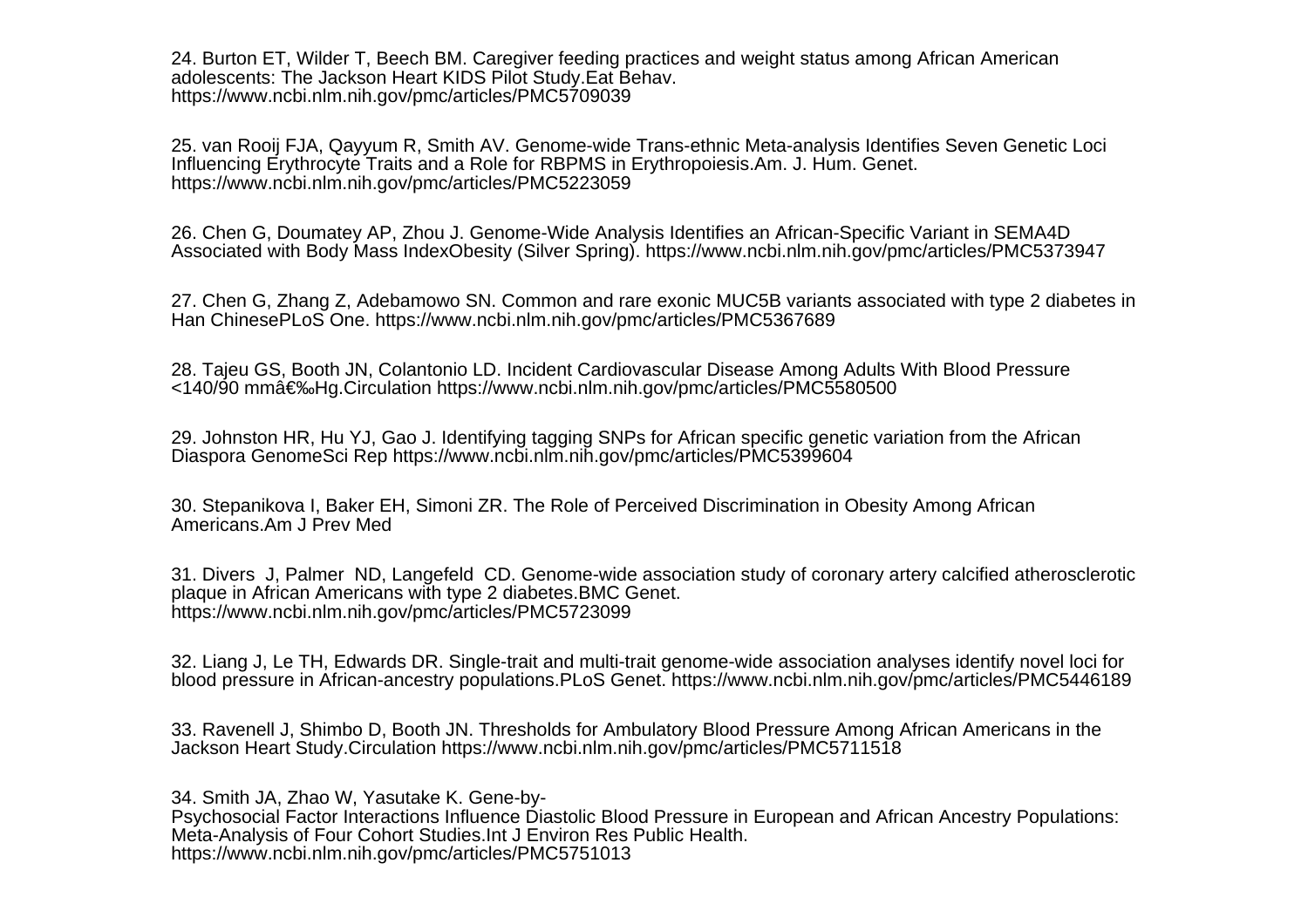35. Echouffo-Tcheugui JB, Allison M, Kalyani RR. Abdominal Aortic Calcification Among Individuals With and WithoutDiabetes: The Jackson Heart Study.Diabetes Care https://www.ncbi.nlm.nih.gov/pmc/articles/PMC5521965

36. Joseph JJ, Echouffo-Tcheugui JB, Kalyani RR. Aldosterone, Renin, Cardiovascular Events, and All-CauseMortality Among African A Americans: The Jackson Heart Study.JACC Heart Fail https://www.ncbi.nlm.nih.gov/pmc/articles/PMC5705009

37. Joseph JJ, Echouffo-Tcheugui JB, Talegawkar SA. Modifiable Lifestyle Risk Factors and Incident Diabetes inAfrican Americans.Am J Prev Med https://www.ncbi.nlm.nih.gov/pmc/articles/PMC5704929

38. Keaton JM, Hellwege JN, Ng MC. GENOME-WIDE INTERACTION WITH SELECTED TYPE 2 DIABETES LOCIREVEALS NOVEL LOCI FOR TYPE 2 DIABETES IN AFRICAN AMERICANS.Pac Symp Biocomput.https://www.ncbi.nlm.nih.gov/pmc/articles/PMC5146756

39. Booth JN, Abdalla M, Tanner RM. Cardiovascular Health and Incident Hypertension in Blacks: JHS (The JacksonHeart Study).Hypertension https://www.ncbi.nlm.nih.gov/pmc/articles/PMC5823255

40. Taylor JY, Sun YV, Barcelona de Mendoza V. The combined effects of genetic risk and perceived discriminationon blood pressure among African Americans in the Jackson Heart Study.Medicine (Baltimore)https://www.ncbi.nlm.nih.gov/pmc/articles/PMC5671860

41. Kerr KF, Avery CL, Lin HJ. Genome-wide association study of heart rate and its variability in Hispanic/Latinocohorts.Heart Rhythm. https://www.ncbi.nlm.nih.gov/pmc/articles/PMC5671896

42. Diaz KM, Booth JN, Seals SR. Physical Activity and Incident Hypertension in African Americans: The JacksonHeart Study.Hypertension https://www.ncbi.nlm.nih.gov/pmc/articles/PMC5302780

43. Parikh KS, Greiner MA, Suzuki T. Resting Heart Rate and Long-term Outcomes Among the African AmericanPopulation: Insights From the Jackson Heart Study.JAMA Cardiolhttps://www.ncbi.nlm.nih.gov/pmc/articles/PMC5310994

44. Parikh KS, Greiner MA, Wang W. Representativeness of Medicare Participants in the Jackson Heart Study forAfrican American Medicare Beneficiaries.Epidemiology https://www.ncbi.nlm.nih.gov/pmc/articles/PMC5543722

45. Shu L, Chan KH, Zhang G. Shared genetic regulatory networks for cardiovascular disease and type 2 diabetes inmultiple populations of diverse ethnicities in the United States.PLOS Geneticshttps://www.ncbi.nlm.nih.gov/pmc/articles/PMC5634657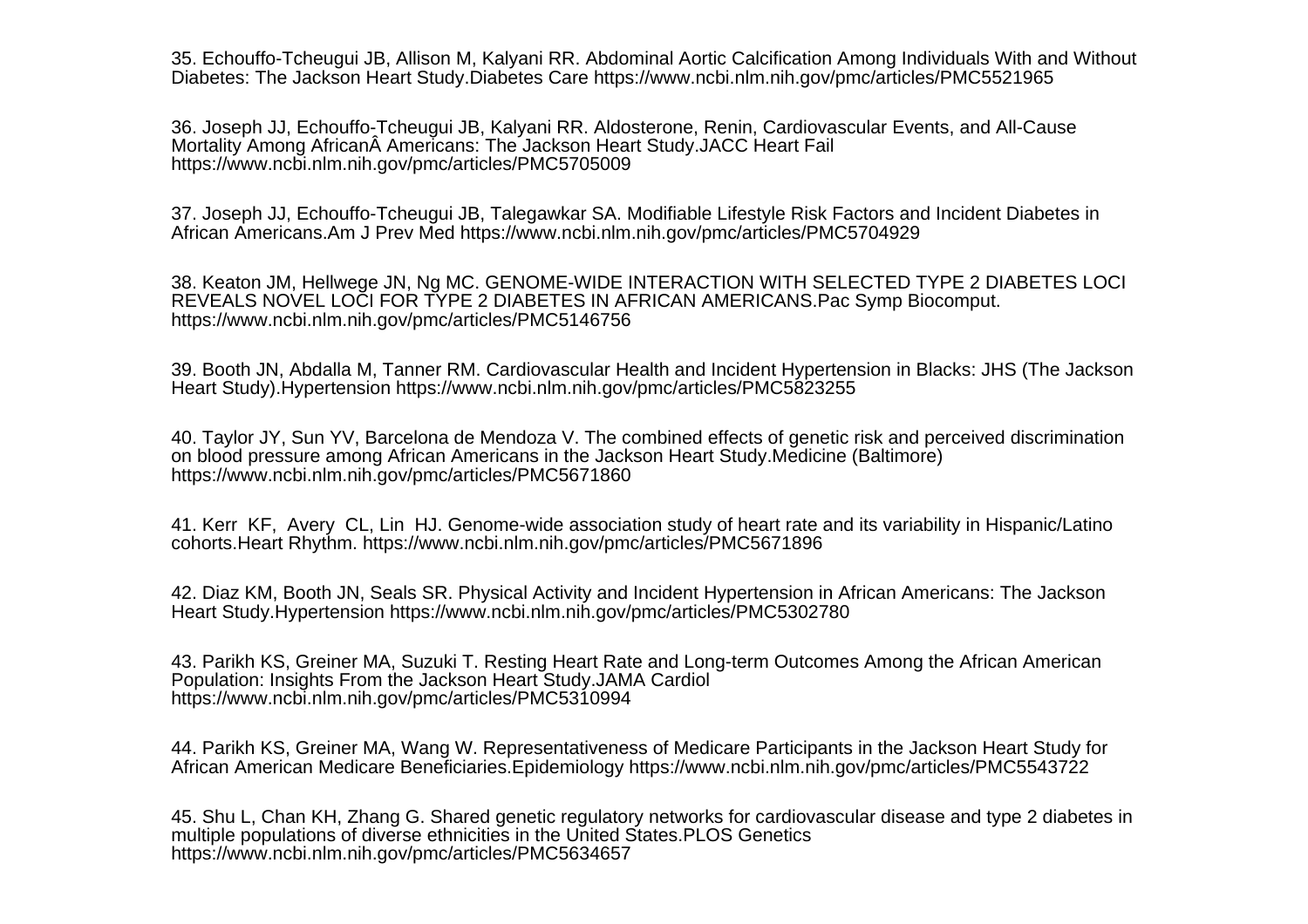46. Colantonio LD, Anstey DE, Carson AP. Metabolic syndrome and masked hypertension among AfricanAmericans: The Jackson Heart Study.J Clin Hypertens (Greenwich)https://www.ncbi.nlm.nih.gov/pmc/articles/PMC5697142

47. Glover LM, Sims M, Winters K. Perceived Discrimination and Reported Trust and Satisfaction with Providers inAfrican Americans: The Jackson Heart Study.Ethn Dis https://www.ncbi.nlm.nih.gov/pmc/articles/PMC5517138

48. Raffield LM, Zakai NA, Duan Q. D-Dimer in African Americans: Whole Genome Sequence Analysis andRelationship to Cardiovascular Disease Risk in the Jackson Heart Study.Arterioscler. Thromb. Vasc. Biol.https://www.ncbi.nlm.nih.gov/pmc/articles/PMC5658238

49. Zelnick LR, Katz R, Young BA. Echocardiographic Measures and Estimated GFR Decline Among AfricanAmericans: The Jackson Heart Study.Am. J. Kidney Dis. https://www.ncbi.nlm.nih.gov/pmc/articles/PMC5848095

50. Abdalla M, Caughey MC, Tanner RM. Associations of Blood Pressure Dipping Patterns With Left VentricularMass and Left Ventricular Hypertrophy in Blacks: The Jackson Heart Study.J Am Heart Assochttps://www.ncbi.nlm.nih.gov/pmc/articles/PMC5533000

51. Sims M, Lipford KJ, Patel N. Psychosocial Factors and Behaviors in African Americans: The Jackson HeartStudy.Am J Prev Med

52. Tibuakuu M, Kamimura D, Kianoush S. The association between cigarette smoking and inflammation: TheGenetic Epidemiology Network of Arteriopathy (GENOA) study.PLoS One.https://www.ncbi.nlm.nih.gov/pmc/articles/PMC5602636

53. Bruce MA, Beech BM, Norris KC. Sex, Obesity, and Blood Pressure Among African American Adolescents: TheJackson Heart KIDS Pilot Study.Am. J. Hypertens. https://www.ncbi.nlm.nih.gov/pmc/articles/PMC5861532

54. Ng MC, Graff M, Lu Y. Discovery and fine-mapping of adiposity loci using high density imputation of genomewide association studies in individuals of African ancestry: African Ancestry Anthropometry GeneticsConsortium.PLoS Genet. https://www.ncbi.nlm.nih.gov/pmc/articles/PMC5419579

55. DeBoer MD, Gurka MJ, Golden SH. Independent Associations Between Metabolic Syndrome Severity and FutureCoronary Heart Disease by Sex and Race.J. Am. Coll. Cardiol.https://www.ncbi.nlm.nih.gov/pmc/articles/PMC5481721

56. Lacy ME, Wellenius GA, Sumner AE. Association of Sickle Cell Trait With Hemoglobin A1c in AfricanAmericans.JAMA https://www.ncbi.nlm.nih.gov/pmc/articles/PMC5713881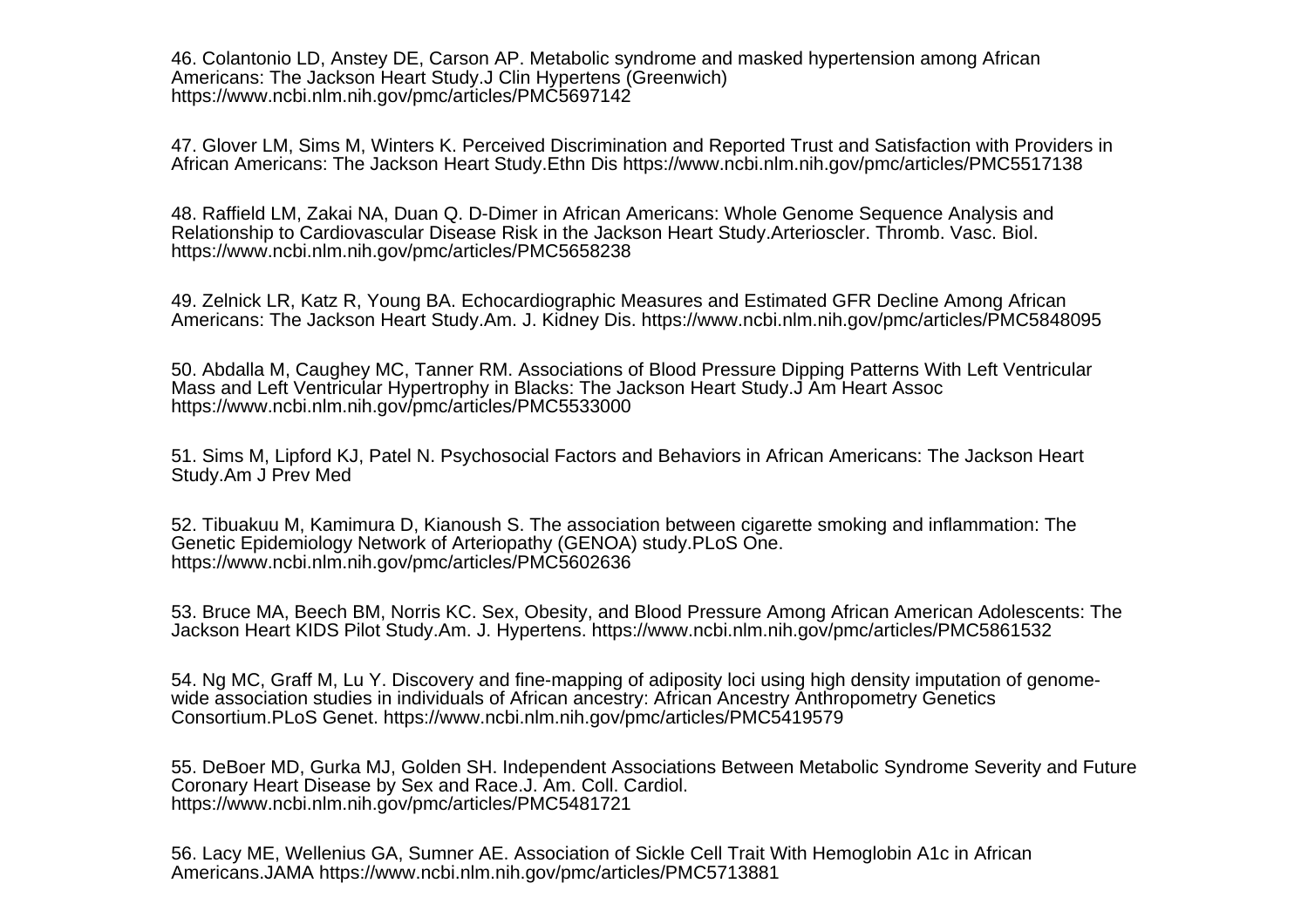57. van den Berg ME, Warren HR, Cabrera CP. Discovery of novel heart rate-associated loci using the ExomeChipHum Mol Genet. https://www.ncbi.nlm.nih.gov/pmc/articles/PMC5458336

58. Butler MJ, Tanner RM, Muntner P. Adherence to antihypertensive medications and associations with bloodpressure among African Americans with hypertension in the Jackson Heart Study.J Am Soc Hypertenshttps://www.ncbi.nlm.nih.gov/pmc/articles/PMC5603252

59. Gurka MJ, Golden SH, Musani SK. Independent associations between a metabolic syndrome severity score andfuture diabetes by sex and race: the Atherosclerosis Risk In Communities Study and Jackson HeartStudy.Diabetologia https://www.ncbi.nlm.nih.gov/pmc/articles/PMC5481783

60. Edwards MK, Addoh O, Sng E. Physical activity, body mass index and waist circumference change, and normalrange glycated hemoglobin on incident diabetes: Jackson Heart Study.Postgrad Med

61. Bansal N, Zelnick LR, Alonso A. eGFR and Albuminuria in Relation to Risk of Incident Atrial Fibrillation: A Meta-Analysis of the Jackson Heart Study, the Multi-Ethnic Study of Atherosclerosis, and the Cardiovascular HealthStudy.Clin J Am Soc Nephrol https://www.ncbi.nlm.nih.gov/pmc/articles/PMC5586568

62. Bansal N, Katz R, Robinson-Cohen C. Absolute Rates of Heart Failure, Coronary Heart Disease, and Stroke inChronic Kidney Disease: An Analysis of 3 Community-Based Cohort Studies.JAMA Cardiol. https://www.ncbi.nlm.nih.gov/pmc/articles/PMC5832350

63. Bello NA, Hyacinth HI, Roetker NS. Sickle cell trait is not associated with an increased risk of heart failure orabnormalities of cardiac structure and function.Blood https://www.ncbi.nlm.nih.gov/pmc/articles/PMC5301821

64. Egbuche O, Millard HR, Renelus B. Serum Ferritin Levels in Blacks Without Known Cardiovascular Disease(from the Jackson Heart Study).Am. J. Cardiol.

65. Koo P, Gjelsvik A, Choudhary G. Prospective Association of Physical Activity and Heart Failure HospitalizationsAmong Black Adults With Normal Ejection Fraction: The Jackson Heart Study.J Am Heart Assochttps://www.ncbi.nlm.nih.gov/pmc/articles/PMC5634276

66. Muntner P, Abdalla M, Correa A. Hypertension in Blacks: Unanswered Questions and Future Directions for theJHS (Jackson Heart Study).Hypertension. https://www.ncbi.nlm.nih.gov/pmc/articles/PMC5472537

67. Riestra P, Gebreab SY, Xu R. Circadian CLOCK gene polymorphisms in relation to sleep patterns and obesity inAfrican Americans: findings from the Jackson heart study.BMC Genet.https://www.ncbi.nlm.nih.gov/pmc/articles/PMC5481932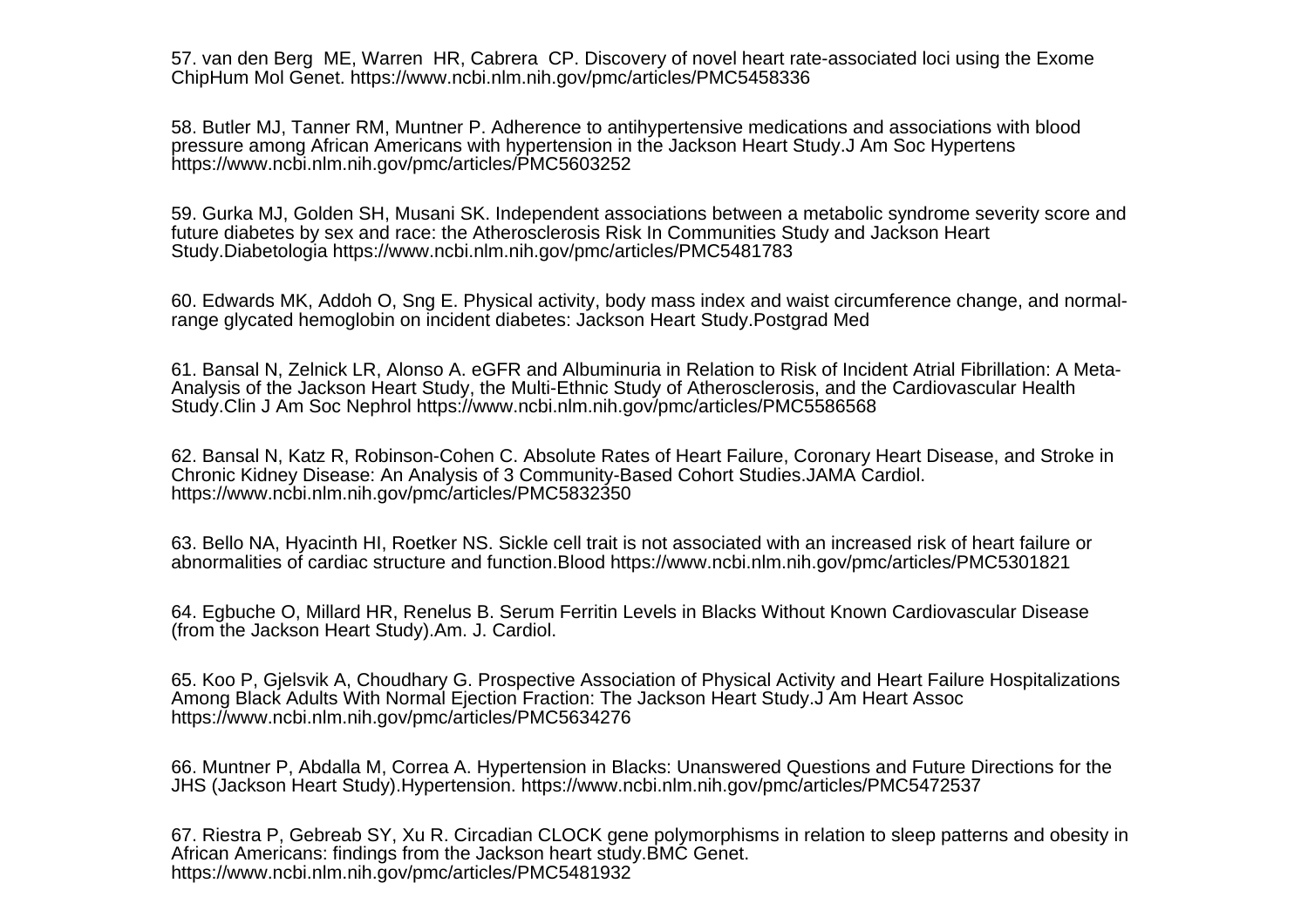68. Wild PS, Felix JF, Schillert A. Large-scale genome-wide analysis identifies genetic variants associated withcardiac structure and function.J. Clin. Invest. https://www.ncbi.nlm.nih.gov/pmc/articles/PMC5409098

69. Chatterjee R, Davenport CA, Svetkey LP. Serum potassium is a predictor of incident diabetes in AfricanAmericans with normal aldosterone: the Jackson Heart Study.Am. J. Clin. Nutr.https://www.ncbi.nlm.nih.gov/pmc/articles/PMC5267306

70. De R, Verma SS, Holzinger E. Identifying gene-gene interactions that are highly associated with four quantitativelipid traits across multiple cohortsHum Genet.

71. Noordam R, Sitlani CM, Avery CL. A genome-wide interaction analysis of tricyclic/tetracyclic antidepressants andRR and QT intervals: a pharmacogenomics study from the Cohorts for Heart and Aging Research in GenomicEpidemiology (CHARGE) consortium.J. Med. Genet. https://www.ncbi.nlm.nih.gov/pmc/articles/PMC5406254

72. Tanner RM, Shimbo D, Irvin MR. Chronic kidney disease and incident apparent treatment-resistant hypertensionamong blacks: Data from the Jackson Heart Study.J Clin Hypertens (Greenwich)https://www.ncbi.nlm.nih.gov/pmc/articles/PMC5693725

73. Kalyani RR, Ji N, Carnethon M. Diabetes, depressive symptoms, and functional disability in African Americans:the Jackson Heart Study.J. Diabetes Complicat. https://www.ncbi.nlm.nih.gov/pmc/articles/PMC5676306

74. Shah RV, Spahillari A, Mwasongwe S. Subclinical Atherosclerosis, Statin Eligibility, and Outcomes in AfricanAmerican Individuals: The Jackson Heart Study.JAMA Cardiolhttps://www.ncbi.nlm.nih.gov/pmc/articles/PMC5815027

75. Mwasongwe S, Gao Y, Griswold M. Leukocyte telomere length and cardiovascular disease in African Americans:The Jackson Heart Study.Atherosclerosis. https://www.ncbi.nlm.nih.gov/pmc/articles/PMC5671898

76. Selvaraj S, Shah SJ, Ommerborn MJ. Pulmonary Hypertension Is Associated With a Higher Risk of Heart FailureHospitalization and Mortality in Patients With Chronic Kidney Disease: The Jackson Heart Study.Circ Heart Failhttps://www.ncbi.nlm.nih.gov/pmc/articles/PMC5512446

77. Thomas SJ, Booth JN, Bromfield SG. Clinic and ambulatory blood pressure in a population-based sample ofAfrican Americans: the Jackson Heart Study.J Am Soc Hypertenshttps://www.ncbi.nlm.nih.gov/pmc/articles/PMC5466494

78. Musani SK, Martin LJ, Woo JG. Heritability of the Severity of the Metabolic Syndrome in Whites and Blacks in 3Large Cohorts.Circ Cardiovasc Genet https://www.ncbi.nlm.nih.gov/pmc/articles/PMC5481724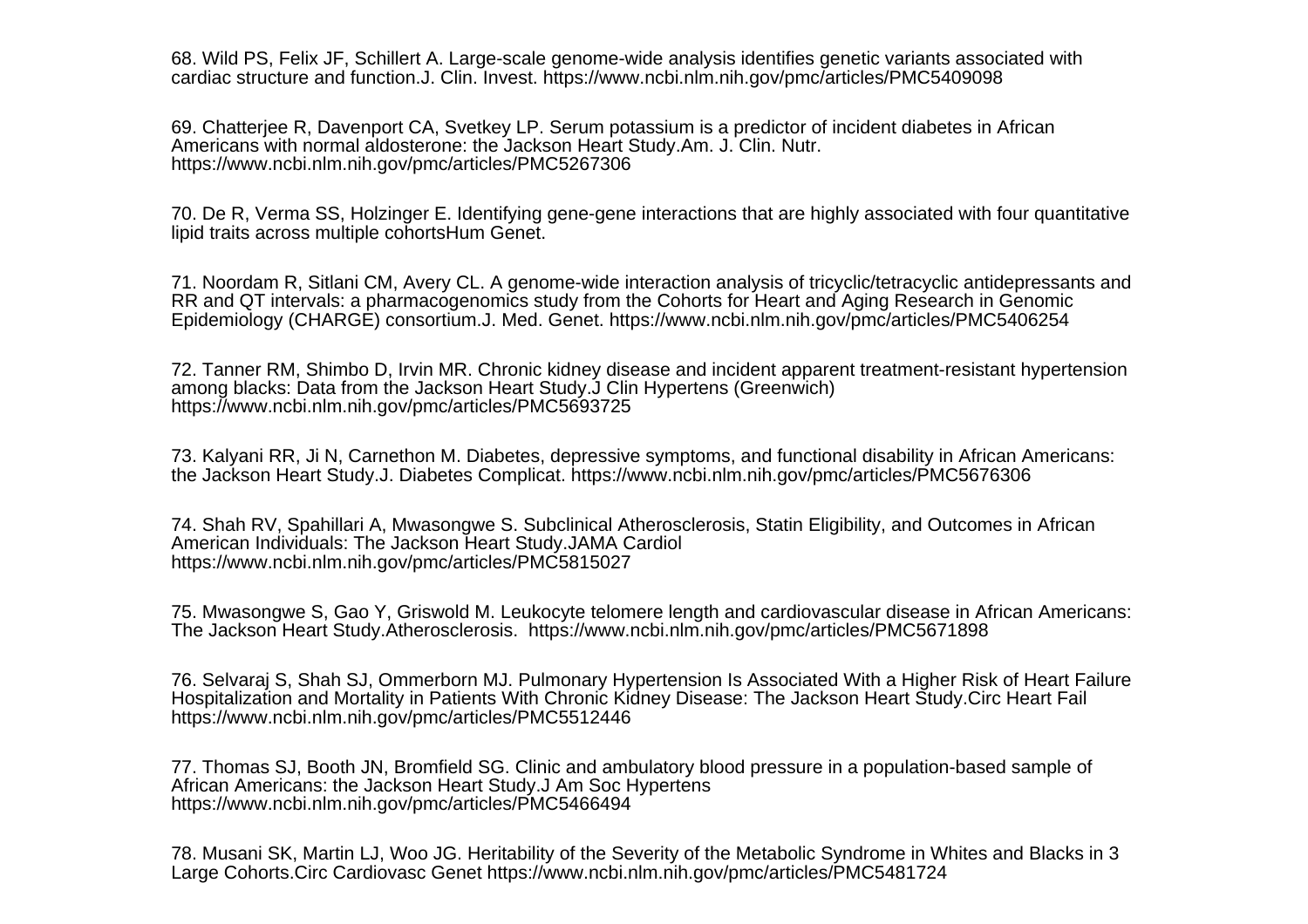79. Dunlay SM, Lippmann SJ, Greiner MA. Perceived Discrimination and Cardiovascular Outcomes in Older AfricanAmericans: Insights From the Jackson Heart Study.Mayo Clin. Proc.https://www.ncbi.nlm.nih.gov/pmc/articles/PMC5527992

80. Heckbert SR, Wiggins KL, Blackshear C. Pericardial fat volume and incident atrial fibrillation in the Multi-EthnicStudy of Atherosclerosis and Jackson Heart Study.Obesity (Silver Spring)https://www.ncbi.nlm.nih.gov/pmc/articles/PMC5445011

81. Kent ST, Rosenson RS, Avery CL. PCSK9 Loss-of-Function Variants, Low-Density Lipoprotein Cholesterol, andRisk of Coronary Heart Disease and Stroke Data From 9 Studies of Blacks and Whites.Circ Cardiovasc Genethttps://www.ncbi.nlm.nih.gov/pmc/articles/PMC5729040

82. Gebreab SY, Hickson DA, Sims M. Neighborhood social and physical environments and type 2 diabetes mellitusin African Americans: The Jackson Heart Study.Health Placehttps://www.ncbi.nlm.nih.gov/pmc/articles/PMC5774670

83. Sofer T, Wong Q, Hartwig FP. Genome-Wide Association Study of Blood Pressure Traits by Hispanic/LatinoBackground: the Hispanic Community Health Study/Study of LatinosSci Rephttps://www.ncbi.nlm.nih.gov/pmc/articles/PMC5583292

84. Collins TC, Slovut DP, Newton R. Ideal cardiovascular health and peripheral artery disease in African Americans:Results from the Jackson Heart Study.Prev Med Rep https://www.ncbi.nlm.nih.gov/pmc/articles/PMC5447374

85. Villines TC, Hsu LL, Blackshear C. Relation of Carotid Intima-Media Thickness to Cardiovascular Events in BlackAmericans (From the Jackson Heart Study).Am. J. Cardiol. https://www.ncbi.nlm.nih.gov/pmc/articles/PMC5640488

86. Patel VG, Gupta DK, Terry JG. Left Ventricular Function Across the Spectrum of Body Mass Index inAfrican A Americans: The Jackson Heart Study. JACC Heart Fail https://www.ncbi.nlm.nih.gov/pmc/articles/PMC5338642

87. Effoe VS, Wagenknecht LE, Echouffo Tcheugui JB. Sex Differences in the Association Between Insulin Resistance and Incident Coronary Heart Disease and Stroke Among Blacks Without Diabetes Mellitus: The JacksonHeart Study.J Am Heart Assoc https://www.ncbi.nlm.nih.gov/pmc/articles/PMC5523745

88. Effoe VS, Carnethon MR, Echouffo-Tcheugui JB. The American Heart Association Ideal Cardiovascular Healthand Incident Type 2 Diabetes Mellitus Among Blacks: The Jackson Heart Study.J Am Heart Assochttps://www.ncbi.nlm.nih.gov/pmc/articles/PMC5669153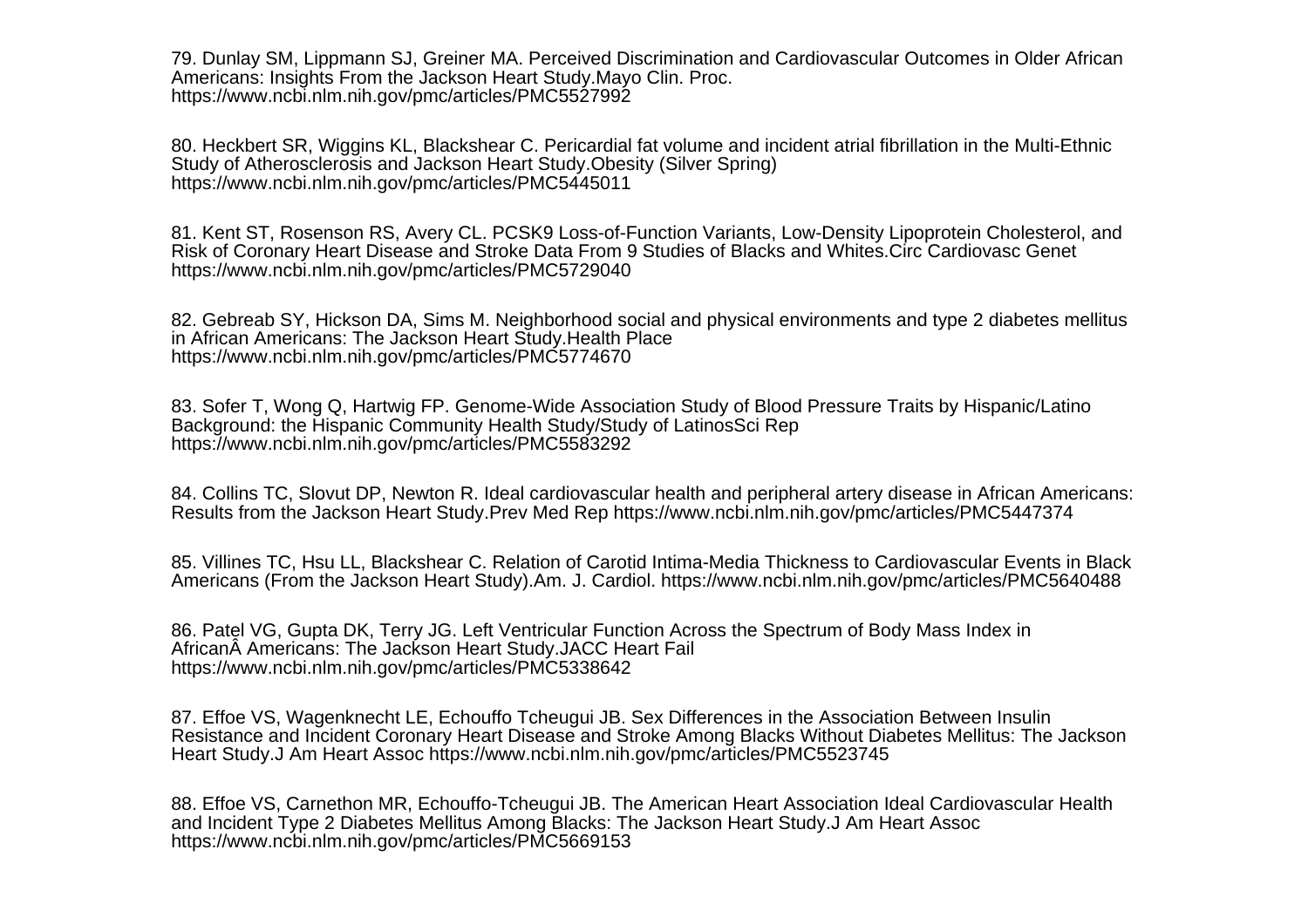89. Wang W, Albert JM, . Causal Mediation Analysis for the Cox Proportional Hazards Model with a SmoothBaseline Hazard EstimatorJ R Stat Soc Ser C Appl Stat. https://www.ncbi.nlm.nih.gov/pmc/articles/PMC5604250

90. Wang X, Auchincloss AH, Barber S. Neighborhood social environment as risk factors to health behavior amongAfrican Americans: The Jackson Heart Study.Health Place https://www.ncbi.nlm.nih.gov/pmc/articles/PMC5546244

91. Xu Y, , . RE: "RESIDENTIAL PROXIMITY TO TRAFFIC-RELATED POLLUTION AND ATHEROSCLEROSIS IN4 VASCULAR BEDS AMONG AFRICAN-AMERICAN ADULTS: RESULTS FROM THE JACKSON HEARTSTUDY".Am J Epidemiol.

92. Min YI, Anugu P, Butler KR. Cardiovascular Disease Burden and Socioeconomic Correlates: Findings From theJackson Heart Study.J Am Heart Assoc https://www.ncbi.nlm.nih.gov/pmc/articles/PMC5586401

## Year 2016

1. Krishnamoorthy A, Greiner MA, Bertoni AG. The Obesity and Heart Failure Epidemics Among African Americans:Insights From the Jackson Heart Study.J. Card. Fail. https://www.ncbi.nlm.nih.gov/pmc/articles/PMC4967003

2. Lin A, Lacy ME, Eaton C. Inflammatory Obesity Phenotypes, Gender Effects, and Subclinical Atherosclerosis inAfrican Americans: The Jackson Heart Study.Arterioscler. Thromb. Vasc. Biol.https://www.ncbi.nlm.nih.gov/pmc/articles/PMC5121048

3. Weaver AM, Wellenius GA, Wu WC. Residential Proximity to Major Roadways Is Not Associated with CardiacFunction in African Americans: Results from the Jackson Heart Study.Int J Environ Res Public Healthhttps://www.ncbi.nlm.nih.gov/pmc/articles/PMC4924038

4. Khera AV, Won HH, Peloso GM. Diagnostic Yield and Clinical Utility of Sequencing Familial HypercholesterolemiaGenes in Patients With Severe Hypercholesterolemia.J. Am. Coll. Cardiol.https://www.ncbi.nlm.nih.gov/pmc/articles/PMC5405769

5. Deere B, Griswold M, Lirette S. Life Course Socioeconomic Position and Subclinical Disease: The Jackson HeartStudy.Ethn Dis https://www.ncbi.nlm.nih.gov/pmc/articles/PMC4948802

6. Yu B, Pulit SL, Hwang SJ. Rare Exome Sequence Variants in CLCN6 Reduce Blood Pressure Levels andHypertension Risk.Circ Cardiovasc Genet https://www.ncbi.nlm.nih.gov/pmc/articles/PMC4771070

7. Young BA, Katz R, Boulware LE. Risk Factors for Rapid Kidney Function Decline Among African Americans: TheJackson Heart Study (JHS).Am. J. Kidney Dis. https://www.ncbi.nlm.nih.gov/pmc/articles/PMC5445065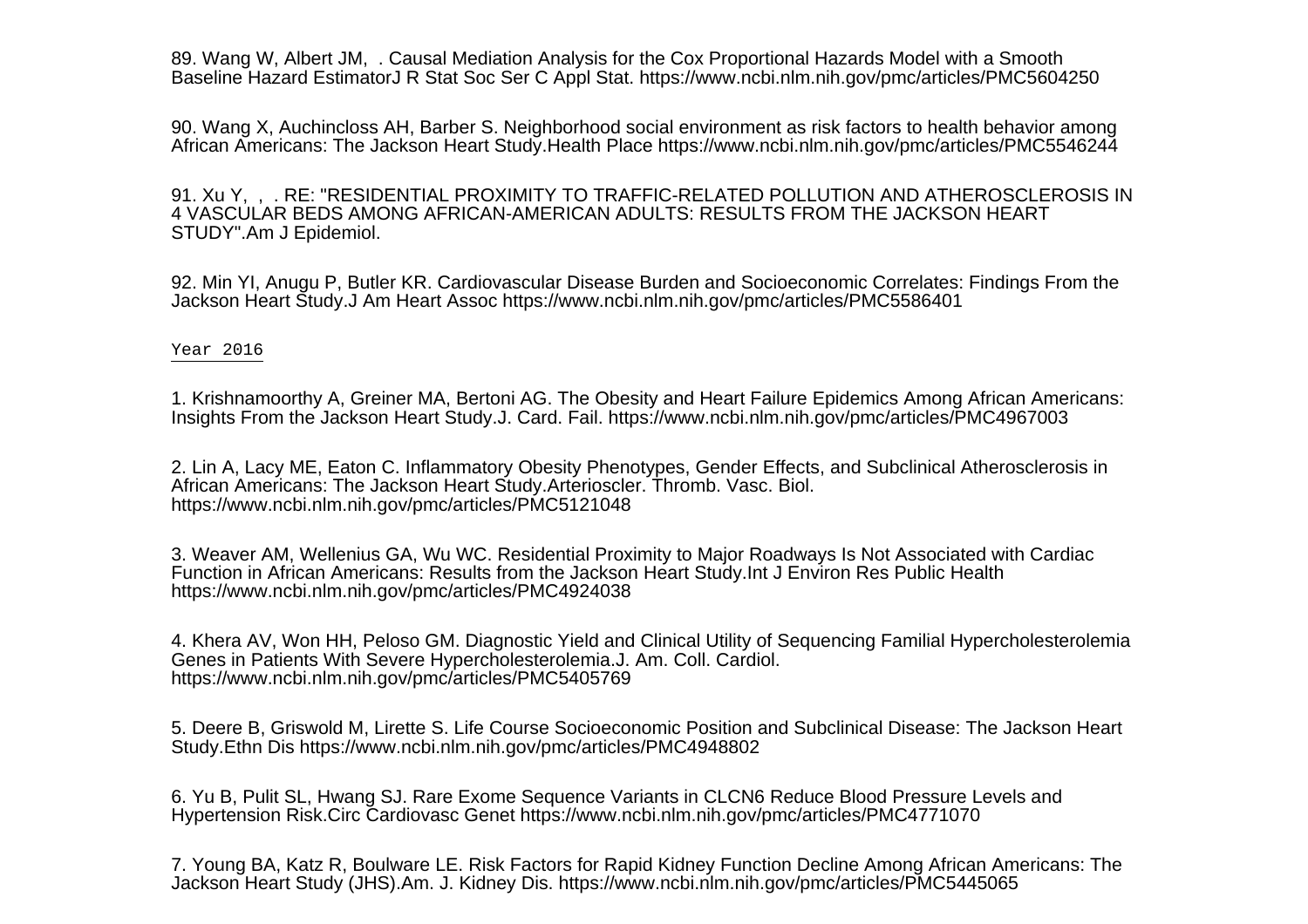8. Cade BE, Gottlieb DJ, Lauderdale DS. Common variants in DRD2 are associated with sleep duration: the CAReconsortium.Hum. Mol. Genet. https://www.ncbi.nlm.nih.gov/pmc/articles/PMC4690488

9. Fuchsberger C, Flannick J J, Teslovich TM. The genetic architecture of type 2 diabetes.Nature.https://www.ncbi.nlm.nih.gov/pmc/articles/PMC5034897

10. Liu C, Kraja AT, Smith JA. Meta-analysis identifies common and rare variants influencing blood pressure andoverlapping with metabolic trait loci.Nat. Genet. https://www.ncbi.nlm.nih.gov/pmc/articles/PMC5320952

11. Emdin CA, KHera AV, Natarajan P. Phenotypic Characterization of Genetically Lowered Human Lipoprotein(a)Levels.J Am Coll Cardiol. https://www.ncbi.nlm.nih.gov/pmc/articles/PMC5328146

12. Ford CD, Sims M, Higginbotham JC. Psychosocial Factors Are Associated With Blood Pressure ProgressionAmong African Americans in the Jackson Heart Study.Am. J. Hypertens.https://www.ncbi.nlm.nih.gov/pmc/articles/PMC4941592

13. Liu CT, Raghavan S, Maruthur N. Trans-ethnic Meta-analysis and Functional Annotation Illuminates the Genetic Architecture of Fasting Glucose and Insulin.Am. J. Hum. Genet.https://www.ncbi.nlm.nih.gov/pmc/articles/PMC5005440

14. Antoine-LaVigne D, Addison C, Campbell Jenkins B. Building Collaborative Health Promotion Partnerships: TheJackson Heart StudyInt J Environ Res Public Health. https://www.ncbi.nlm.nih.gov/pmc/articles/PMC4730416

15. Johnson DA, Lisabeth L, Hickson D. The Social Patterning of Sleep in African Americans: Associations ofSocioeconomic Position and Neighborhood Characteristics with Sleep in the Jackson Heart Study.Sleephttps://www.ncbi.nlm.nih.gov/pmc/articles/PMC4989264

16. Johnson DA, Lisabeth L, Lewis TT. The Contribution of Psychosocial Stressors to Sleep among AfricanAmericans in the Jackson Heart Study.Sleep https://www.ncbi.nlm.nih.gov/pmc/articles/PMC4909623

17. Evans DS, Avery CL, Nalls MA. Fine-mapping, novel loci identification, and SNP association transferability in agenome-wide association study of QRS duration in African Americans.Hum. Mol. Genet.https://www.ncbi.nlm.nih.gov/pmc/articles/PMC5291202

18. Olfson E, Saccone NL, Johnson EO. Rare, low frequency and common coding variants in CHRNA5 and theircontribution to nicotine dependence in European and African Americans.Mol. Psychiatryhttps://www.ncbi.nlm.nih.gov/pmc/articles/PMC4740321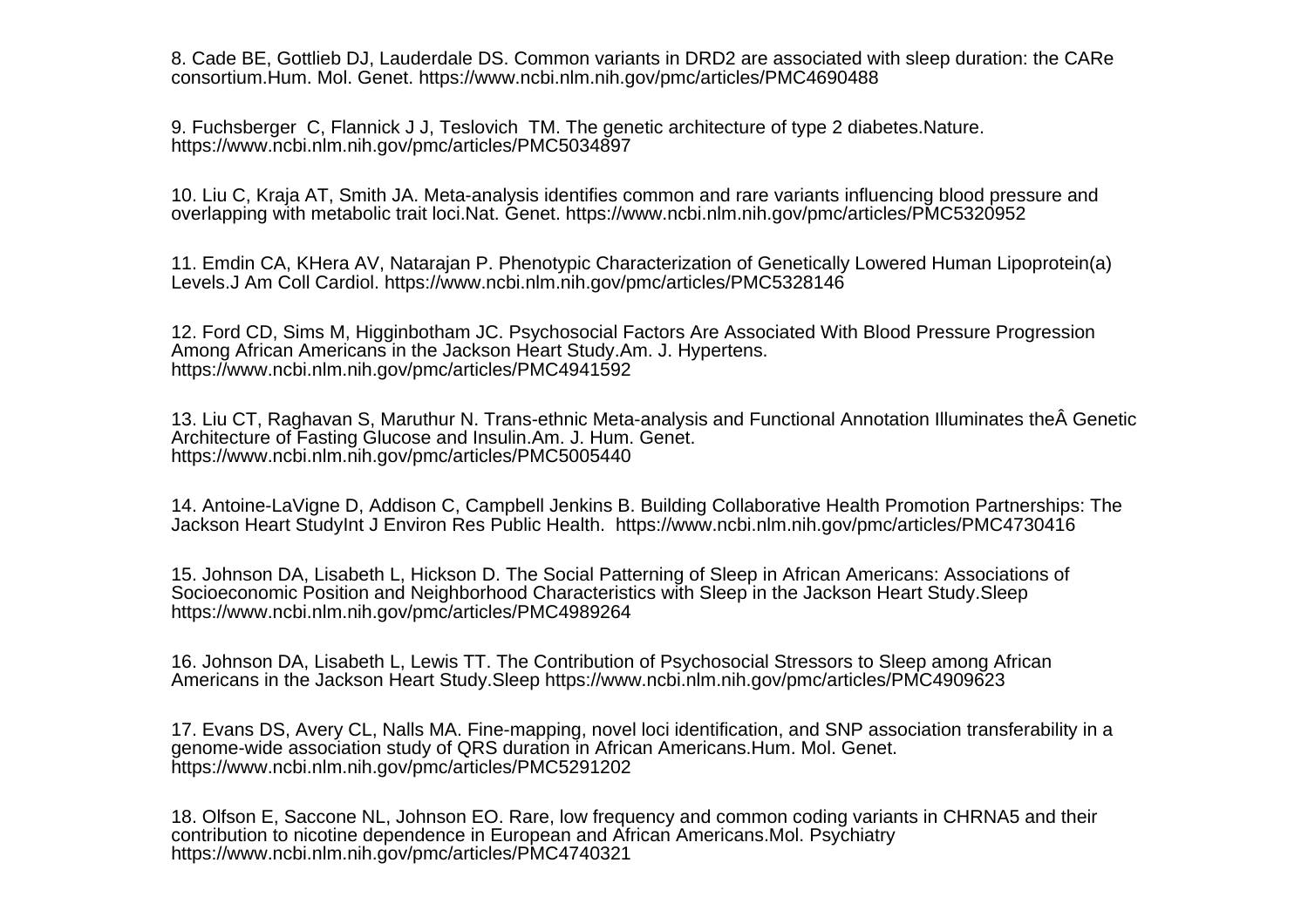19. Rosenthal EA, Rosenthal V, Burt AA. Association Between Absolute Neutrophil Count and Variation at TCIRG1:The NHLBI Exome Sequencing Project.Genet Epidemiol. https://www.ncbi.nlm.nih.gov/pmc/articles/PMC5079157

20. van Leeuwen EM, Sabo A, Bis JC. Meta-analysis of 49â€...549 individuals imputed with the 1000 Genomes Project reveals an exonic damaging variant in ANGPTL4 determining fasting TG levels.J. Med. Genet.https://www.ncbi.nlm.nih.gov/pmc/articles/PMC4941146

21. Fox ER, Samdarshi TE, Musani SK. Development and Validation of Risk Prediction Models for CardiovascularEvents in Black Adults: The Jackson Heart Study Cohort.JAMA Cardiolhttps://www.ncbi.nlm.nih.gov/pmc/articles/PMC5115626

22. Peloso GM, Lange LA, Varga TV. Association of Exome Sequences With Cardiovascular Traits Among Blacks inthe Jackson Heart Study.Circ Cardiovasc Genet https://www.ncbi.nlm.nih.gov/pmc/articles/PMC4988917

23. May HT, Nelson JR, Lirette ST. The utility of the apolipoprotein A1 remnant ratio in predicting incidence coronaryheart disease in a primary prevention cohort: The Jackson Heart Study.Eur J Prev Cardiolhttps://www.ncbi.nlm.nih.gov/pmc/articles/PMC5913735

24. Staples J, Ekunwe L, Lange E. PRIMUS: improving pedigree reconstruction using mitochondrial and Yhaplotypes.Bioinformatics https://www.ncbi.nlm.nih.gov/pmc/articles/PMC5963362

25. Robinson JC, Wyatt SB, Dubbert PM. The impact of neighborhood on physical activity in the Jackson HeartStudy.Prev Med https://www.ncbi.nlm.nih.gov/pmc/articles/PMC5074390

26. Eicher JD, Chami N, Kacprowski T. Platelet-Related Variants Identified by Exomechip Meta-analysis in 157,293Individuals.Am. J. Hum. Genet. https://www.ncbi.nlm.nih.gov/pmc/articles/PMC5005441

27. Lee JE, Sung JH, Barnett ME. User-Friendly Data-Sharing Practices for Fostering Collaboration within a Research Network: Roles of a Vanguard Center for a Community-Based Study.Int J Environ Res Public Healthhttps://www.ncbi.nlm.nih.gov/pmc/articles/PMC4730425

28. Sung JH, Yeboah J, Lee JE. Diagnostic Value of Coronary Artery Calcium Score for Cardiovascular Disease inAfrican Americans: The Jackson Heart Study.Br J Med Med Reshttps://www.ncbi.nlm.nih.gov/pmc/articles/PMC4778968

29. Joseph JJ, Echouffo-Tcheugui JB, Kalyani RR. Aldosterone, Renin, and Diabetes Mellitus in African Americans:The Jackson Heart Study.J. Clin. Endocrinol. Metab. https://www.ncbi.nlm.nih.gov/pmc/articles/PMC4880170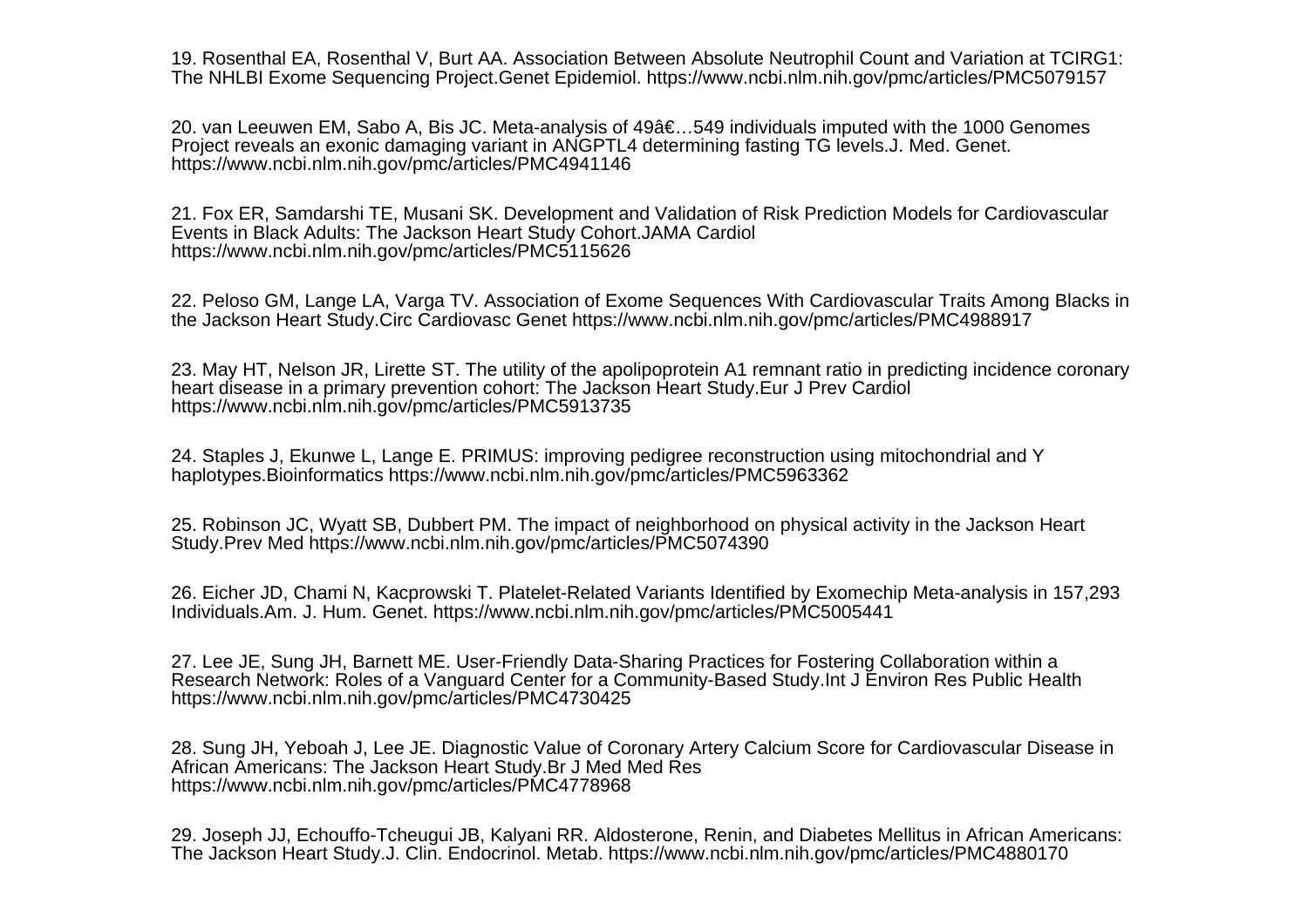30. Keaton JM, Hellwege JN, Ng MC. Genome-Wide Interaction with Insulin Secretion Loci Reveals Novel Loci forType 2 Diabetes in African Americans.PLoS One. https://www.ncbi.nlm.nih.gov/pmc/articles/PMC4957757

31. Booth JN, Diaz KM, Seals SR. Masked Hypertension and Cardiovascular Disease Events in a ProspectiveCohort of Blacks: The Jackson Heart Study.Hypertension https://www.ncbi.nlm.nih.gov/pmc/articles/PMC4945361

32. Booth JN, Redmond N, Sims M. The association of reduced lung function with blood pressure variability inAfrican Americans: data from the Jackson Heart Study.BMC Cardiovasc Disordhttps://www.ncbi.nlm.nih.gov/pmc/articles/PMC4709870

33. Booth JN, Muntner P, Diaz KM. Evaluation of Criteria to Detect Masked Hypertension.J Clin Hypertens(Greenwich) https://www.ncbi.nlm.nih.gov/pmc/articles/PMC5086321

34. Fox K, Johnsen JM, Coe BP. Analysis of exome sequencing data sets reveals structural variation in the codingregion of ABO in individuals of African ancestry.Transfusion.

35. Diaz KM, Booth JN, Seals SR. Sedentary behavior and subclinical atherosclerosis in African Americans: crosssectional analysis of the Jackson heart study.Int J Behav Nutr Phys Acthttps://www.ncbi.nlm.nih.gov/pmc/articles/PMC4772318

36. Djoussé L, Petrone AB, Hickson DA. Egg consumption and risk of type 2 diabetes among African Americans:The Jackson Heart Study.Clin Nutr https://www.ncbi.nlm.nih.gov/pmc/articles/PMC4627855

37. Polfus LM, Khajuria RK, Schick UM. Whole-Exome Sequencing Identifies Loci Associated with Blood Cell Traitsand Reveals a Role for Alternative GFI1B Splice Variants in Human Hematopoiesis.Am. J. Hum. Genet.https://www.ncbi.nlm.nih.gov/pmc/articles/PMC4974169

38. Abdalla M, Booth JN, Diaz KM. Hypertension and alterations in left ventricular structure and geometry in AfricanAmericans: the Jackson Heart Study.J Am Soc Hypertens https://www.ncbi.nlm.nih.gov/pmc/articles/PMC4958512

39. Abdalla M, Booth JN, Seals SR. Masked Hypertension and Incident Clinic Hypertension Among Blacks in theJackson Heart Study.Hypertension https://www.ncbi.nlm.nih.gov/pmc/articles/PMC4900933

40. Afkarian M, Katz R, Bansal N. Diabetes, Kidney Disease, and Cardiovascular Outcomes in the Jackson HeartStudy.Clin J Am Soc Nephrol https://www.ncbi.nlm.nih.gov/pmc/articles/PMC4974894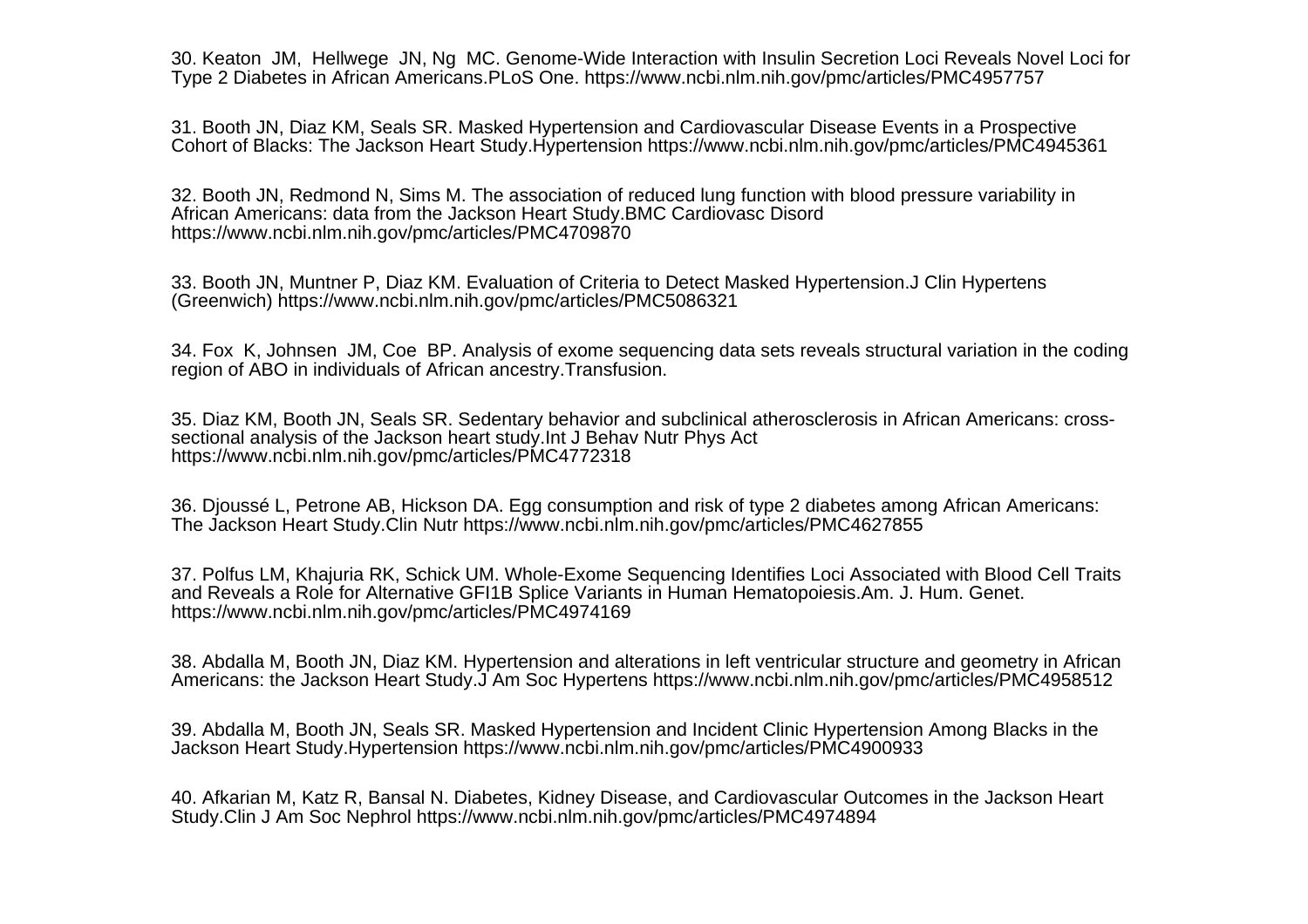41. Horikoshi M, Pasquali L, Wiltshire S. Transancestral fine-mapping of four type 2 diabetes susceptibility locihighlights potential causal regulatory mechanisms.Hum. Mol. Genet.https://www.ncbi.nlm.nih.gov/pmc/articles/PMC5062576

42. Jankowich M, Elston B, Evans SK. Relationship of Iron Deficiency and Serum Ferritin Levels with PulmonaryHypertension: The Jackson Heart Study.PLoS ONE https://www.ncbi.nlm.nih.gov/pmc/articles/PMC5156429

43. Kan M, Auer PL, Wang GT. Rare variant associations with waist-to-hip ratio in European-American and African-American women from the NHLBI-Exome Sequencing Project.Eur. J. Hum. Genet.https://www.ncbi.nlm.nih.gov/pmc/articles/PMC4970686

44. Lek M, Karczewski KJ, Minikel EV. Analysis of protein-coding genetic variation in 60,706 humans.Naturehttps://www.ncbi.nlm.nih.gov/pmc/articles/PMC5018207

45. Ritchey M, Yuan K, Gillespie C. Development and Validation of a Hypertension Prevalence Estimator Tool ForUse in Clinical Settings.J Clin Hypertens (Greenwich). https://www.ncbi.nlm.nih.gov/pmc/articles/PMC4935656

46. Sims M, Diez-Roux AV, Gebreab SY. Perceived discrimination is associated with health behaviours amongAfrican-Americans in the Jackson Heart Study.J Epidemiol Community Healthhttps://www.ncbi.nlm.nih.gov/pmc/articles/PMC5014355

47. Bruce MA, Beech BM, Griffith DM. Spirituality, Religiosity, and Weight Management Among African AmericanAdolescent Males: The Jackson Heart KIDS Pilot Study.Behav Medhttps://www.ncbi.nlm.nih.gov/pmc/articles/PMC5656381

48. Jankowich MD, Wu WC, Choudhary G. Association of Elevated Plasma Endothelin-1 Levels With PulmonaryHypertension, Mortality, and Heart Failure in African American Individuals: The Jackson Heart Study.JAMA Cardiol

49. Kessler MD, Yerges-Armstrong L, Taub MA. Challenges and disparities in the application of personalizedgenomic medicine to populations with African ancestry.Nat Commun.https://www.ncbi.nlm.nih.gov/pmc/articles/PMC5062569

50. Hall ME, Wang W, Okhomina V. Cigarette Smoking and Chronic Kidney Disease in African Americans in theJackson Heart Study.J Am Heart Assoc https://www.ncbi.nlm.nih.gov/pmc/articles/PMC4937270

51. Hansen ME, Hunt SC, Stone RC. Shorter telomere length in Europeans than in Africans due to polygeneticadaptation.Hum. Mol. Genet. https://www.ncbi.nlm.nih.gov/pmc/articles/PMC5081046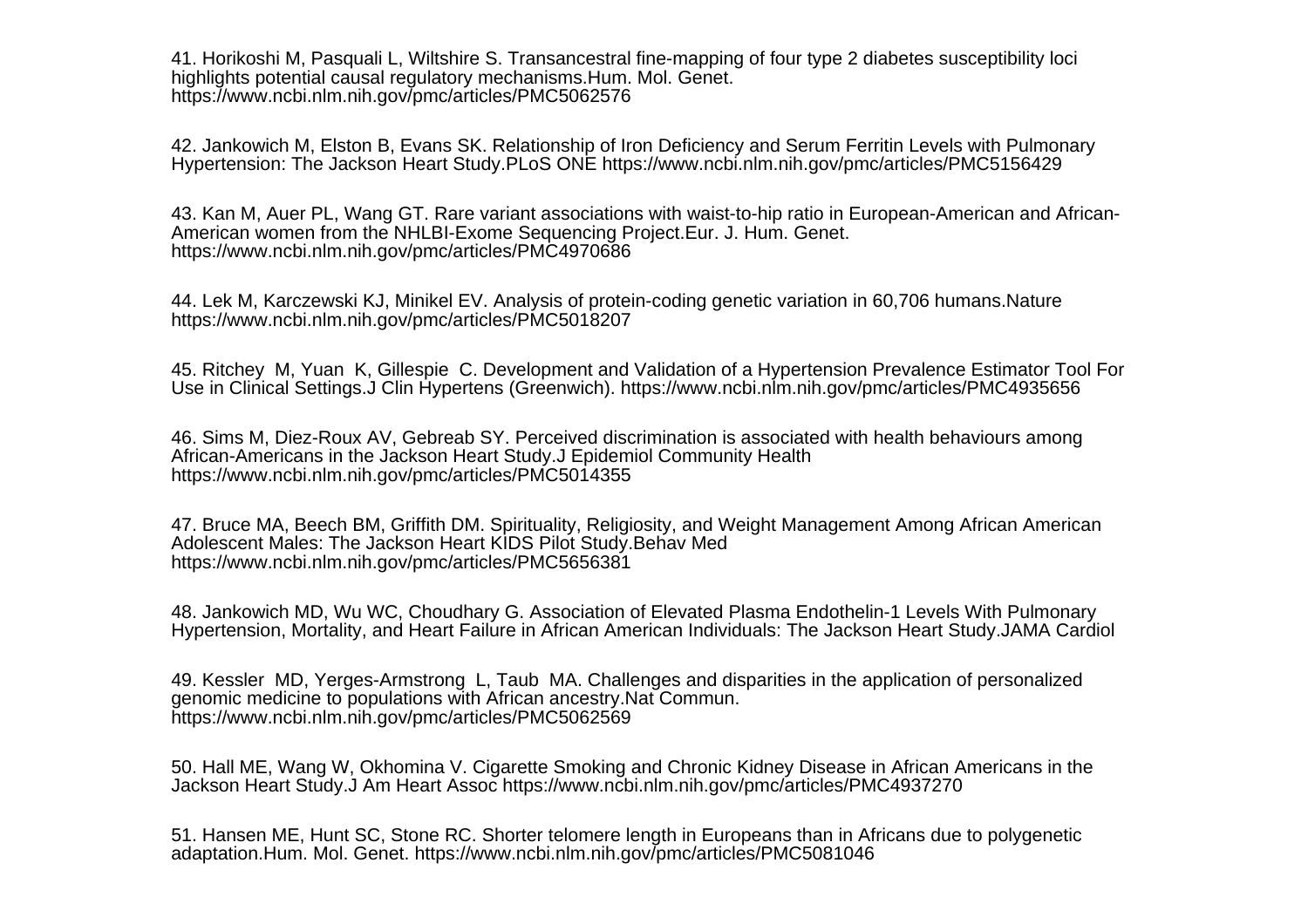52. Gurka MJ, Vishnu A, Okereke OI. Depressive symptoms are associated with worsened severity of the metabolic syndrome in African American women independent of lifestyle factors: A consideration of mechanistic links from theJackson heart study.Psychoneuroendocrinology https://www.ncbi.nlm.nih.gov/pmc/articles/PMC5105331

53. Ommerborn MJ, Blackshear CT, Hickson DA. Ideal Cardiovascular Health and Incident Cardiovascular Events:The Jackson Heart Study.Am J Prev Med https://www.ncbi.nlm.nih.gov/pmc/articles/PMC5152585

54. Bansal N, Katz R, Himmelfarb J. Markers of kidney disease and risk of subclinical and clinical heart failure inAfrican Americans: the Jackson Heart Study.Nephrol. Dial. Transplant.https://www.ncbi.nlm.nih.gov/pmc/articles/PMC5146707

55. Chami N, Chen MH, Slater AJ. Exome Genotyping Identifies Pleiotropic Variants Associated with Red Blood CellTraits.Am. J. Hum. Genet. https://www.ncbi.nlm.nih.gov/pmc/articles/PMC5005438

56. Pankratz N, Schick UM, Zhou Y,. Meta-analysis of rare and common exome chip variants identifies S1PR4 andother loci influencing blood cell traits.Nat Genet. https://www.ncbi.nlm.nih.gov/pmc/articles/PMC5145000

57. Redmond N, Booth JN, Tanner RM. Prevalence of Masked Hypertension and Its Association With SubclinicalCardiovascular Disease in African Americans: Results From the Jackson Heart Study.J Am Heart Assochttps://www.ncbi.nlm.nih.gov/pmc/articles/PMC4943234

58. Wong ND, Zhao Y, Patel R. Cardiovascular Risk Factor Targets and Cardiovascular Disease Event Risk in Diabetes: A Pooling Project of the Atherosclerosis Risk in Communities Study, Multi-Ethnic Study of Atherosclerosis,and Jackson Heart Study.Diabetes Care https://www.ncbi.nlm.nih.gov/pmc/articles/PMC4839178

59. Natarajan P, Bis JC, Bielak L. Multiethnic Exome-Wide Association Study of Subclinical Atherosclerosis.CircCardiovasc Genet. https://www.ncbi.nlm.nih.gov/pmc/articles/PMC5418659

60. Natarajan P, Gold NB, Bick AG. Aggregate penetrance of genomic variants for actionable disorders in Europeanand African Americans.Sci Transl Med. https://www.ncbi.nlm.nih.gov/pmc/articles/PMC5823271

61. Greenberg PB, Chen AJ, Wu WC. Sudden Vision Loss and Mortality: The Jackson Heart Study.OphthalmicEpidemiol

62. Joshi PH, Khokhar AA, Massaro JM. Remnant Lipoprotein Cholesterol and Incident Coronary Heart Disease: TheJackson Heart and Framingham Offspring Cohort Studies.J Am Heart Assochttps://www.ncbi.nlm.nih.gov/pmc/articles/PMC4889167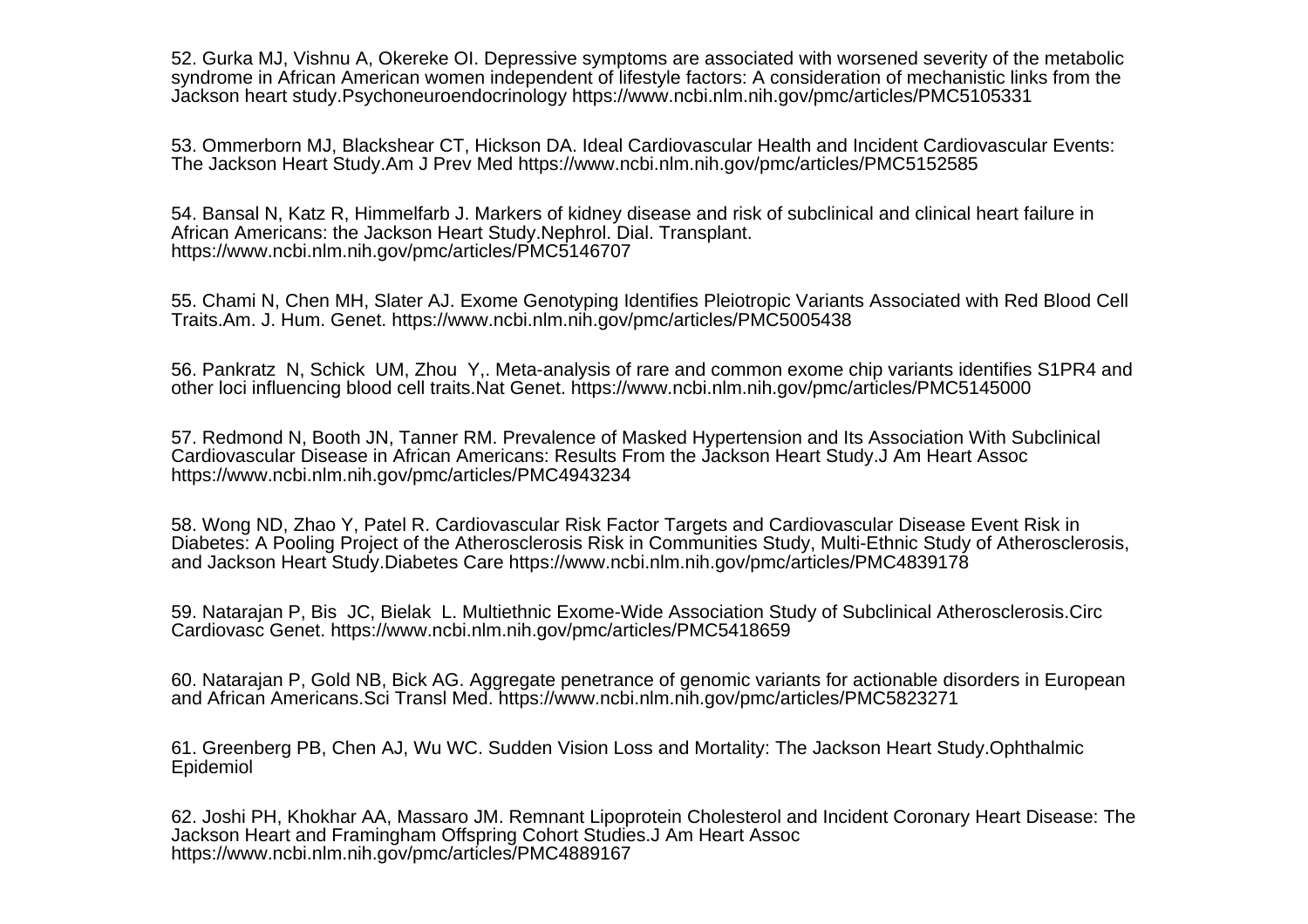63. Joshi PH, Toth PP, Lirette ST. Association of high-density lipoprotein subclasses and incident coronary heartdisease: The Jackson Heart and Framingham Offspring Cohort Studies.Eur J Prev Cardiolhttps://www.ncbi.nlm.nih.gov/pmc/articles/PMC4312248

64. Haas PJ, Bishop CE, Gao Y. Relationships among measures of physical activity and hearing in AfricanAmericans: The Jackson Heart Study.Laryngoscope

65. Casanova R, Saldana S, Simpson SL. Prediction of Incident Diabetes in the Jackson Heart Study Using High-Dimensional Machine Learning.PLoS ONE https://www.ncbi.nlm.nih.gov/pmc/articles/PMC5058485

66. Mathias RA, Taub MA, Gignoux CR. A continuum of admixture in the Western Hemisphere revealed by theAfrican Diaspora genome.Nat Commun. https://www.ncbi.nlm.nih.gov/pmc/articles/PMC5062574

67. Foraker RE, Greiner M, Sims M. Comparison of risk scores for the prediction of stroke in African Americans:Findings from the Jackson Heart Study.Am. Heart J. https://www.ncbi.nlm.nih.gov/pmc/articles/PMC4908834

68. Khan RJ, Riestra P, Gebreab SY. Vitamin D Receptor Gene Polymorphisms Are Associated with AbdominalVisceral Adipose Tissue Volume and Serum Adipokine Concentrations but Not with Body Mass Index or WaistCircumference in African Americans: The Jackson Heart Study.J Nutr.https://www.ncbi.nlm.nih.gov/pmc/articles/PMC4958289

69. Khan RJ, Gebreab SY, Riestra P. Associations between Vitamin D and Cardiovascular Disease Risk Factors inAfrican Americans Are Partly Explained by Circulating Adipokines and C-Reactive Protein: The Jackson HeartStudy.J. Nutr. https://www.ncbi.nlm.nih.gov/pmc/articles/PMC5118770

70. Tanner RM, Shimbo D, Seals SR. White-Coat Effect Among Older Adults: Data From the Jackson Heart Study.JClin Hypertens (Greenwich) https://www.ncbi.nlm.nih.gov/pmc/articles/PMC4742426

71. Naik RP, Wilson JG, Ekunwe L. Elevated D-dimer levels in African Americans with sickle cell trait.Bloodhttps://www.ncbi.nlm.nih.gov/pmc/articles/PMC4859200

72. Barber S, Hickson DA, Kawachi I. Double-jeopardy: The joint impact of neighborhood disadvantage and low social cohesion on cumulative risk of disease among African American men and women in the Jackson HeartStudy.Soc Sci Med https://www.ncbi.nlm.nih.gov/pmc/articles/PMC4788553

73. Barber S, Hickson DA, Kawachi I. Neighborhood Disadvantage and Cumulative Biological Risk Among a Socioeconomically Diverse Sample of African American Adults: An Examination in the Jackson Heart Study.J RacialEthn Health Disparities https://www.ncbi.nlm.nih.gov/pmc/articles/PMC4911317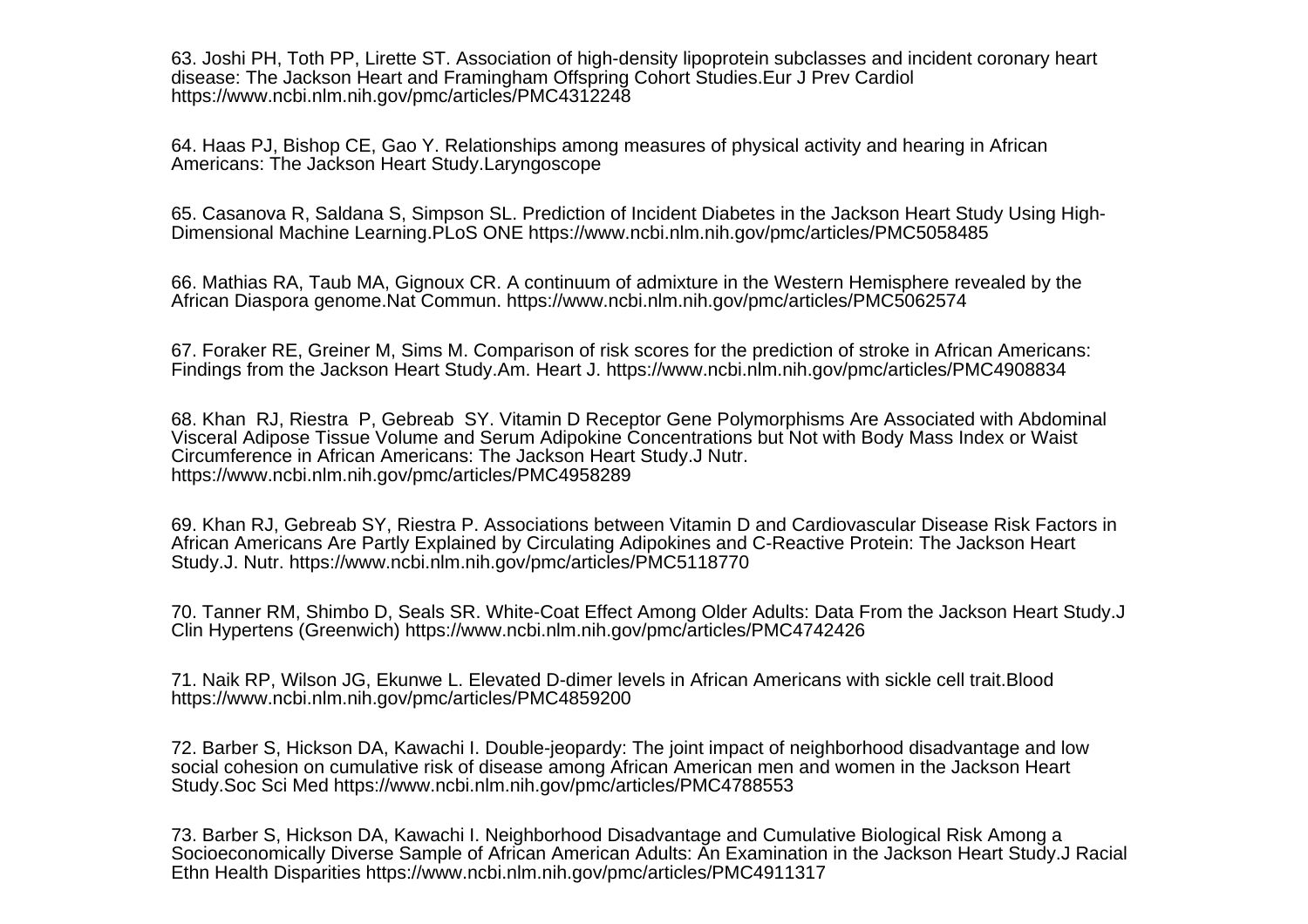74. Barber S, Hickson DA, Wang X. Neighborhood Disadvantage, Poor Social Conditions, and CardiovascularDisease Incidence Among African American Adults in the Jackson Heart Study.Am J Public Healthhttps://www.ncbi.nlm.nih.gov/pmc/articles/PMC5105010

75. Liu S, Wilson JG, Jiang F. Multi-variant study of obesity risk genes in African Americans: The Jackson HeartStudy.Gene https://www.ncbi.nlm.nih.gov/pmc/articles/PMC5235348

76. Lubitz SA, Brody JA, Bihlmeyer NA. Whole Exome Sequencing in Atrial Fibrillation.PLoS Genet.https://www.ncbi.nlm.nih.gov/pmc/articles/PMC5010214

77. Bromfield SG, Shimbo D, Bertoni AG. Ambulatory blood pressure monitoring phenotypes among individuals withand without diabetes taking antihypertensive medication: the Jackson Heart Study.J Hum Hypertenshttps://www.ncbi.nlm.nih.gov/pmc/articles/PMC5338609

78. Broomfield SG, Shimbo D, Booth JN. Cardiovascular Risk Factors and Masked Hypertension: The Jackson HeartStudy.Hypertension. https://www.ncbi.nlm.nih.gov/pmc/articles/PMC5221124

79. Davis SK, Xu R, Riestra P. Association of adiponectin and socioeconomic status in African American men andwomen: the Jackson heart study.BMC Public Health https://www.ncbi.nlm.nih.gov/pmc/articles/PMC4908712

80. Tajuddin SM, Schick UM, Eicher JD. Large-Scale Exome-wide Association Analysis Identifies Loci for WhiteBlood Cell Traits and Pleiotropy with Immune-Mediated Diseases.Am. J. Hum. Genet.https://www.ncbi.nlm.nih.gov/pmc/articles/PMC5005433

81. Randolph TC, Greiner MA, Egwim C. Associations Between Blood Pressure and Outcomes Among Blacks in theJackson Heart Study.J Am Heart Assoc https://www.ncbi.nlm.nih.gov/pmc/articles/PMC5210402

82. Taveira TH, Ouellette D, Gulum A. Relation of Magnesium Intake With Cardiac Function and Heart FailureHospitalizations in Black Adults: The Jackson Heart Study.Circ Heart Failhttps://www.ncbi.nlm.nih.gov/pmc/articles/PMC4826717

83. Spruill TM, Shallcross AJ, Ogedegbe G. Psychosocial Correlates of Nocturnal Blood Pressure Dipping in AfricanAmericans: The Jackson Heart Study.Am. J. Hypertens. https://www.ncbi.nlm.nih.gov/pmc/articles/PMC4941591

84. Wang W, Zhang Bo, . Assessing natural direct and indirect effects for a continuous exposure and a dichotomousoutcomeJ Stat Theory Pract. https://www.ncbi.nlm.nih.gov/pmc/articles/PMC5328501